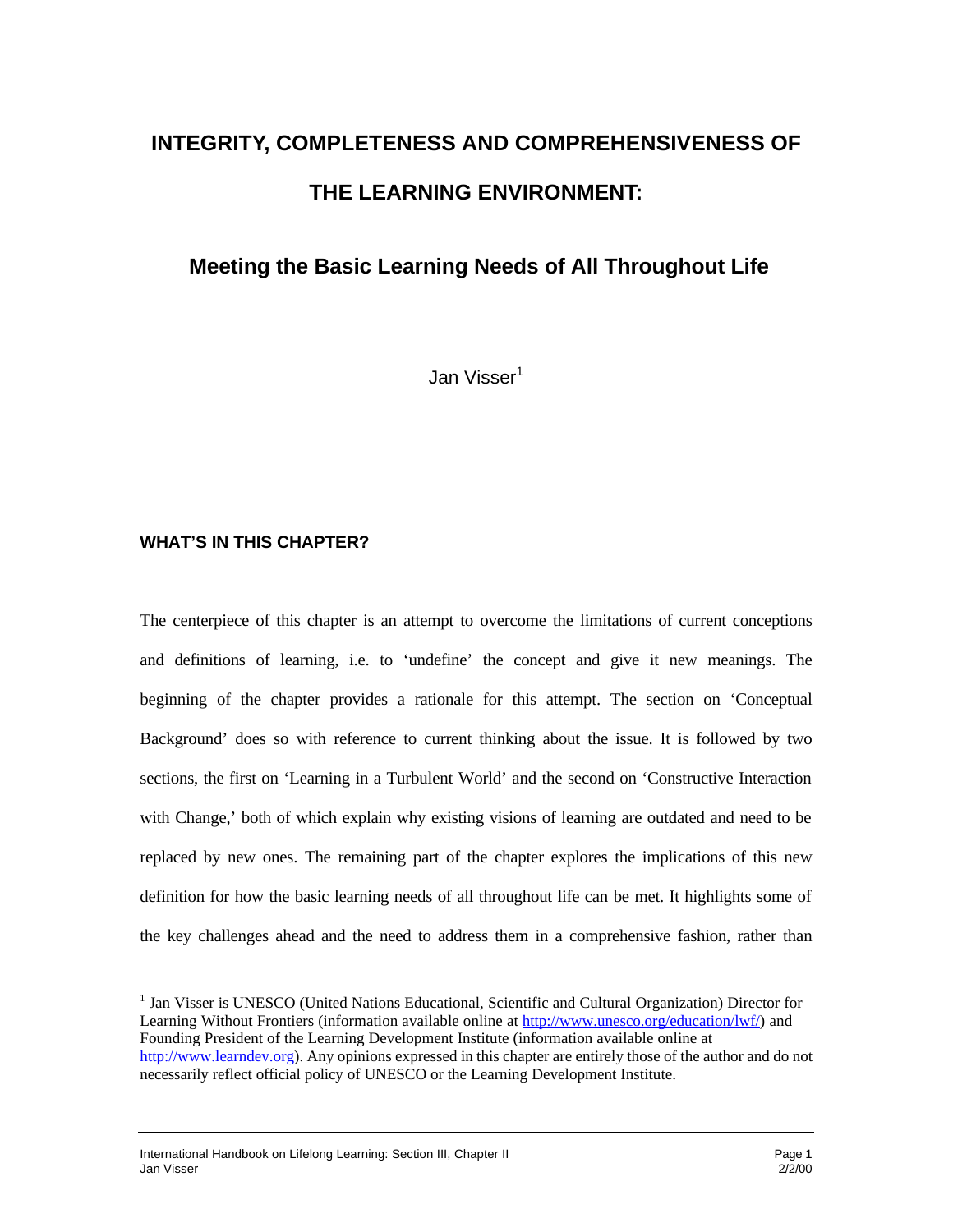one by one. I conclude the chapter with reference to UNESCO's work on Learning Without Frontiers, a four-year old effort to rethink the world of learning and to create new realities, focusing on the organic integration of the learning environment. Several recommendations are made, based on the Learning Without Frontiers experience, regarding directions for the future.

#### **CONCEPTUAL BACKGROUND**

The suggested title for this chapter was "Providing Basic Education for All Through Flexible Mode Delivery." I am deviating from the original title to broaden the scope of my pursuit. I argue that 'meeting the basic learning needs of all throughout life' is a challenge significantly more comprehensive and complex than that of 'providing basic education for all.' The original meaning of the verb 'to provide' (*pro videre*) is 'to foresee.' In conjunction with the word 'education' it is commonly interpreted as 'to furnish,' 'to supply,' or 'to deliver.' The notion of delivery is tied in with a paradigm that is worth challenging, namely the idea that learning consists of acquiring pieces of information or knowledge and that, in order for that to happen, such information should be delivered to the learner. In this view, information and knowledge are essentially conceived of as commodities. Similarly, the learner is seen as a recipient of information and of prompts to process information, rather than as a participant in a dialogic process to create meaning. Creating the conditions of learning, in that same view, boils down to an external intervention, aiming at optimizing what is being delivered to the learners, and how they are prompted to act upon it, so as to attain defined learning goals in the most effective and efficient ways possible. No doubt, multiple decades of research and practice, particularly within the instructional design tradition, have shown the considerable value of this view. Both the strength of past achievements and the need for fundamental review and reconceptualization stand out in the ongoing debate as reflected in such overview works as Jonassen (Ed.) (1996); Reigeluth (Ed.) (1999); Dills & Romiszowski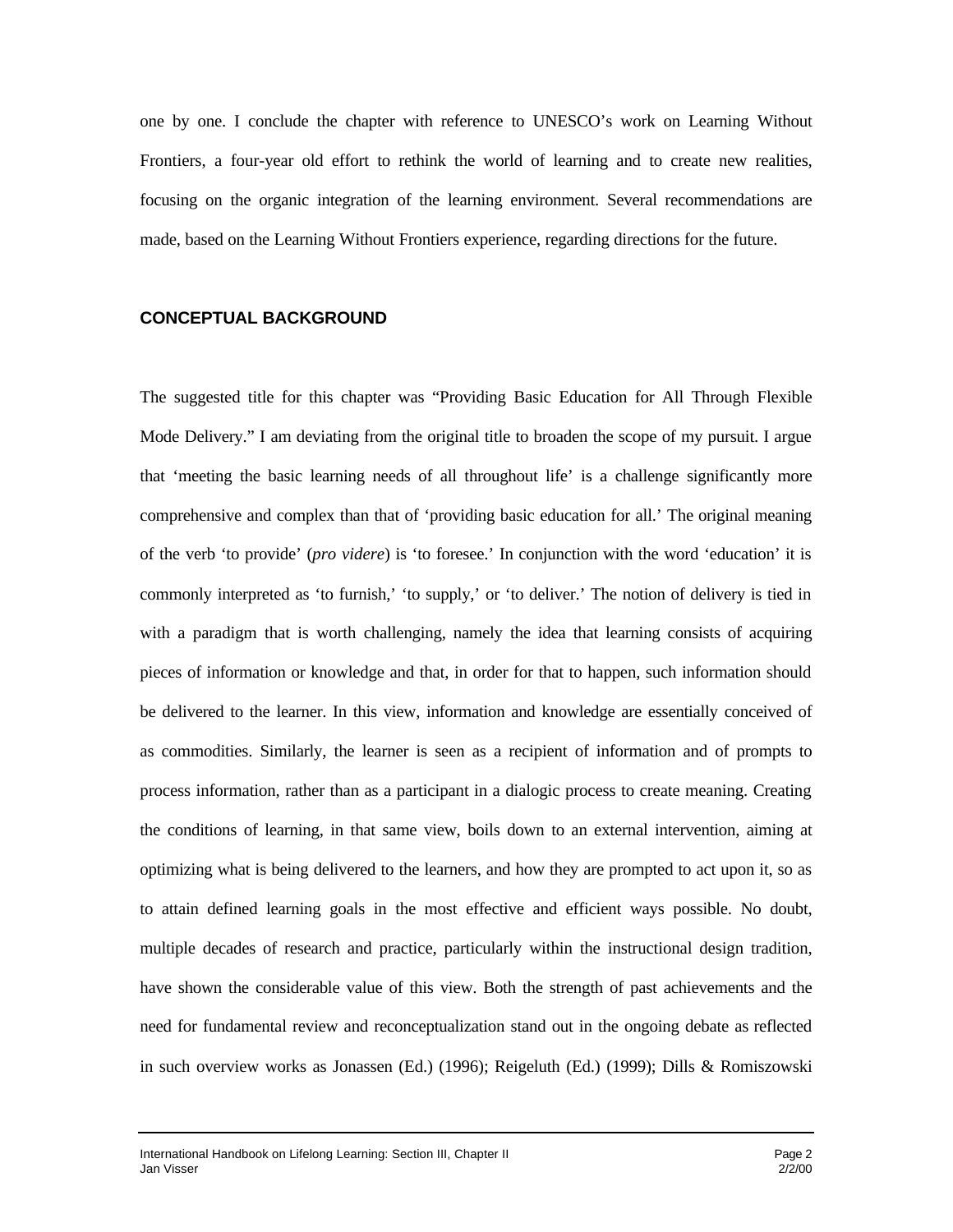(Eds.) (1997). These concerns have similarly been discussed in numerous special issues or special segments of *Educational Technology* since Volume 31, Number 5, introduced in that issue by Duffy & Jonassen (1991). A related debate has been going on in a series of issues of *Educational Researcher*, starting with Volume 25, Number 4, of which I particularly note Greeno's (1997) and Sfard's (1998) contributions. In addition, almost the entire Volume 23 of the *Review of Research in Education* focuses on these matters, particularly the chapters by O'Connor (1998) and Salomon & Perkins (1998).

Notwithstanding the important advances made, as they transpire from the above debate and developing innovative practice, many of our views of learning remain incomplete. Particularly, discourse and action continue to focus too exclusively on learning pursued for specific purposes and confined to narrowly defined contexts, such as the classroom and training environment, dealt with in isolation from one another, without recognizing the larger context of which they are part.

The importance of attending to contextual factors was brought out as early as 1978 by McAnany. It was later highlighted by Visser & Buendia Gomez (1989), particularly in relation to the often haphazard circumstances that surround interventions to facilitate learning in developing countries. If such circumstances are not taken into account in the design process, the outcome of the interventions is likely to depend more on context than on the conditions put in place by design. Jonassen & Rohrer-Murphy (1999) make the same point with reference to a different rationale, namely the consideration that learning and action are dialectically related, and that learning therefore is not a precursor to activity, but that it emerges from conscious engagement in and reflection on it. As "activity cannot be understood or analyzed outside the context in which it occurs" (p.62), there is a powerful argument for broadening the scope beyond the traditional boundaries of regular design and planning concerns. Tessmer & Richey (1997) also indicate the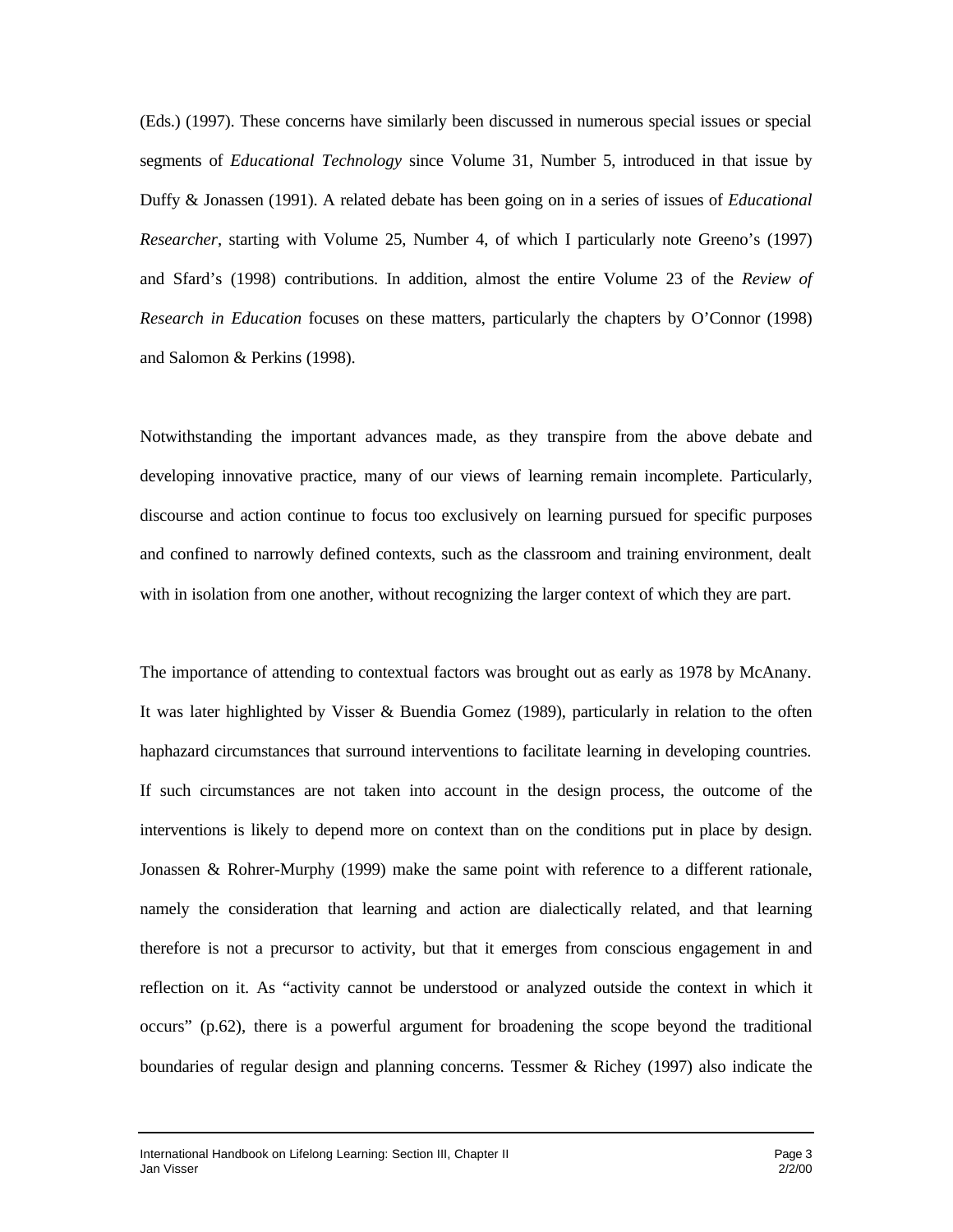need not to limit design concerns to the intervention as such, but to consider the context of which learning, performance *and* design are part. Visser & Berg (1999) emphasize this need from a yet wider perspective, namely the *environmental* responsibility of the designer of learning conditions. If learning is to be conceived as all-pervasive and lifelong, and if it is engaged in by both individuals and communities, then any particular intervention cannot be seen as disjointed from the totality of the learning environment, nor must it be conceived of in isolation from the longterm learning history of the learning entity (or entities) involved. Any intervention, independent of the question how effective it is in terms of traditional design criteria, can therefore be anywhere between the extremes of being detrimental to the learning environment at large or contributing to its development in positive ways.

This consideration can be further placed in the context of an ecological vision of the learning environment. Visser (1999a) argues that an ecological vision is necessary to overcome the fragmentation of existing views of learning. Both a broadening and the development of multiple and complementary perspectives of the learning landscape are required. Attention to the whole is as much needed as care for detail. An ecological awareness is required to see how the different pieces of the learning environment as a whole hang together, interact with each other, function in the context of the whole, and allow the whole to acquire a meaning over and above the sum of its parts.

Flexibility is an important dimension of the learning ecology proposed in this chapter, and it has to do with more than just delivery mechanisms. There are other important criteria that characterize an environment<sup>2</sup> that is truly adequate for promoting and facilitating learning in the

<sup>&</sup>lt;sup>2</sup> The term 'learning environment' is used here in a broad sense, comprising the learning ecology as a whole as it pertains, for instance, to the totality of conditions put in place in a particular society or even beyond. It is distinct from its more common, and more restrictive, use to describe the conditions pertaining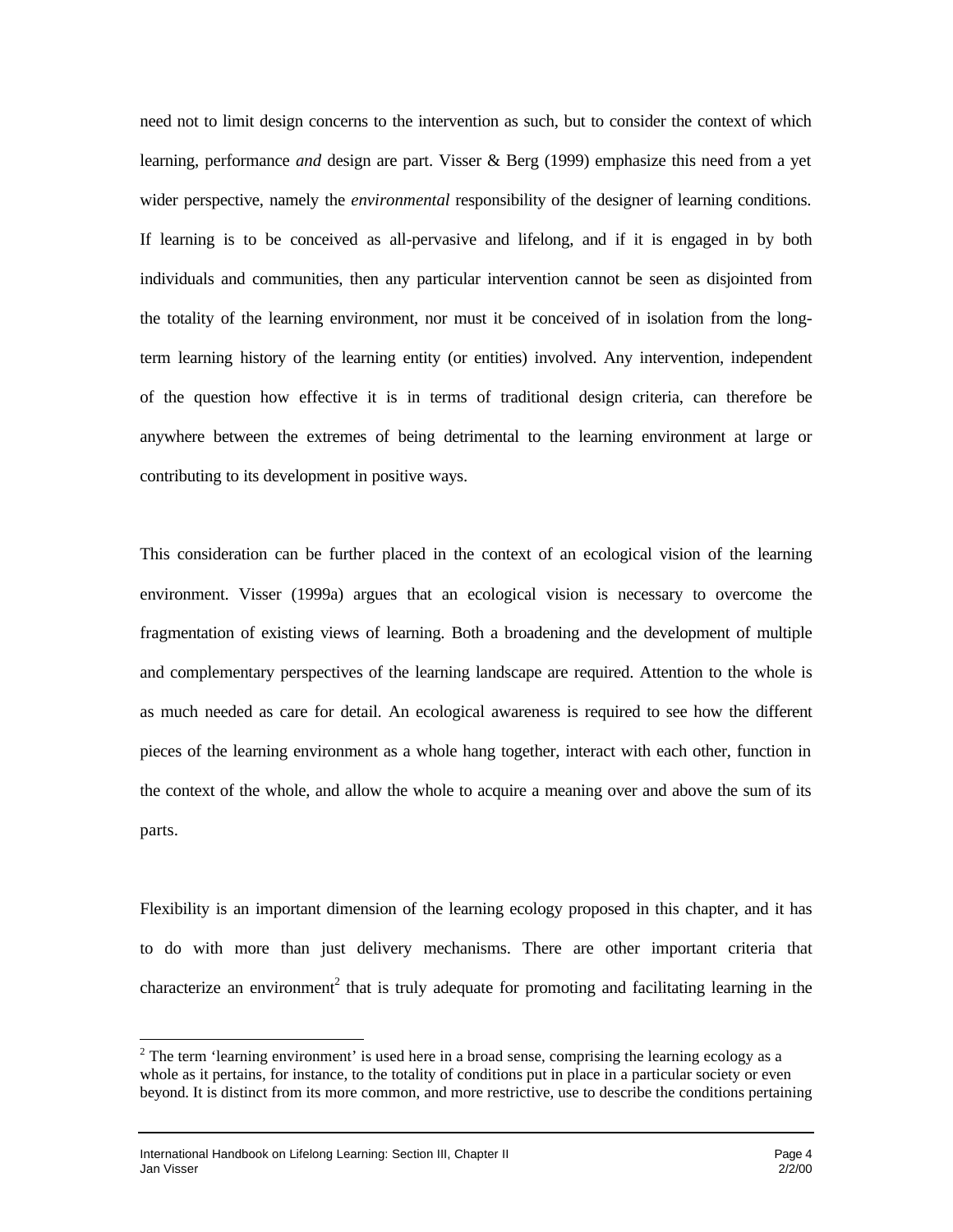sense in which I refer to learning in this chapter, namely as an essential requirement for sustainable growth. Some of the key characteristics of such a learning environment have to do with its capability to accommodate interaction, collaboration, networking and adaptive growth and its ability to foster learning that is rooted in the real world, i.e. that goes beyond the traditional obsession with disciplinary knowledge and recognizes the wholeness – or consilience (O. E. Wilson 1998) – of knowledge.

## **LEARNING IN A TURBULENT WORLD**

To place the above reflections in context, consider the following. Hominid beings, in varying stages of development, have populated the earth for millions of years. Ten thousand years ago the human population is estimated to have been some eight million worldwide. This was the time when, due to changing circumstances and necessity, agriculture became the norm, rather than an add-on to hunting and gathering, causing the human population to rise exponentially ever since (Tudge 1998). At the beginning of the Christian era our number is thought to have been some 250 to 300 million [the lower estimate is cited by Koestler (1989, originally published 1967); the higher estimate can be found in Sakaiya  $(1991)^3$ ]. Sixteen centuries later the global population had risen to 500 million. It took another two centuries for it to double to one billion. The three billion mark was reached only a century and a half later in 1960. At the time of writing, that number has doubled to six billion. "It took all of human history for the world's population to reach 1 billion in 1804, but only 156 years to reach 3 billion in 1960. Now, 39 years later, the number has doubled" (Vanderkam 1999).

<u>.</u>

to particular intentional learning events, such as referred to, from different perspectives, in Grabinger (1996); Hannafin, Land and Oliver (1999); Jonassen (1999); McVey (1996); or B. G. Wilson (1995).  $3$  Tudge (1998, p.50) puts this number "between one hundred and three hundred million.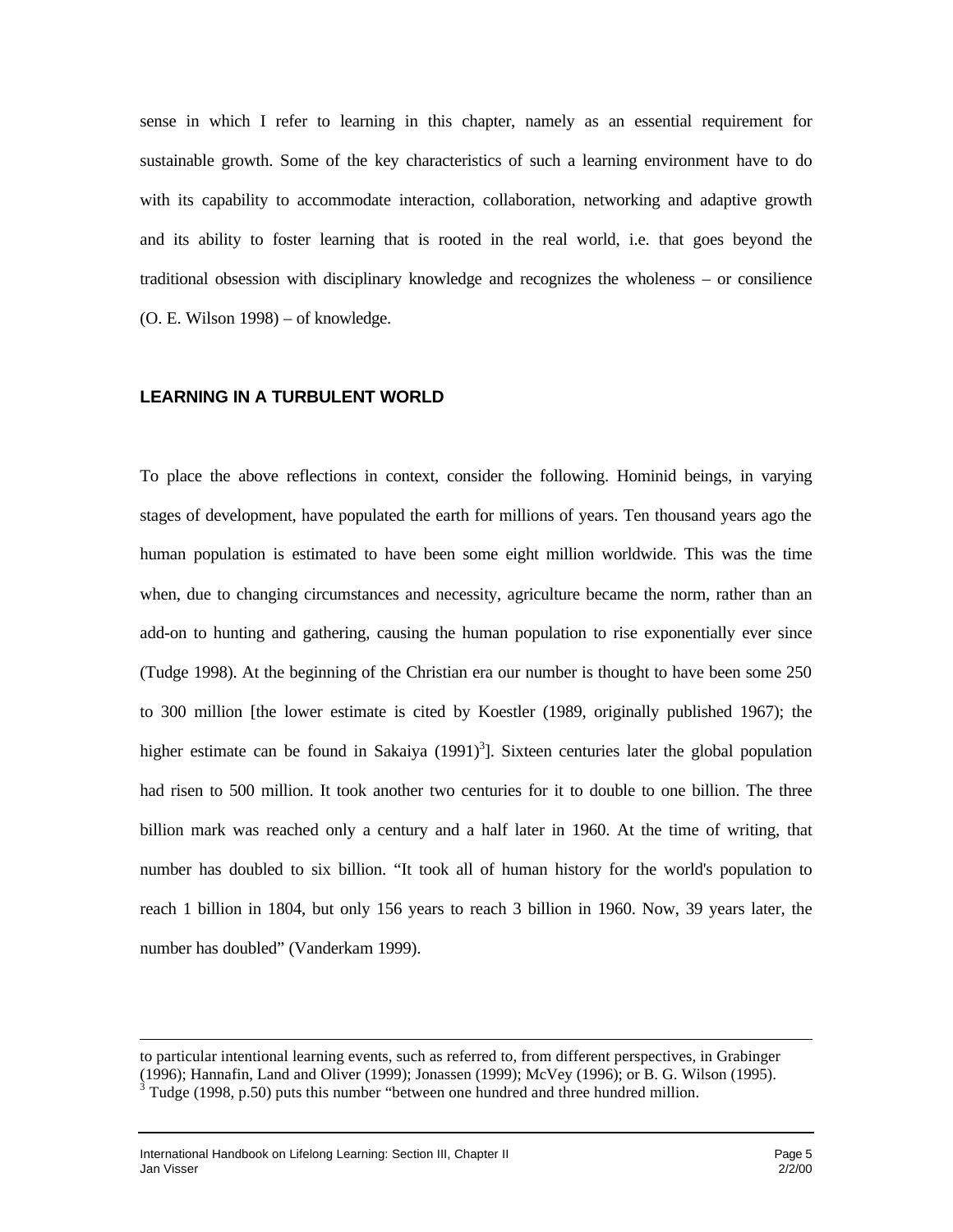What will happen next is an open question. Different predictions exist. One thing is clear, however – to quote Arthur C. Clarke (1992, p.169) only slightly out of context – "the future isn't what it used to be." We live in a time of turbulent change and it is here to stay for the foreseeable future. We have reached a critical point. The question 'What caused what?' may be irrelevant. However, the fact that we are reaching the limit of how the resources of the planet Earth can sustain the processes we have put in place has arguably something to do with the increasing population pressure. The phenomenon of explosive change, demonstrated by the demographic figures cited above, is reflected in many other areas, such as the development of technology and science. It can be argued that the dramatic changes in population growth would not have been possible had there not been similarly dramatic development in, for instance, agriculture and medical science. Reversing the direction of causality, it can equally be argued that, as we continued to multiply, there was an ever-greater need for technological solutions to the problems generated by demographic growth. We humans demonstrate an incredible capacity to drive things to the edge, thereby creating problems at an increasing rate that require solutions that themselves drive things even further to the edge, thus calling for problem solving at the subsequent level, and so on.

Koestler (1989/1967, p.319) has called this the age of climax. He notes that "our mind is willing to accept that things are changing, but unable to accept the *rate* at which they are changing, and to extrapolate into the future." Things become particularly problematic when even the rate of change is changing. Pais (1997, p.474) refers in another way to how such turbulent change boggles the mind and frustrates our capacity to manage the world the way we previously did. He refers to two time scales, one expressed in the roughly 20-year timeframe that marks the leadership of a particular human generation before it passes on to the next one, and the other "the period after which existing information and technology become obsolete. A critical point is reached when the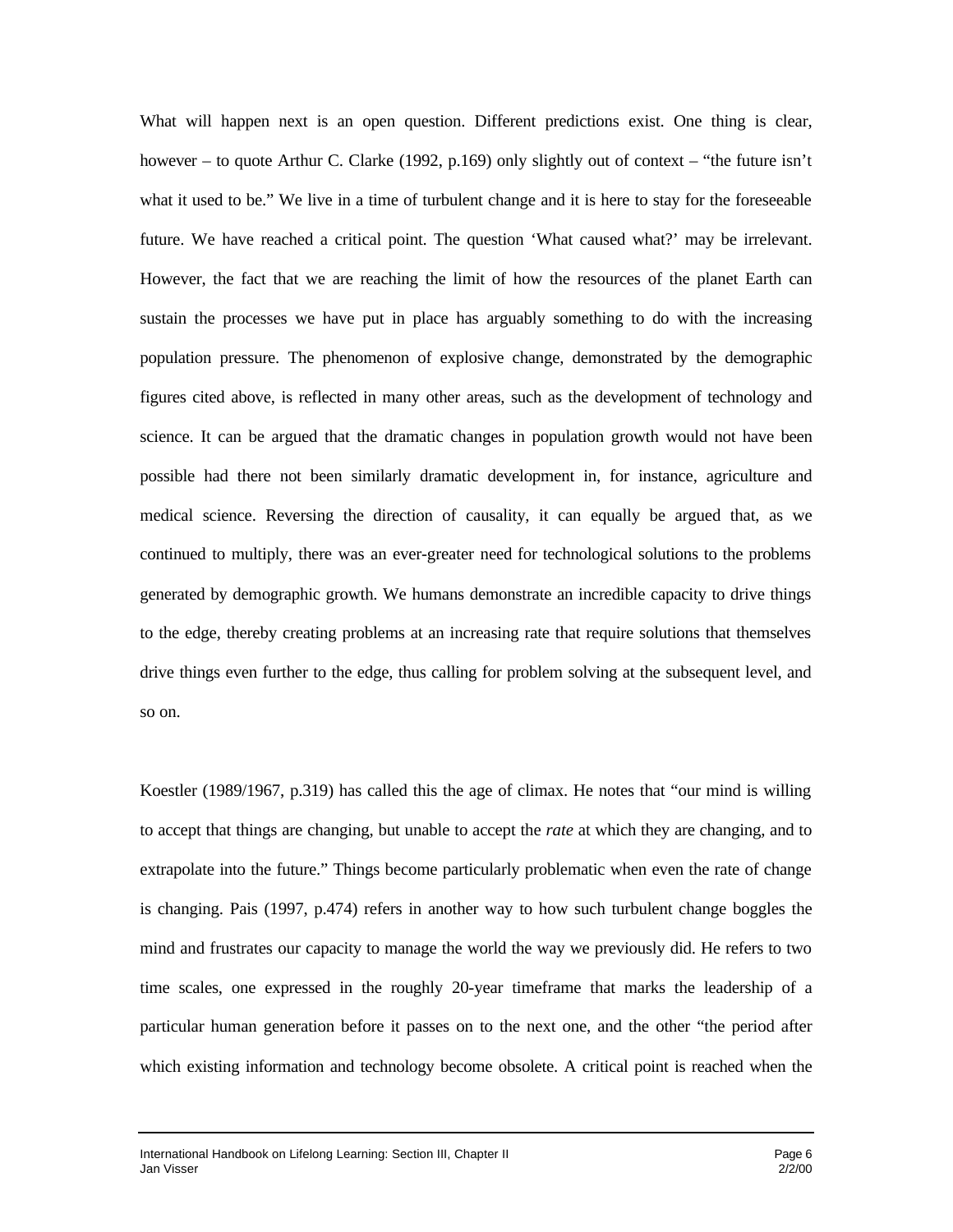second period becomes shorter than the first one." Pais goes on to suggest that then "the experience of the older generation is no longer all that helpful" and notes that the crucial changeover perhaps fell in the nineteen-sixties, i.e. a generation and a half ago. Those old enough to remember may recall that, indeed, that was about the last time when school graduates could have the illusion that they had prepared themselves for life and that the time of learning was over. Until only a few decades ago it was therefore possible to conceive of learning – even though wrongly – as a process that could serve the purpose of adapting to change by having each generation prepare the schooling conditions for the next one. The need to attend to adjustments required in later life through the occasional refresher course or, if need be, retraining program, could then be seen as a sensible add-on correction to an otherwise adequate model.

## **CONSTRUCTIVE INTERACTION WITH CHANGE**

The term 'learning' generally remains poorly defined in most of the educational literature. Often it is a taken-for-granted concept, implicitly defined as the consequence of instruction<sup>4</sup>. Consequently, we know much about the instructional process, but little about learning. A simple experiment shows the anomaly of this situation. Ask mature adults what their most profound and relevant learning experiences have been. Rarely will one get a response that is even slightly reminiscent of the above definition.

 $\overline{a}$ 

<sup>&</sup>lt;sup>4</sup> One explicit definition (Hilgard 1948, p.4) states that "learning is the process by which activity originates or is changed through training procedures…as distinguished from changes by factors not attributable to training." De Vaney and Butler (1996, p.8) underline this definition's influence on the behavioral school. Only quite recently, this close linkage with instruction starts to disappear. Driscoll (2000, p. 11), for instance, stresses, with reference to her analysis of different learning theories, that "they do share some basic, definitional assumptions about learning. First, they refer to learning as a persisting change in human performance or performance potential." However, distinctly different from Hilgard's definition, she continues to say that "Second, to be considered learning, a change in performance or performance potential must come about as a result of the learner's experience and interaction with the world."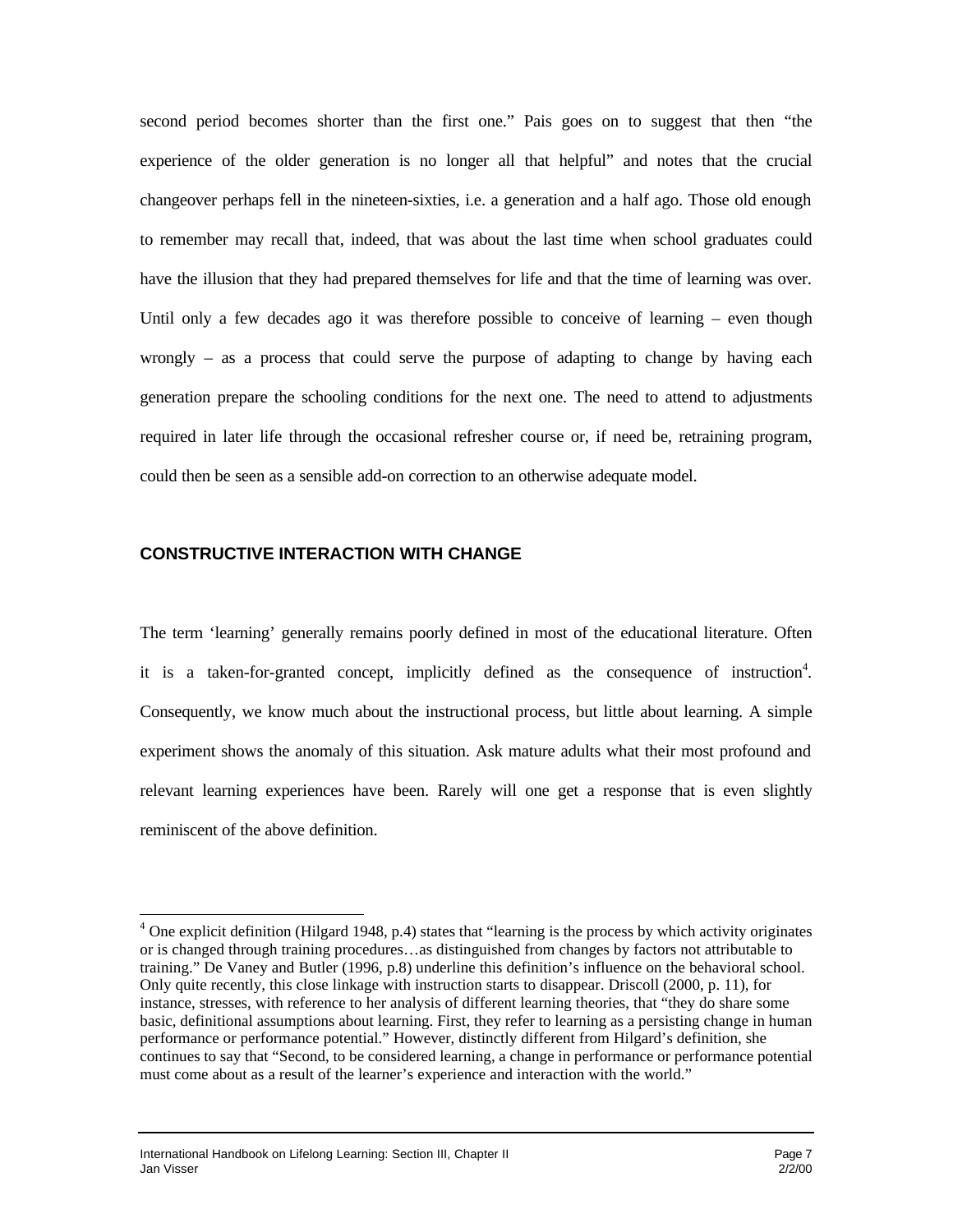To measure the effectiveness of instructional processes we look at learning outcomes. Such learning outcomes are typically defined in terms of particular skills, intellectual ones or motor behaviors, and sometimes tendencies to apply particular behaviors in appropriate circumstances, i.e. attitudes. Little do they reveal about why we acquire such skills and about the human and social processes involved. Particularly, the tendency to interpret learning as the result of instruction has resulted in serious under-attention to any form of learning that is not the consequence of an instructional intervention. Moreover, it hampers, as Burnett (1999) argues, creativity in thinking about new approaches to learning and of ways to facilitate it. Turning the argument around, and referring to Felman's (1982, p.21) discussion of statements by Socrates and Freud regarding the "radical impossibility of teaching," Burnett observes that "a *recognition* of the "impossibility" of teaching, enables and encourages the development of new and innovative approaches to pedagogy and learning."

I have referred above to what most essentially characterizes the present juncture in time: turbulent change and complexity in a world that is increasingly interconnected in the sense that what happens in one place and at one particular moment can – but does not necessarily – set off dramatic developments elsewhere. Popular books like Waldrop's (1992) *Complexity: The Emerging Science at the Edge of Order and Chaos* abound with compelling examples of everyday phenomena, in addition to those that pertain to the most profound questions posed by the scientific community, that leave little doubt about the relevance and necessity of any ordinary citizen's ability to understand such phenomena and to interact with them in intelligent and constructive ways. The ability to see the whole as well as the detail; the disposition not to feel trapped in a false dilemma of 'either-or' choices between different levels of the same reality; the readiness to appreciate the limitations of Aristotelian logic, these are all rapidly becoming essential ingredients of *literacy*, in a redefined sense, for those who are to play effective and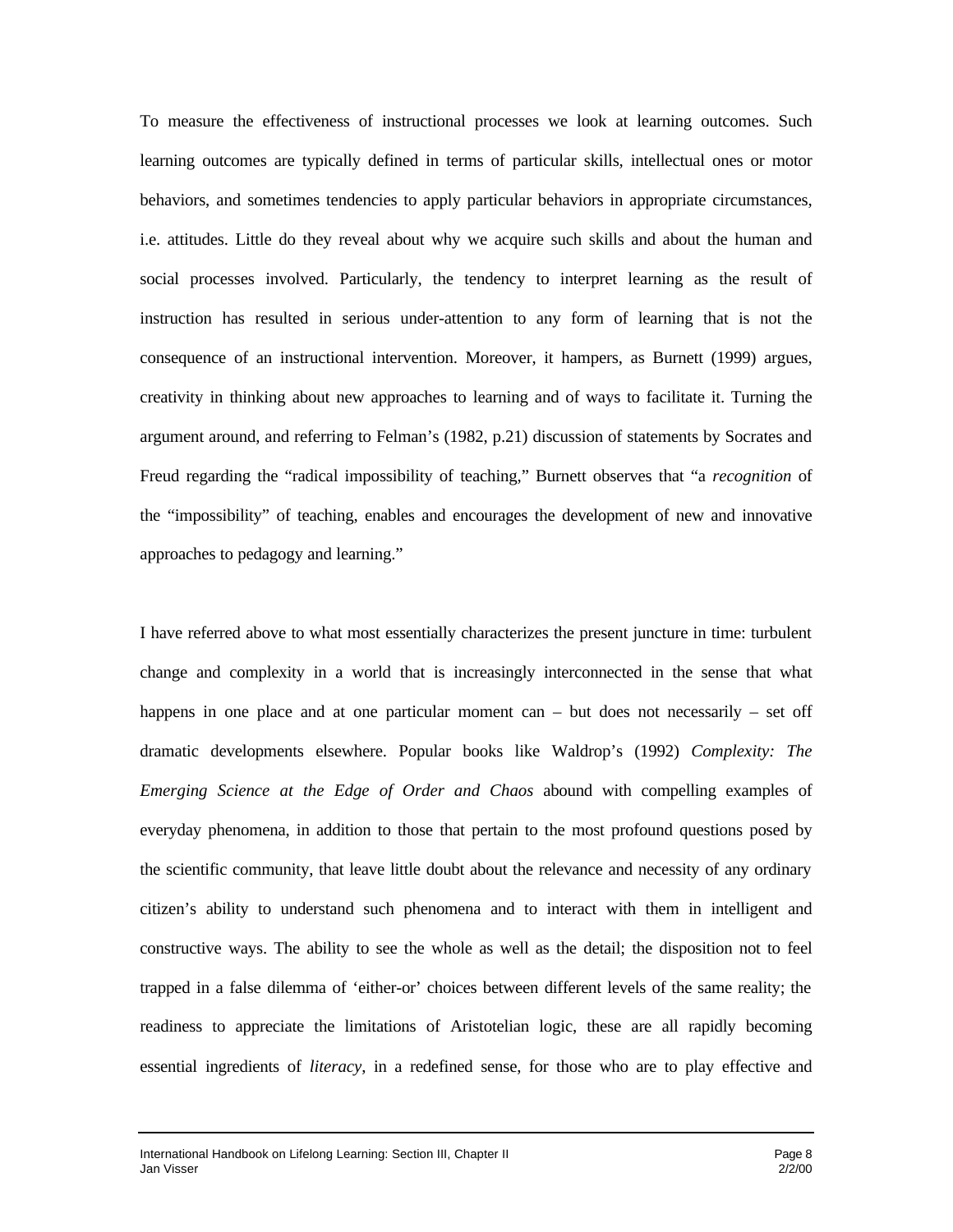responsible roles in the world of the twenty-first century.<sup>5</sup> The need to move beyond narrow concerns with disciplinary knowledge in recreating the world of learning is argued by Nicolescu (1999) with particular reference to the four pillars of education proposed in the Report to UNESCO of the International Commission on Education for the Twenty-first Century, *Learning: The Treasure Within*, (Delors *et al.*, 1996). Nicolescu thus calls for approaches that address "the open totality of the human being and not just one of its components" (p.6).

The question of complexity, its recognition not as a problem to be solved in terms of the paradigms of the past, but rather as a different level of dealing with reality, is crucial to the new meaning of literacy as alluded to in, for instance, the *Hamburg Declaration on Adult Learning* and the *Agenda for the Future* adopted by the Fifth International Conference on Adult Education (CONFINTEA V) in July 1997. The Declaration (p.4) conceives of literacy broadly as "the basic knowledge and skills needed by all in a rapidly changing world." It refers to such literacy as "a fundamental human right," not only because it is "a necessary skill in itself," but particularly as it is often "one of the foundations of other life skills." The challenge to ensure that this human right can be asserted lies in more than the creation of the conditions of learning in the immediate sense. It will often mean, in the words of the Declaration, "the creation of preconditions for learning through awareness building and empowerment." While this distinction reveals a conception of learning that is more limited than the one advocated in this chapter, the point is well taken that the societal responsibility to meet the basic learning needs of all throughout life entails much more than merely establishing educational facilities in the traditional sense of the word. It specifically

-

<sup>&</sup>lt;sup>5</sup> With regard to the limitations of Aristotelian logic, Edgar Morin, in an interview with Basarab Nicolescu, argues that "in all profound and important problems, whatever their particular domain, classical logic, the Aristotelian axioms, do not work. One is forced to have contradictory formulations in which the third is included" (see Badescu & Nicolescu, Eds., 1999, pp.51-52, my translation). Nicolescu (1999, p.3) identifies "multiple levels of reality; the logic of the included middle; and complexity" as the "three pillars of transdisciplinarity."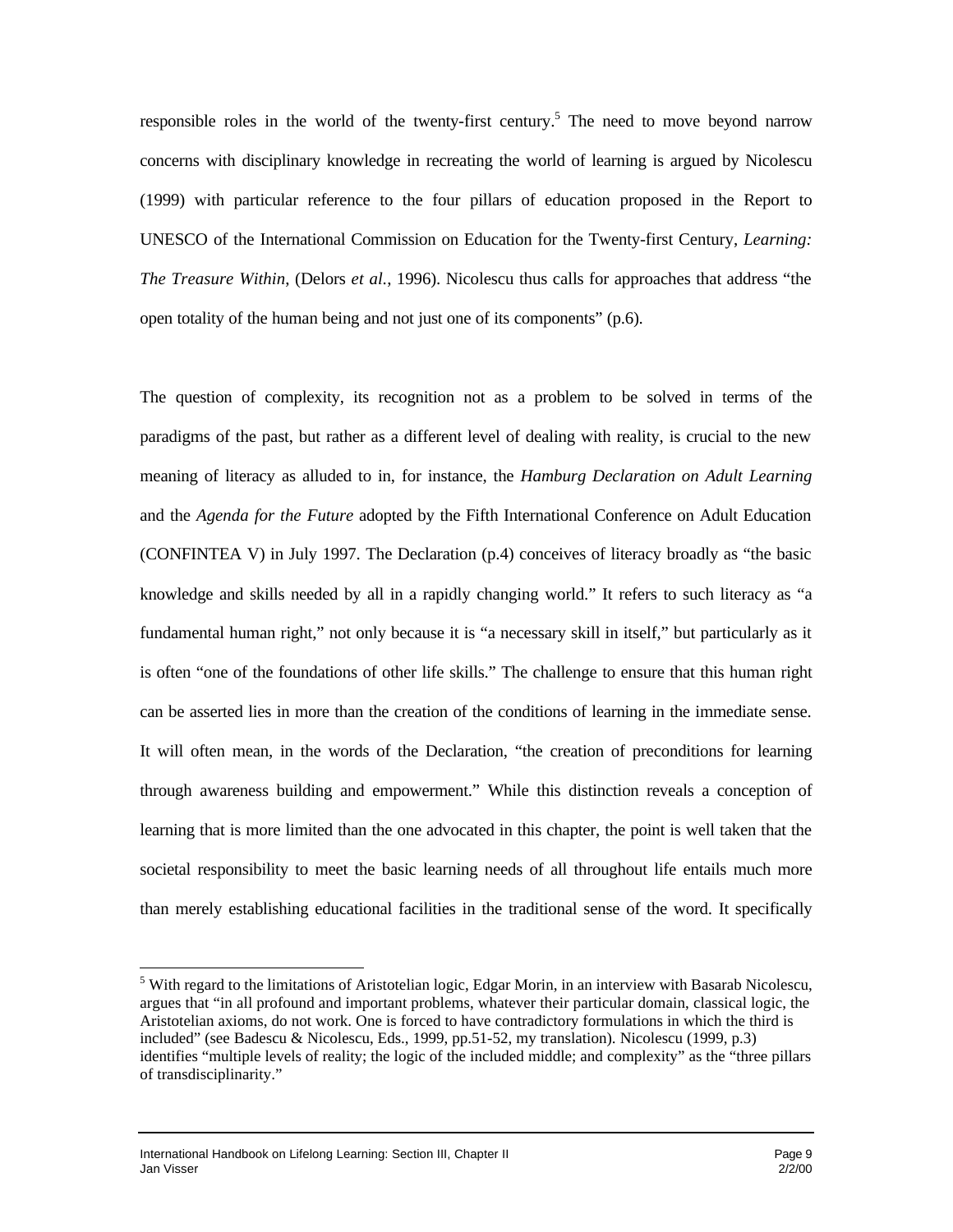also implies creating a social and human environment in which learning is seen to be 'the right thing' to do and appreciated as something that is aesthetically pleasing. In short, it requires a culture of learning to have evolved in society.

The *Agenda for the Future* (p.16), published in conjunction with the *Hamburg Declaration on Adult Learning* (1997), specifies that "everywhere in the world, literacy should be a gateway to fuller participation in social, cultural, political and economic life." It must therefore be socioeconomically and culturally relevant, allowing communities to "effect their own cultural and social transformations," enabling women and men to "understand the interconnections between personal, local and global realities." Connecting to personal experience, which involves body and mind together in an undivided way, implies naturally a sense of the complex, of the unity of knowledge, and of multiplicity of levels of reality. It requires strategies to facilitate learning that are radically different from much of current pedagogical practice (e.g. Lederman, 1999; Papert, 1993; Resnick, 1998; Resnick & Wilensky, 1998; Schank & Cleary, 1995; Schank & Cleave, 1995; Turkle & Papert, 1990; Wilensky, 1991).

In a sense, lifelong learning is a redundant notion. Any real learning cannot be but lifelong, as it involves the whole human being, i.e. all of one's life. The main reason why we needed the term may be because common discourse has likened learning to schooling, and schooling, in the common conception, is seen as restricted to the school age. Earlier literature on lifelong learning, such as the report to UNESCO of the International Commission on the Development of Education, *Learning to be: The World of Education Today and Tomorrow* (Faure *et al*. 1972), therefore puts considerable emphasis on strategies to expand schooling, particularly through the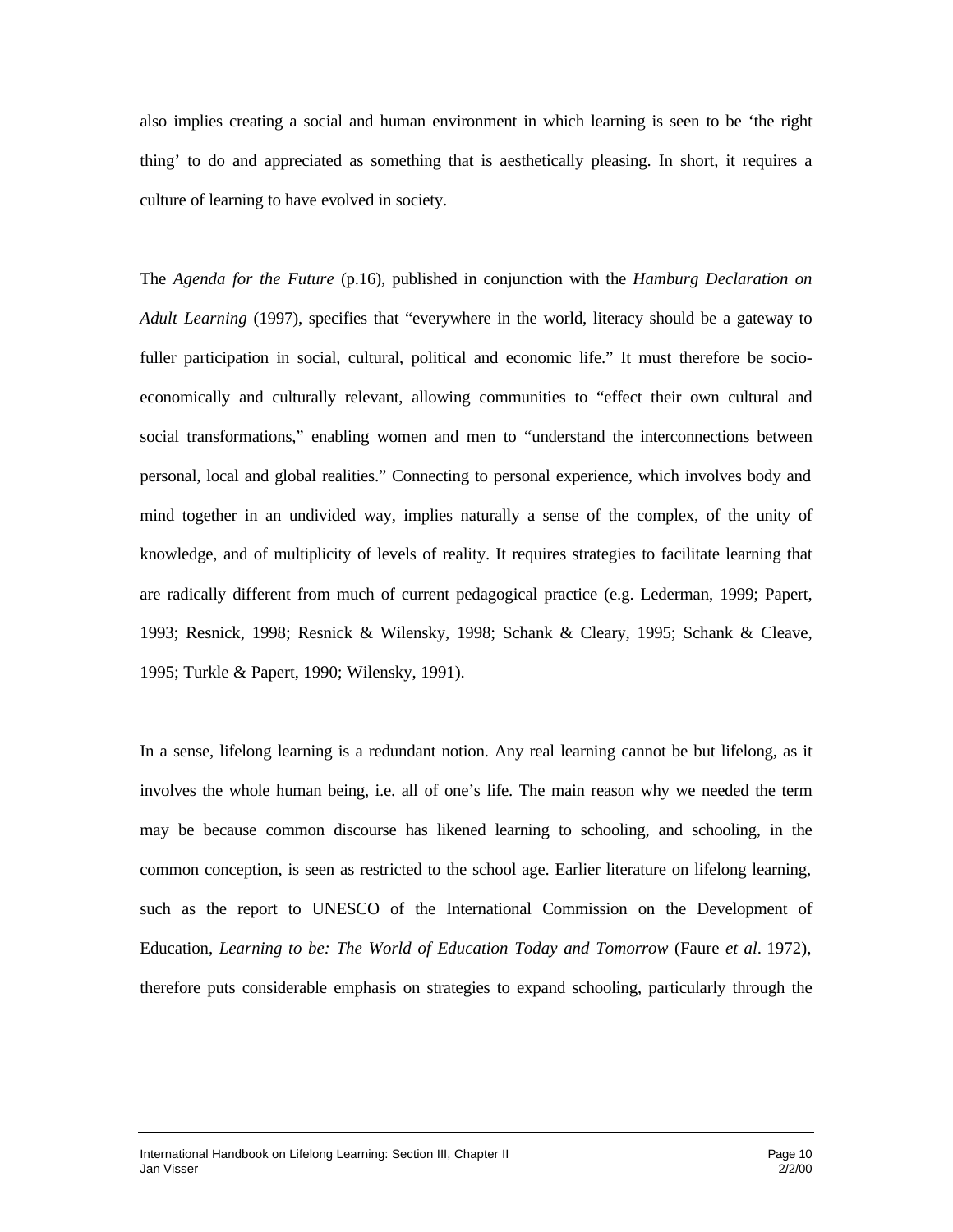then available technologies<sup>6</sup>. At the same time the Faure report stressed the need for fundamental overhaul of education systems.

Since studies can no longer constitute a definitive 'whole'…educational systems must be thought out afresh, in their entirety, as must our very conception of them. If all that has to be learned must be continually reinvented and renewed, then teaching becomes education and, more and more, learning. If learning involves all of one's life, in the sense of both time-span and diversity, and all of society, including its social and economic as well as its educational resources, then we must go even further than the necessary overhaul of 'education systems' until we reach the stage of a learning society (p.xxxiii).

No doubt, much still remains to be achieved in terms of meeting the challenges set out in1972 by the International Commission on the Development of Education under the chairmanship of Edgar Faure!

It sounds paradoxical, but education systems have the greatest difficulty to become learning systems. Their failure to recognize their often blatant inadequacy *vis-à-vis* the demands of our times, their conservatism and their high degree of inability to be even slightly perturbed by changes in the world around them is well known to innovative educators and has been referred to by authors quoted earlier in this chapter. Lederman (1999) refers to "the general failure of school reform movements" and "the awesome resistance of school systems to change." Papert (1993, p.2) asks: "Why, through a period when so much human activity has been revolutionized, have we not seen comparable change in the way we help our children learn?" He notes that "the education establishment, including most of its research community, remains largely committed to

 $\overline{a}$ 

<sup>&</sup>lt;sup>6</sup> Typical is a paragraph like the following one in the Faure report: "The commission accordingly underlined the fact that despite doubts and differing orientations, and whatever the progress or savings which might be obtained from certain changes in the traditional educational system, the very heavy demand for education due on the one hand to the gradual prolongation of school-attendance to optimal age, and, on the other hand, to the institution of a genuine lifelong education, can only be met if instruments derived from modern technology, with its limitless possibilities, are put to use on an adequate scale and with appropriate means" (Faure *et al*., 1972, p.xxxvi.).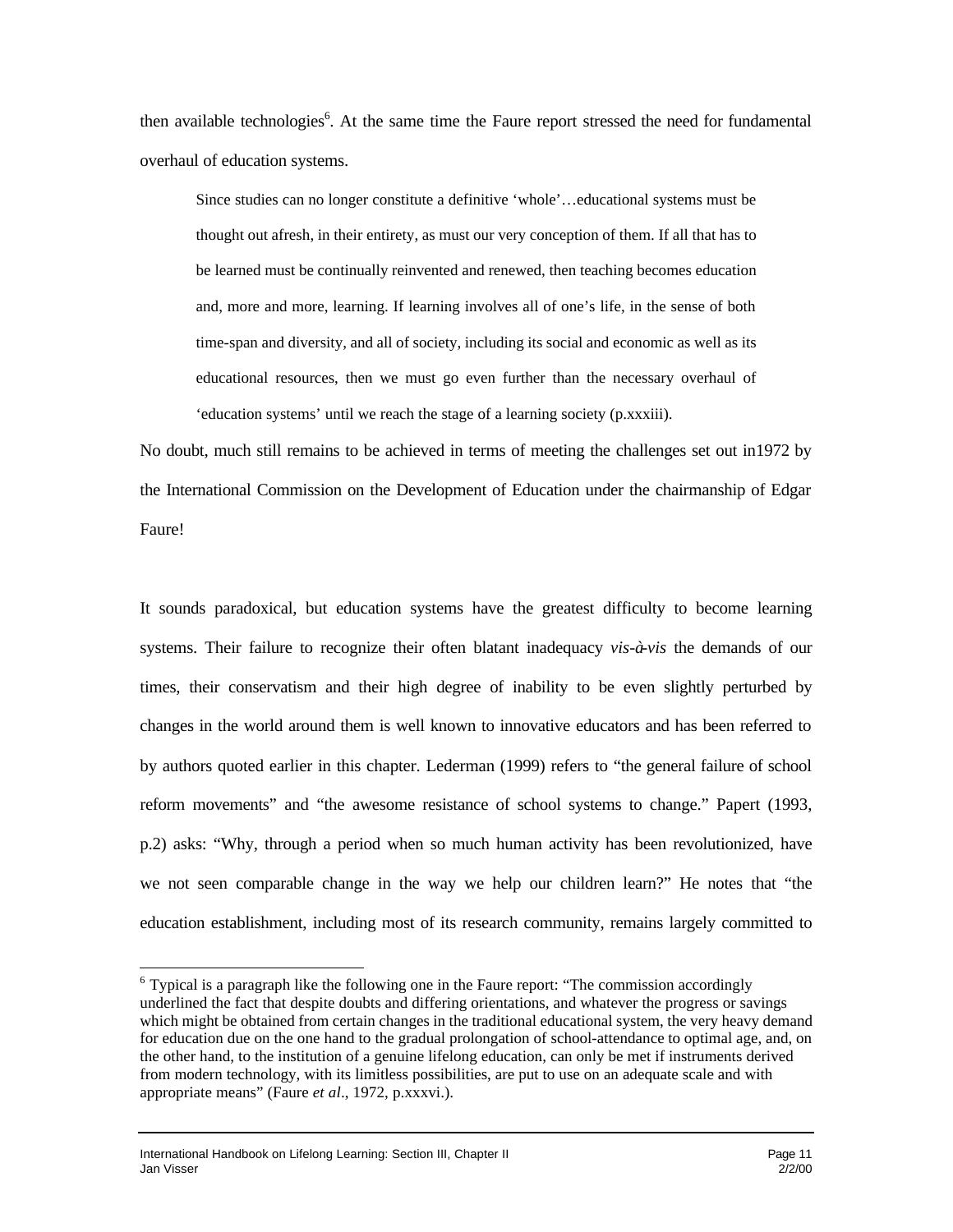the educational philosophy of the late nineteenth and early twentieth centuries" (p.3). Schank  $\&$ Cleary (1995, p.ix) observe that, while "most six-year-olds can't wait to go to school,…for an alarmingly large number of [them]…boredom, anxiety, and fear of learning quickly set in." This frightening observation reverberates also in the words of Arno Penzias<sup>7</sup> (cited in Visser, 1999b), who, during a video-delivered intervention at a symposium on *Un Siècle de Prix Nobel: Science et Humanisme*, held at UNESCO on 8, 9 and 10 April 1999, highlighted the necessity of 'learning to learn.' With knowledge now becoming obsolete various times in a lifetime, questioning one's own assumptions has become crucial. Against that backdrop, Penzias noted the awesome situation that children, as soon as they go to school, cease to ask questions. What does it mean to be learning in the perspective of turbulent change and what Nicolescu (1999) calls the "tensions menacing life on our planet" (p.4)? What challenges lie ahead?

#### **UNDEFINING LEARNING**

Above I have argued that existing visions of learning are based on definitions, mostly implicitly stated, that delimit learning too narrowly to deal adequately with the issues raised in this chapter. It is thus necessary to first remove these constraints to the development of broader visions. To do so, I propose the following alternative definition of learning:

*Human learning is the disposition of human beings, and of the social entities to which they pertain, to engage in continuous dialogue with the human, social, biological and physical environment, so as to generate intelligent behavior to interact constructively with change.*

 $\overline{a}$  $7$  Co-discoverer, together with Wilson, of cosmic microwave background radiation, for which they shared a divided Nobel Prize in Physics in 1978.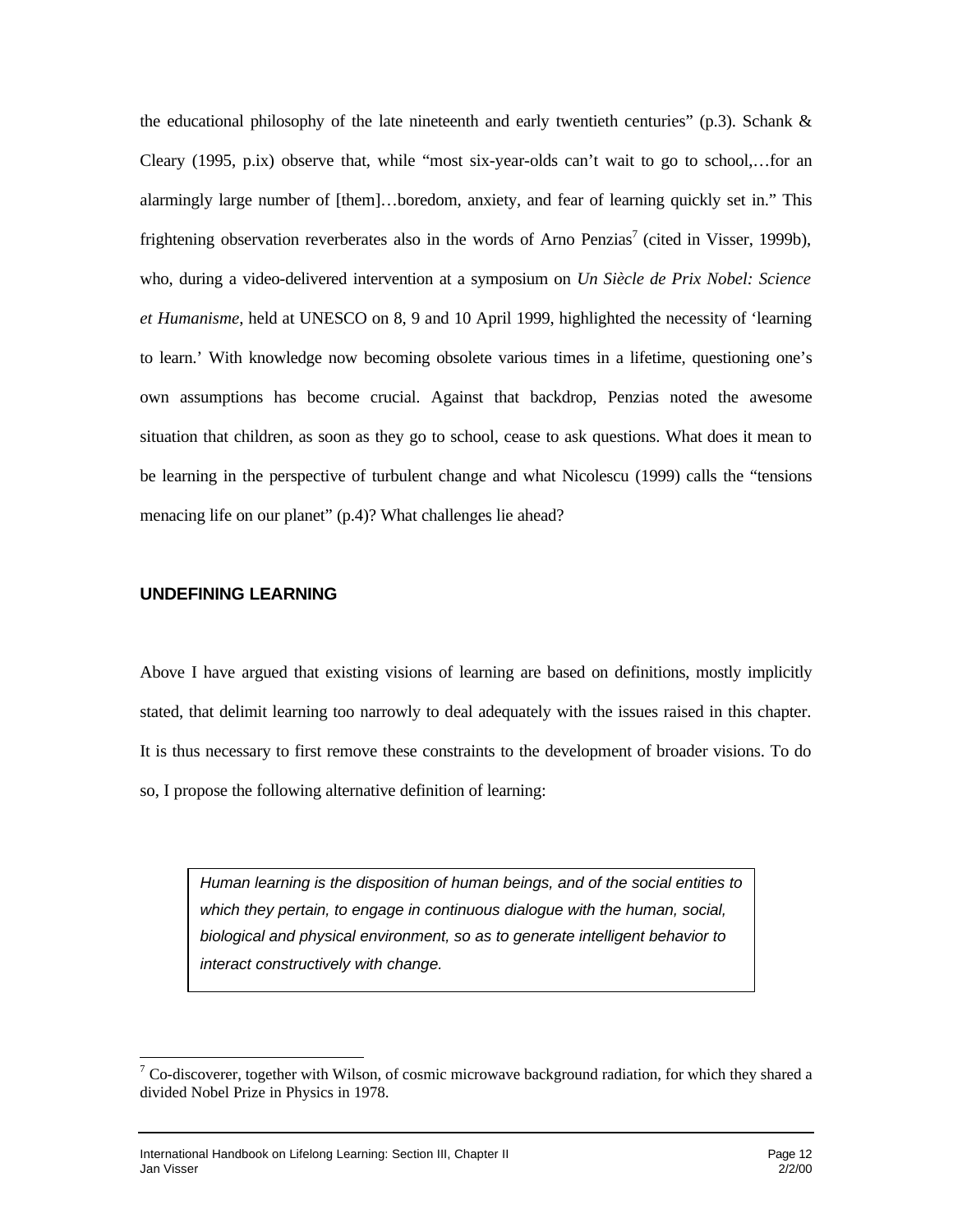The above definition was conceived to 'undefine'  $-$  i.e. to go beyond the limitations of  $-$  existing definitions of learning. It does not intend, however, to put another straightjacket around the notion of learning. Reference to the 'human, social, biological and physical environment' is based on commonly accepted ways to divide human knowledge up into these four major fields. In no way does the definition want to suggest that this is in all cases a preferred way of looking at the world. As argued elsewhere in this chapter, it is often necessary to transcend these artificial divisions in our knowledge system to develop useful insight in today's problems and adequate behavior to deal with them intelligently.

The dispositional dimension in this definition is important. The cerebral and other bodily functions that accompany learning behavior will only be effectively engaged if the disposition is there. Defining learning in the first place as a disposition draws essential attention to the fundamental need to establish not only the conditions of learning, such as in the sense referred to by Gagné (1985), but particularly also what the Hamburg Declaration on Adult Learning (1997) calls the "preconditions for learning" (p.4). Creating a learning society thus becomes a process that leads individual and social entities to see themselves and think of themselves as continually learning entities.<sup>8</sup>

The disposition is deliberately qualified as pertaining to individual human beings *and* social entities. Individuals are not separate from their social context and there is no social organization without reference to individual identity. Individuals and social entities at different levels of organizational complexity all engage in learning. The learning ecology in which they are nested should provide the necessary conditions to create an effective and continual dialogic disposition

<sup>&</sup>lt;sup>8</sup> See in this connection e.g. Tuckett's (1996) analysis of media use in Britain to raise the motivation to <sup>8</sup> participate in learning opportunities among underrepresented adult audiences.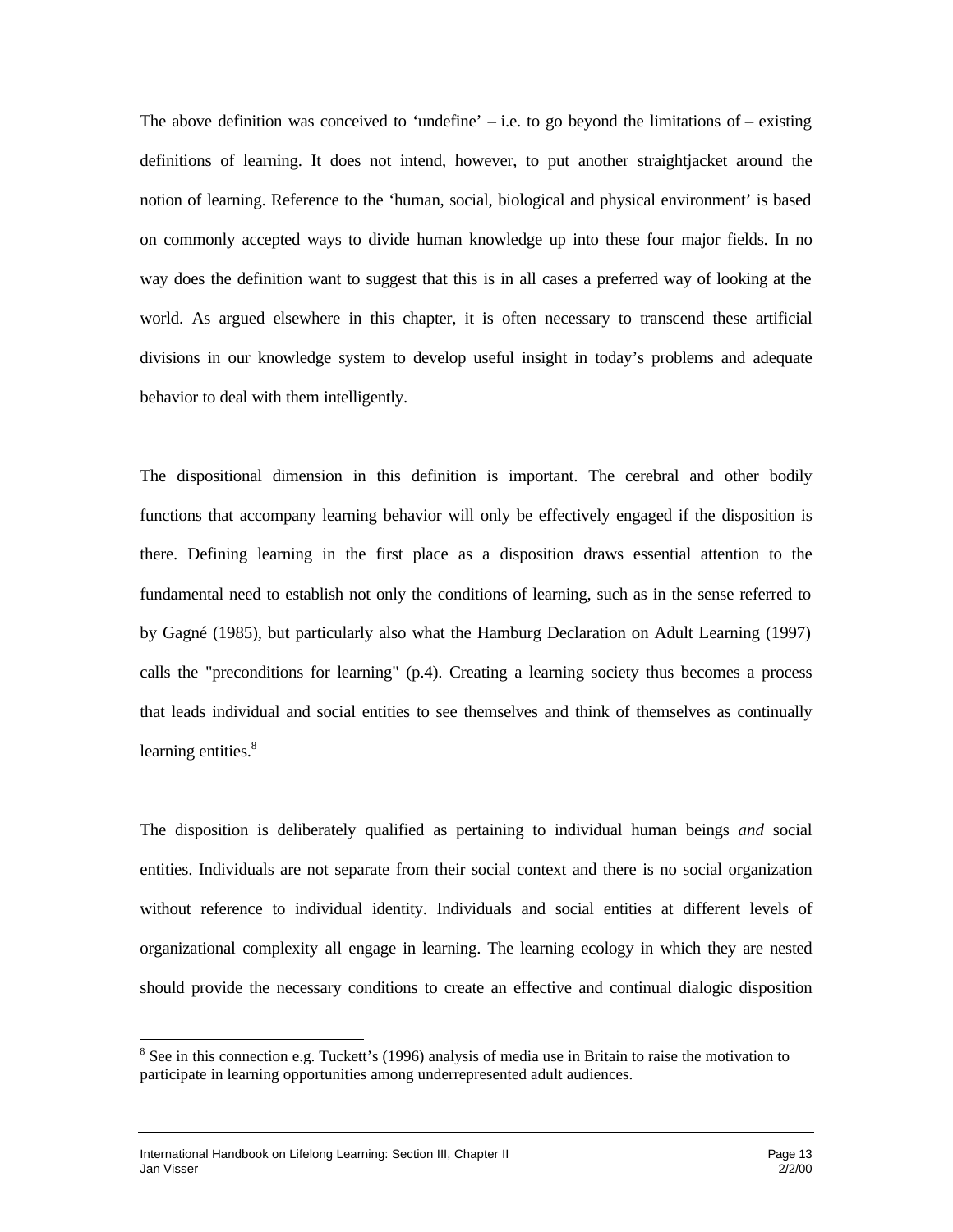at all those different levels. Thus, the definition of learning proposed here is equally applicable to learning individuals as to learning organizations (Chawla & Renesch 1995; Marquardt 1996; Senge 1990), or learning cities (Jain & Jain 1999; Longworth in this handbook).

Emphasis in this definition is on the dialogic nature of learning. It takes learning out of the individual human brain – thus breaking with the preferred vision that underlies most of the schooling and training tradition. "Truth is not found inside the head of an individual person, it is born between people collectively searching for truth, in the process of their dialogic interaction" (Bakhtin 1984, p.110, cited in Shotter 1997). It can equally be found in the dialogic interaction between people and their biological or physical environment, as several millennia of history of scientific and technological development convincingly demonstrate.

More than ever is the evolutionary *raison-d'être* for human learning the presence of change in the environment. Change is not just a given in the environment, something to which one reacts, it is equally produced by every single living entity. This has always been so, but the impact we had on each other and on our shared human, social, biological and physical environment was far less a concern when some decades ago there were only three billion of us on this planet and it will be dramatically more of a concern a few decades from now. The requirement that interaction with change be constructive is therefore an ecological imperative. Without it, the human species will undermine the very basis of its own sustainability. The complexity of change patterns as we know them nowadays requires that we interact with change at multiple levels. This leads in turn to the need to similarly visualize learning at multiple levels of organizational complexity, ranging from the individual to society at large.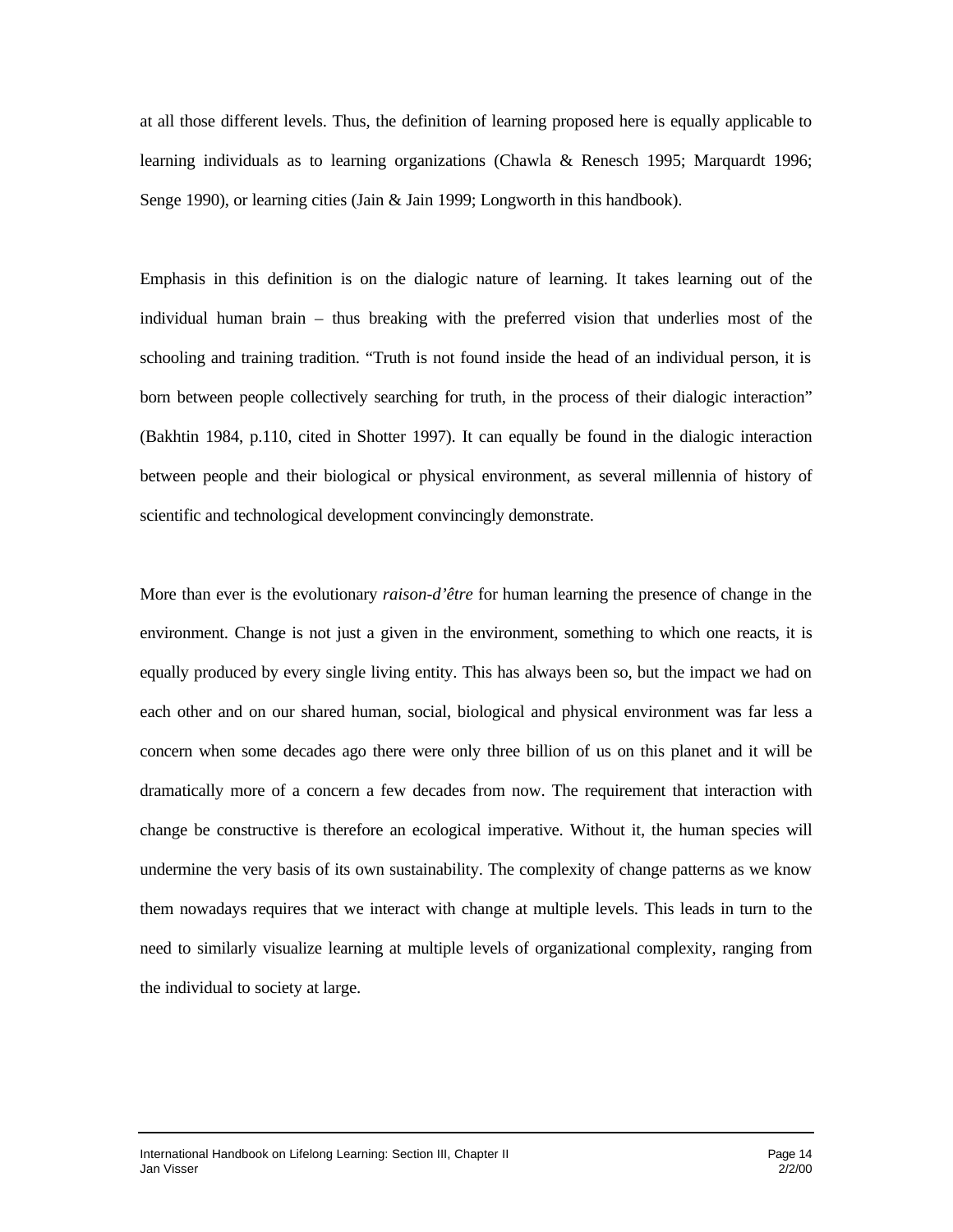The above definition covers both intentional and unintentional learning. It encompasses not only such partial aspects of learning as the acquisition of particular skills, but it also allows us to visualize learning in a context in which constructive interaction with change has to do with complex issues such as learning to live together, both locally and globally; democratic participation in society; matters of war and peace (or constructive interaction with conflict); issues relating to the shared responsibility of humankind for the environment and the management of the earth's resources; demographic issues; and globalization, i.e. at a level at which the concept 'literacy' is in urgent need of acquiring new meanings. It equally encompasses those cases in which the process dimension of learning is more important than any particular product, such as when learning to learn or managing one's motivation to learn are the important issues, rather than acquiring a particular skill. Moreover, because of its comprehensive nature, the definition does not enter into conflict with more operational definitions such as the one by Hilgard (1948) referred to earlier in a footnote in this chapter. It simply deals with the issue of learning at a different level of reality.

The definition, as given, implies that learning is conceived of in an ecological perspective. Human beings and the social entities to which they pertain are themselves part of the human, social, biological and physical environment. Thus, constructive interaction with change implies action and reflexive communication across multiple levels of organizational complexity. Hawkins (1964, p.272), quoted in Allen & Otto (1996, p.202), refers to the capacity to learn as "an externalization of function," i.e. the ability of the living/learning entity to attain "thermodynamic efficiency" by exchanging information with the environment and using the environment as an opportunity to offload and share relevant portions of its information storage and processing needs. Unless learning is seen as a dialogic disposition, rather than a mere internal process, taking place within the brains of individuals, such opportunity to attain thermodynamic efficiency would be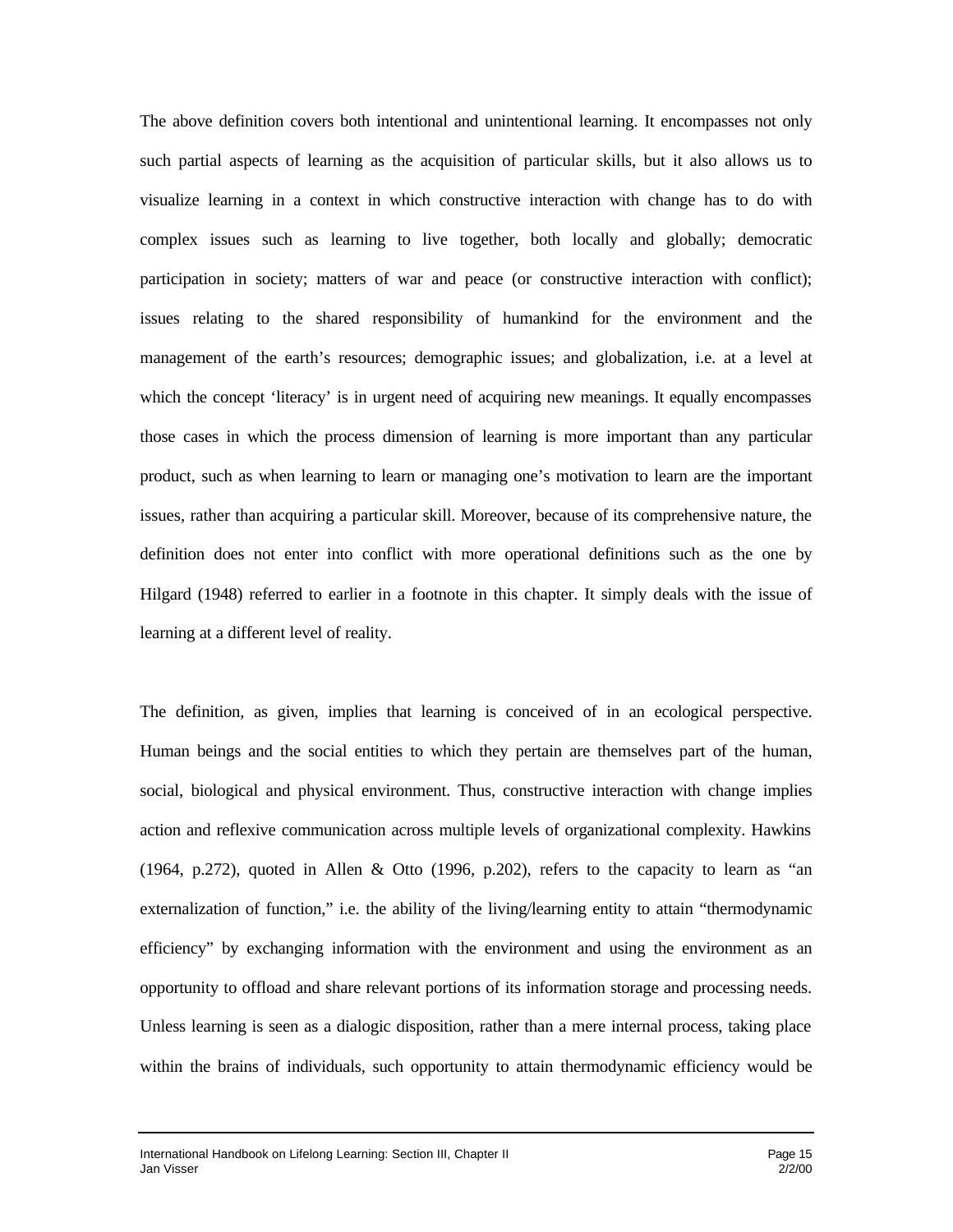missed. It is exactly this disposition that allows human beings to build environments that most effectively mediate learning and that optimize the thermodynamic efficiency, i.e. the constructive nature, of how they interact with change. It is in this sense, also, that Allen & Otto refer to media as "lived environments" (pp.199-225).

Learning systems, in the perspective of our definition, are essentially healthy living systems, i.e. systems that are able to continually maintain a *dynamic steady state*, a condition which, according to Lehninger (1965), "is a characteristic of all smoothly running machinery" (p.235), the steady state being "the *orderly* state of an open system" (p.235). It can be deduced that "when an open system is in a dynamic steady state, the rate of entropy production by the system is a minimum for the specific energy flows taking place" (pp.235-236). Conversely, deviation from the steady state leads to the production of entropy at a higher rate, i.e. thermodynamic inefficiency. Still according to Lehninger (p.236): "This important deduction has been commented on in the following words<sup>9</sup>:

This remarkable conclusion . . . sheds new light on 'the wisdom of living organisms.' Life is a constant struggle against the tendency to produce entropy by irreversible processes. The synthesis of large and information-rich macromolecules, the formation of intricately structured cells, the development of organization – all these are powerful antientropic forces. But since there is no possibility of escaping the entropic doom imposed on all natural phenomena under the Second Law of thermodynamics, living organisms choose the least evil – they produce entropy at a minimal rate by maintaining a steady state.

In the same vein, Allen & Otto (1996, p.203) cite Maturana (1978, p.45), who says that "…learning is not a process of accumulation of representations of the environment; it is a

 $\overline{a}$ 

<sup>&</sup>lt;sup>9</sup> The words are Aharon Katchalsky's, according to my annotation of Lehninger's text. They can be found in a paraphrased form in Katchalsky (1976/71). Lehninger himself makes no particular attribution.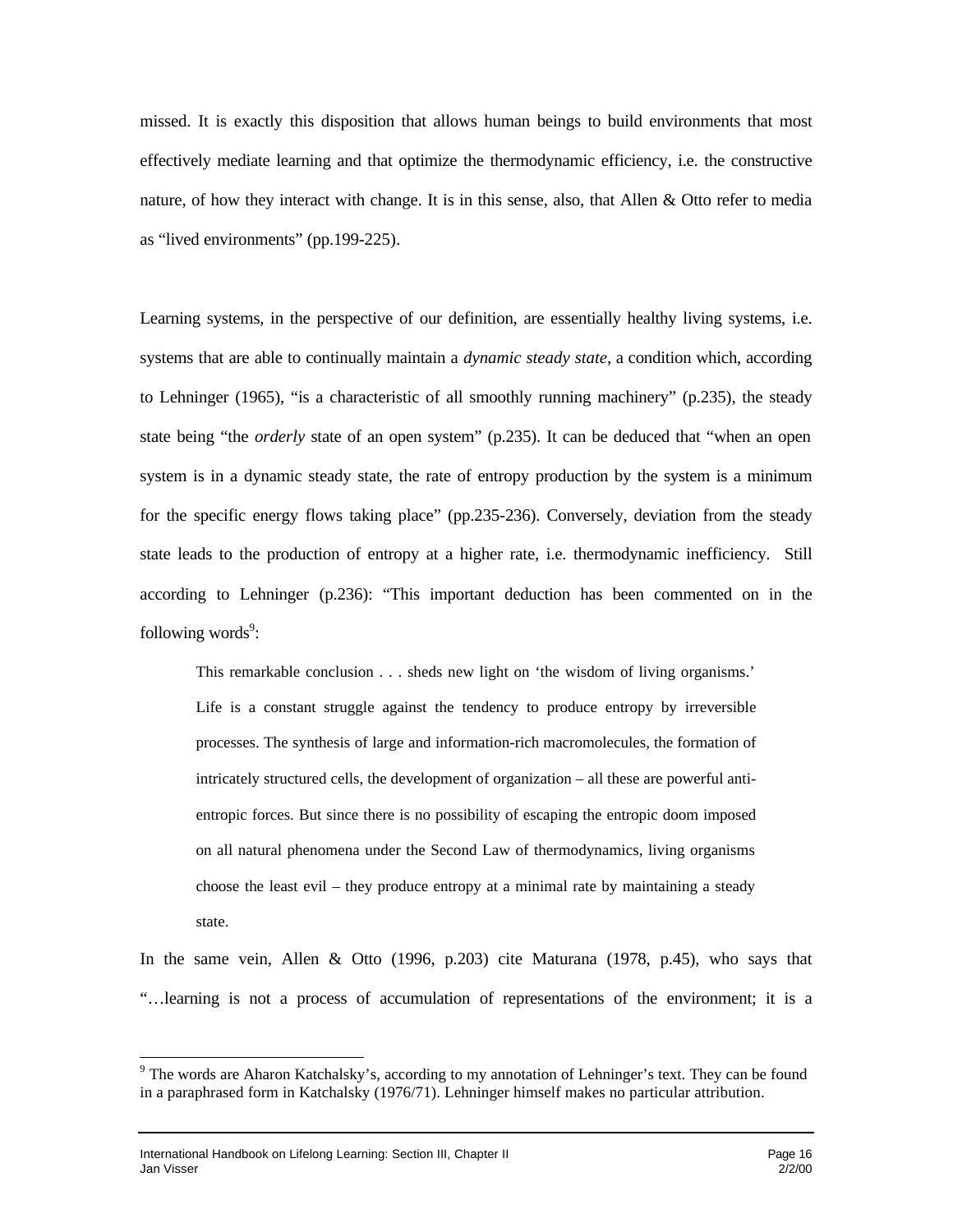continuous process of transformation of behavior through continuous change in the capacity of the nervous system to synthesize it." They thus conclude that

behavior so informed by the environment represents a lowered entropy – that is, a greater orderliness of arrangement. Chaotic, disorganized, and arbitrary aspects of an organism's activity are ameliorated by attention and intention directed towards aspects of the environment that are related to the organism's ecological niche. The orderliness and organization of behavior that results from niche-related attention and intention can be characterized as intelligence. Such intelligence is thermodynamically efficient because it leverages the expenditure of small amounts of biological energy (Gibbs Free Energy) to guide much larger flows of energy in the external environment (p.203).

In the learning ecological perspective referred to in this chapter, learning entities function at different levels of organizational complexity. In the thermodynamic sense they are open systems, exchanging matter and energy with their environment and thus with each other. Learning and activity at a particular level and by a particular entity can therefore not be seen in isolation from what happens in the learning environment as a whole. Gibson's notions of 'affordances' and 'effectivities,' proposed in the conceptual framework of ecological psychology (e.g. Allen & Otto 1996; Gibson 1979; Ryder & B. G. Wilson 1996), are relevant in this context. By becoming integrated components of an ecological whole, different learning entities, whether social or individual, constitute affordances (opportunities or potential for action) for each other. Through dialogic interaction these affordances lose their separateness and transform into effectivities (or capabilities for action). This is quite similar to the way in which Ryder  $\&$  B. G. Wilson (1996, p.1) explain how initially "the hand of an infant, though attached, is a separate object. The infant is amused by it, studies it, tastes it, touches other things with it." In time, however, "the infant learns to *use* the hand to manipulate other objects" and the hand "gradually transforms its objectness to subject-ness" in the process of the child's becoming "less conscious of the hand as she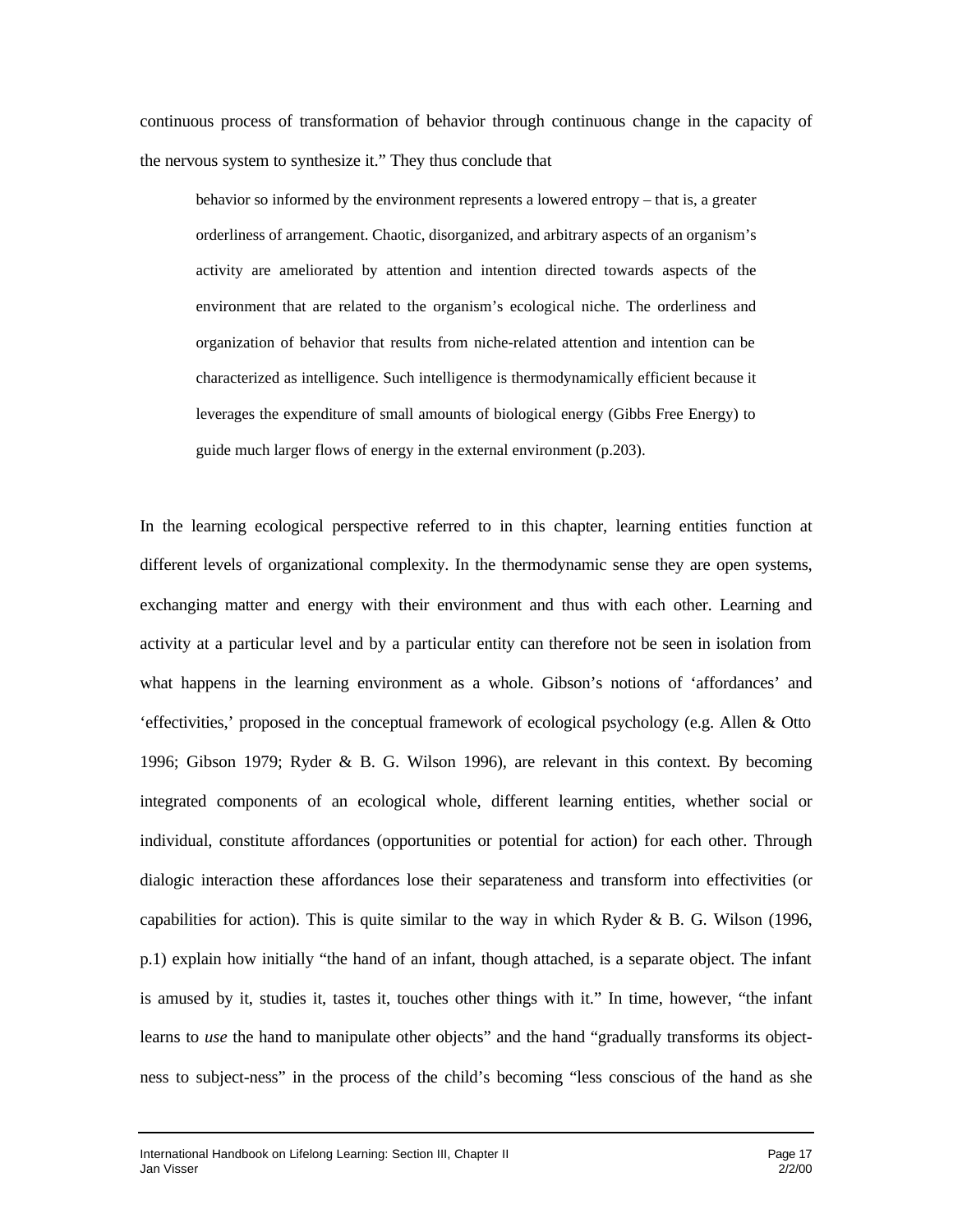uses it as an extension of her own intentioned will." Thus, in the evolution of a truly integrated learning environment one should expect to see a similar integration of learning entities among themselves and across different levels of organizational complexity. The learning society is an organic whole rather than something organized through the agency of a centralized bureaucracy. While conditions in the learning environment can be planned, learning itself can not. The learning environment fosters learning; it does not plan it. Trying to do so would kill it.

The process of gradually increased organic integration of the learning environment, so necessary in our world of rapid change and increased complexity in which everything depends on everything, can be greatly helped along through media and technology, provided that media are perceived as 'lived environments' in the sense discussed by Allen & Otto (1996). It should be understood, these authors note, that "the extension of human cognitive capacity through media technologies reflects broader evolutionary trends characterized by increasing externalization of information storage and processing" (p.203). They propose the term *mediacy* to express the degree to which individuals are able to reduce the organic cost of cognition through externalization of information storage and processing.<sup>10</sup> This notion should similarly apply to learning entities, whether individual or social, in general. Literac*y*, as we used to define it, is then a special case of mediacy (see also Ryder & B. G. Wilson 1996). Against the backdrop of our discussion of the organic integration of learning entities in a learning environment – of which other learning entities as well as a complex resource infrastructure, including the media, are equally part – it makes sense to expand Allen & Otto's concept of mediacy to comprise in general the learning entity's ability to maximize thermodynamic efficiency through externalization of

 $\overline{a}$ <sup>10</sup> Allen & Otto recall in connection with their proposal of the term 'mediacy' Bruner and Olson's (1977-78) definition of intelligence as 'skill in a medium.'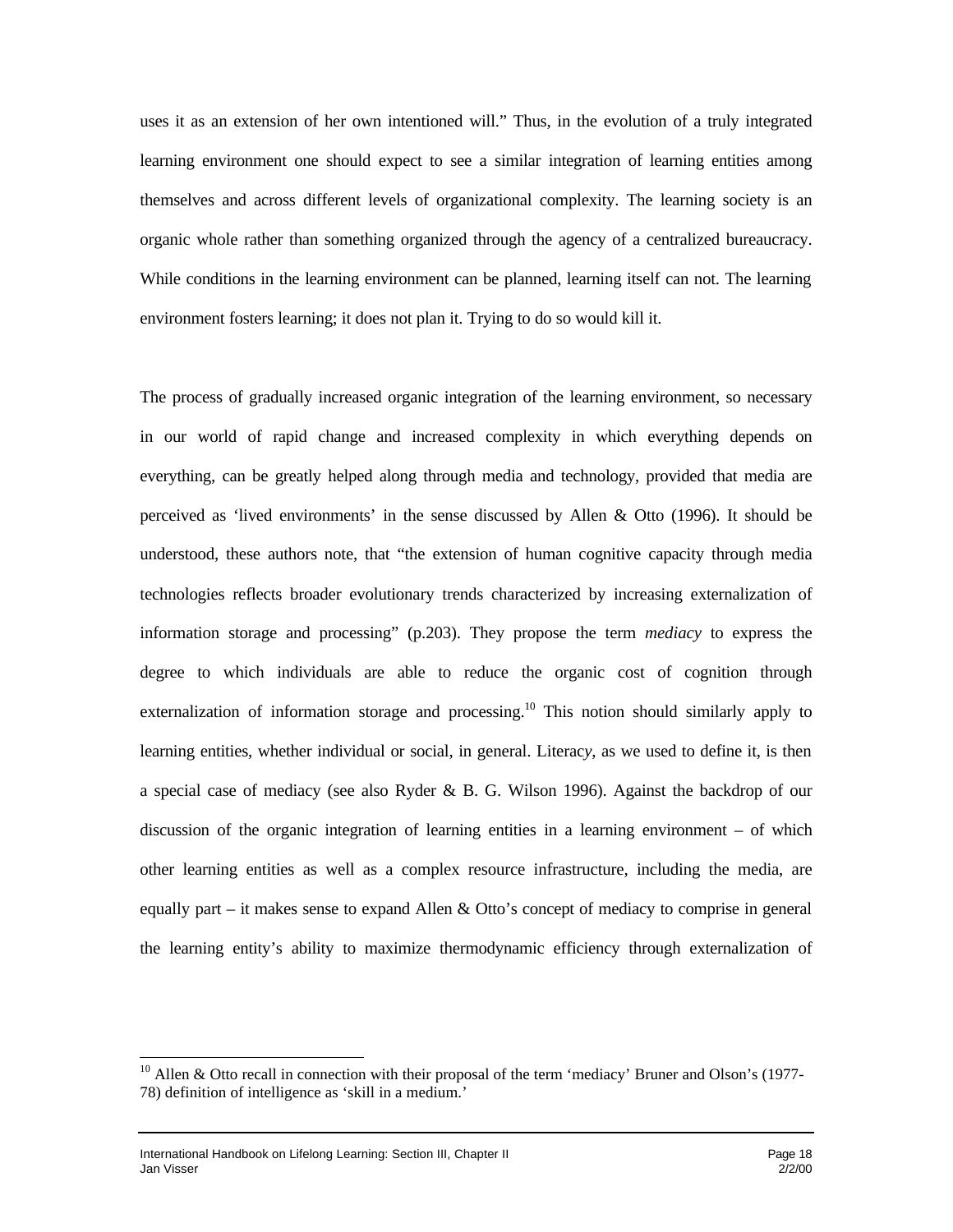information storage and processing involving *any* organic part of the learning ecology. This might then be called *dialogic efficacy<sup>11</sup>* .

The development of dialogic efficacy is ultimately dependent on the existence of a *dialogic environment*, i.e. an environment in which the activity of learning is pervasive and in which it occurs in diverse contexts and at different levels of organizational complexity.<sup>12</sup> An environment in which learning is largely limited to the one-dimensional single-mode processes that characterize most of the traditional formal schooling context is antithetical to the development of dialogic efficacy. On the other hand, a truly organically integrated learning environment can only evolve if learning entities possess dialogic efficacy. This thus poses a classical chicken-and-egg problem, requiring a solution that neither favors the chicken nor the egg. It is therefore imperative to work at different levels simultaneously, developing dialogic efficacy as part of the concern to create the conditions for the evolution of an organically integrated learning environment.

## **MEETING THE BASIC LEARNING NEEDS OF ALL THROUGHOUT LIFE**

Let us now return to the more practical question that we started off with at the beginning of this chapter, 'What should be done to meet the basic learning needs of all throughout life?' In line with the reasoning developed in the earlier part of this chapter, this question now needs to be reformulated as follows: 'How can we create propitious conditions that will best ensure the evolution of an integral, complete and comprehensive learning environment?' *Integrity* is

 $\overline{a}$ 

 $11$  By nature of the dialogic process, which involves both the self and the environment, the term 'dialogic efficacy' subsumes the presence of dialogic self-efficacy.

<sup>&</sup>lt;sup>12</sup> Such an environment is made up of the kind of "distributed dynamical systems" that the Santa Fe Institute (1997) has identified as a focus area for research. These are "systems capable of complex, robust, open-ended learning and cognition" whose understanding "requires a framework in which intelligence is shared among multiple, possibly heterogeneous, agents interacting with each other and often with their environment." For such distributed systems "the critical question is to understand the relation between local mechanisms and the learning process of the whole."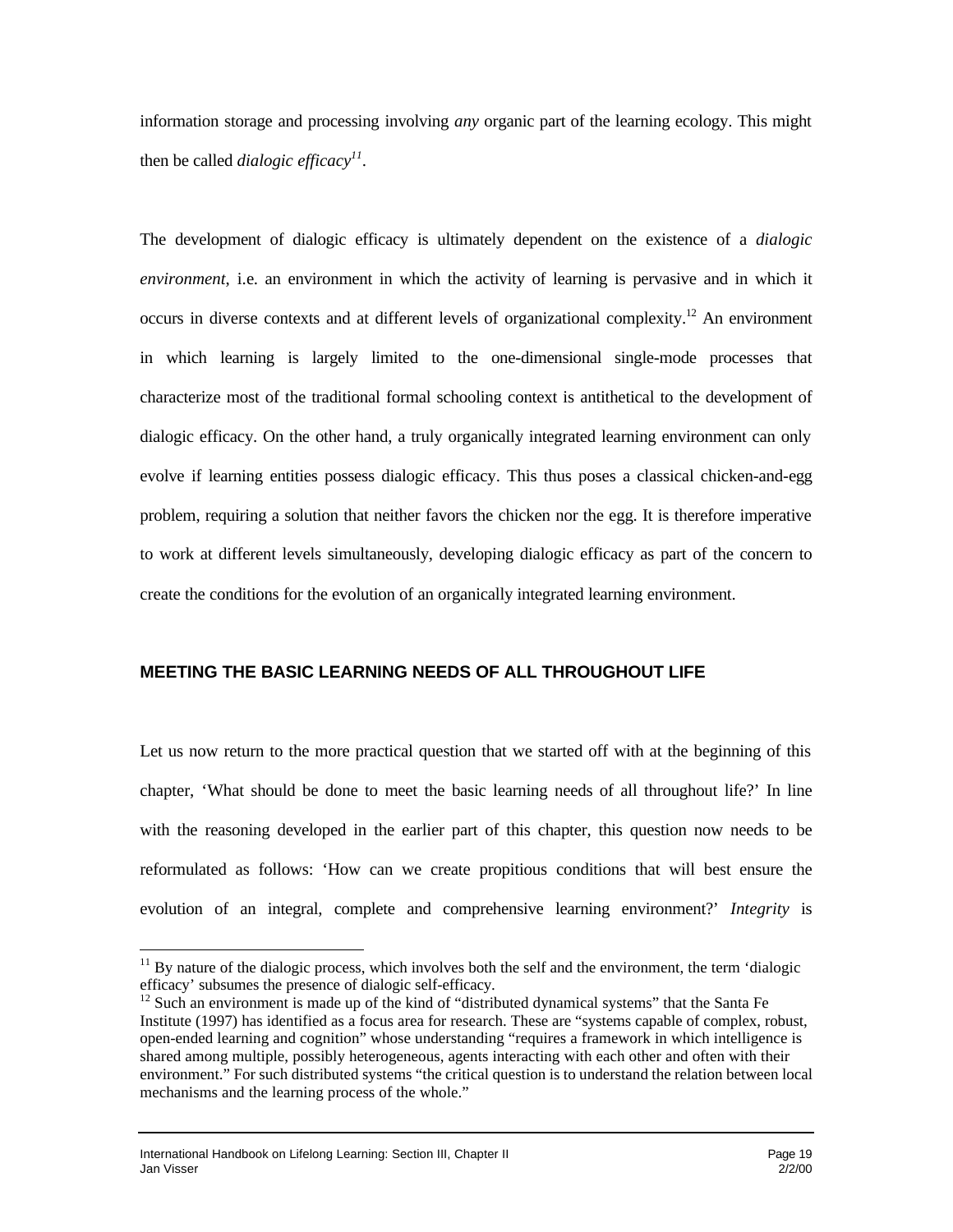important because of the need for all learning entities to be able to interact with each other. As argued above, such interaction is required for all learning systems, at whatever level of organizational complexity, to function as thermodynamically efficient open systems, fostering growth in such a way that they produce entropy only at a minimal rate (Katchalsky 1976/1971). A learning environment that lacks integrity will eventually become dysfunctional. *Completeness* refers to the requirement that the learning environment should accommodate all different purposes and modalities of learning and that it should do so in a way that they constitute a whole that is complete in itself. *Comprehensiveness* means that no one should be excluded from opportunities to learn and no learning need should be seen as alien to the learning environment.

The notion of what is 'basic' in 'basic learning needs' is not constant. It varies across different circumstances and over time. It develops as learning develops. It is thus a dynamic concept. The right to education, as laid down half a century ago in the *Universal Declaration of Human Rights*, refers in the first place to people's right to effective schooling, to being functionally literate, and to having "access to the printed knowledge, new skills and technologies that could improve the quality of their lives and help them shape, and adapt to, social and cultural change," as stated more than 40 years later in the preamble to the *World Declaration on Education for All* (1990, p.1). Article 1 of that Declaration specifies that

these needs comprise both essential learning tools (such as literacy, oral expression, numeracy, and problem solving) and the basic learning content (such as knowledge, skills, values, and attitudes) required by human beings to survive, to develop their full capacities, to live and work in dignity, to participate fully in development, to improve the quality of their lives, to make informed decisions, and continue learning (p.3).

It relates the satisfaction of these needs to empowerment; to the common responsibility to respect and develop the collective cultural, linguistic and spiritual heritage; and to our responsibility to care for the learning of our fellow human beings. It does so by referring to the need to foster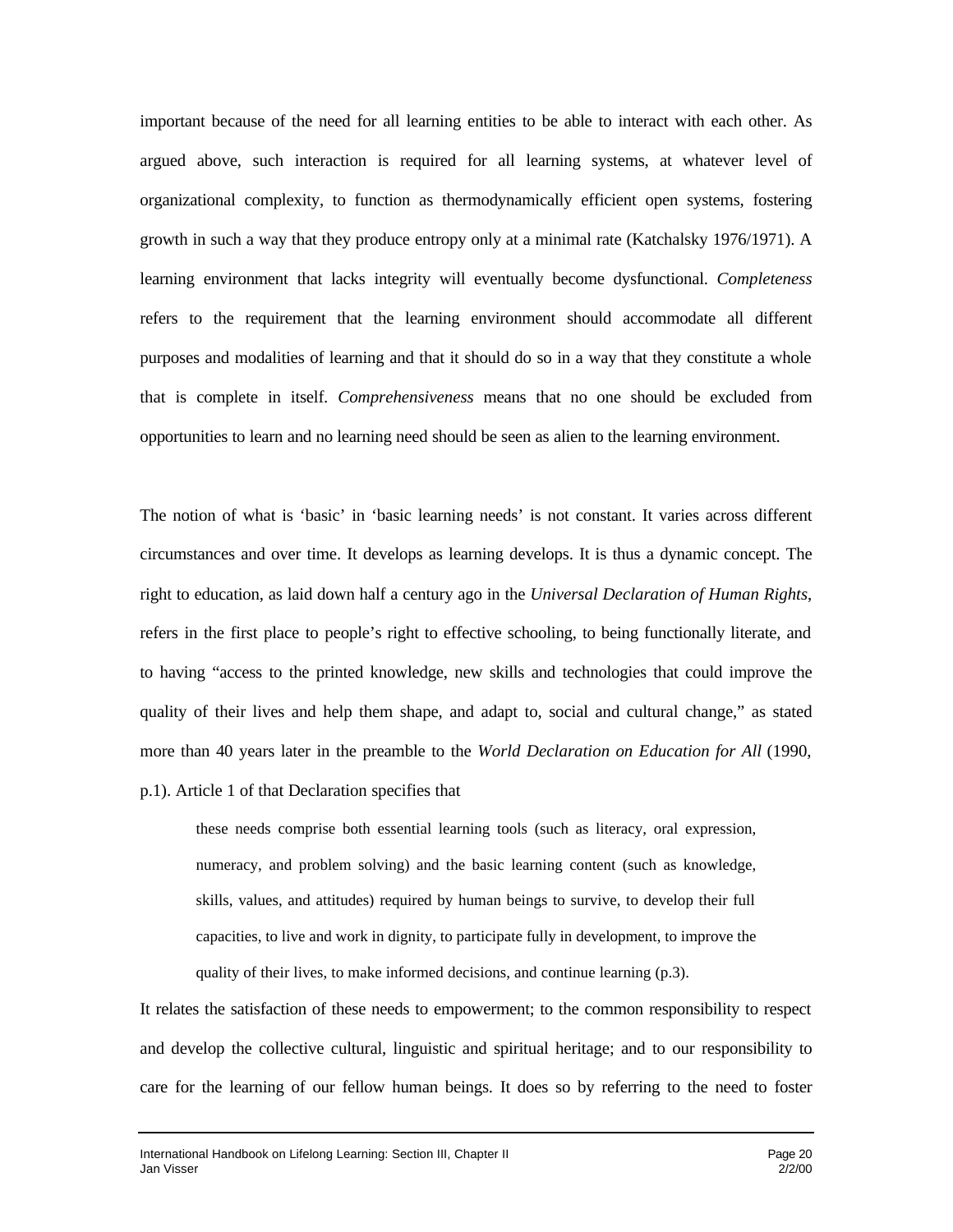social justice; protection of the environment; tolerance; respect for humanistic values and human rights; and the cause of peace and solidarity in an interdependent world. It furthermore links the satisfaction of basic learning needs to the "transmission and enrichment of common cultural and moral values" (p.3) and asserts it as "the foundation for lifelong learning and human development" (p.3). Like the Faure report almost two decades earlier (Faure *et al.* 1972), the Declaration calls attention to the potential and opportunities offered by "the convergence of the increase in information and the unprecedented capacity to communicate" (p.4). This is seen as an important condition to develop "an 'expanded vision' that surpasses present resource levels, institutional structures, curricula, and conventional delivery systems while building on the best in current practices" (p.4).

The overall conception of the *World Declaration on Education for All* (1990) reveals a bias towards the school system as the centerpiece of the learning environment, without restricting itself to it. Indeed, the Declaration as well as the companion *Framework for Action to Meet Basic Learning Needs*, make reference to such non-school components as the family; the community; and institutional programs with regard to early childhood care and initial education. They equally suggest that the basic learning needs of youth and adults can be met "through a variety of delivery systems" (p.6) and mention in that context literacy programs; skills training programs; apprenticeships; and formal and non-formal programs in different areas of relevance for personal, community and socio-economic development. In addition, they call for the mobilization of "all available instruments and channels of information, communications, and social action…to help convey essential knowledge and inform and educate people on social issues" (p.6). The notion of integration – "these components should constitute an integrated system"  $(p.6)$  – is advocated as well. However, the language of the document, which emphasizes delivery, suggests that the term 'integrated system' should be interpreted as a system in which different mechanisms and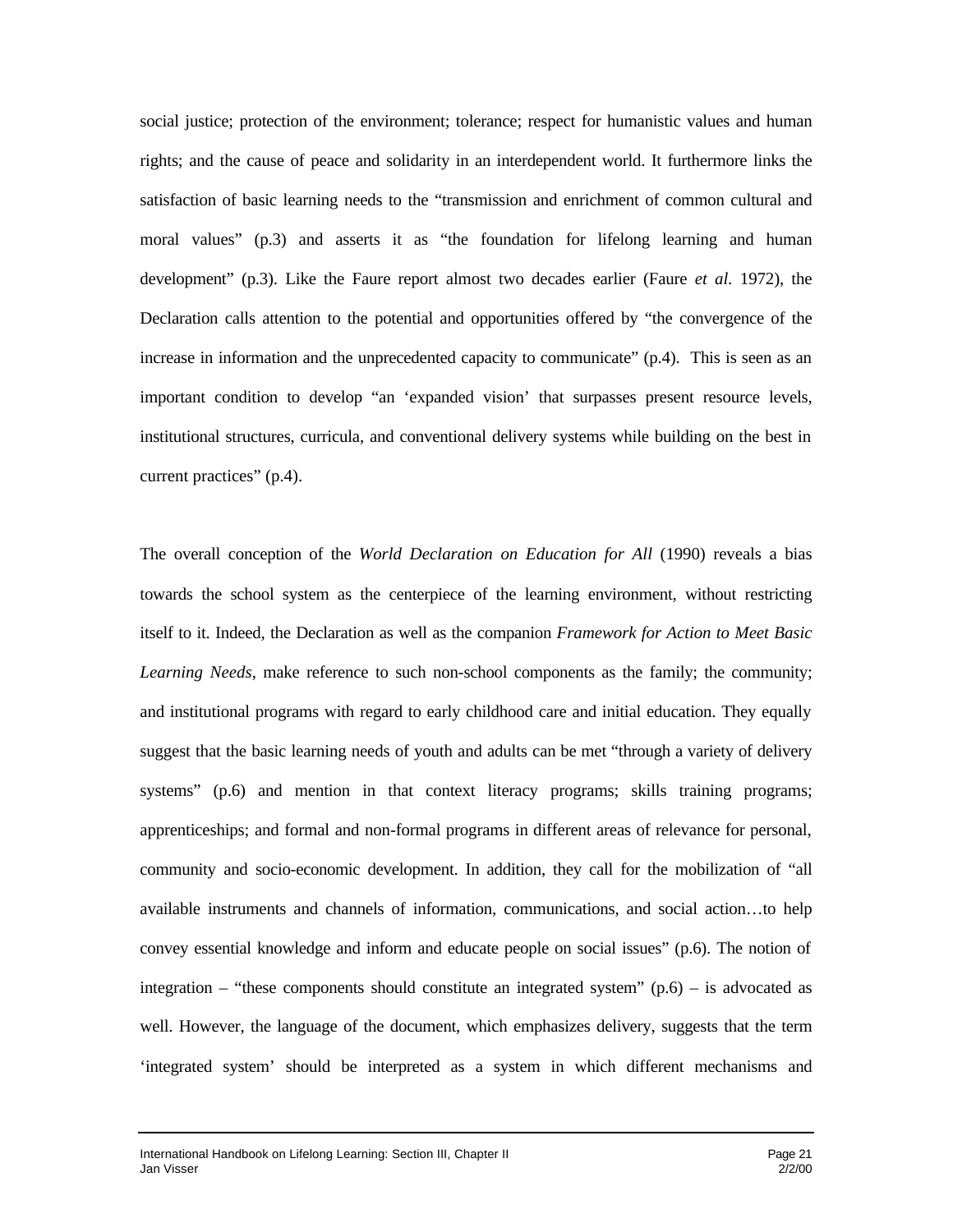approaches are used in symphony, in a well-orchestrated way, to deliver the multiple goals set by the World Conference on Education for All, held in March 1999 in Jomtien, Thailand. Such a perspective is different from the one advocated in this chapter, which emphasizes an *organically* integrated learning environment, i.e. an environment in which the constituent "distributed dynamic [sub]systems can be viewed as decentralized networks of agents…evolving through interactions with each other and their environments" (Santa Fe Institute 1997), a vision which defies the notions of centralized planning, orchestration and delivery, requiring different modalities of social organization.

A major end-of-decade assessment of the achievements since Jomtien is currently being undertaken by UNESCO, on behalf of the International Consultative Forum on Education for All (Education for All, the Year 2000 Assessment, 1998). It follows an earlier mid-decade assessment (Education for All: Achieving the Goal, 1996), the results of which indicate on the one hand that much needed advances have been made, but that, on the other hand, those advances fall short of what is required. Basic statistics regarding literacy, school participation and successful school completion change quantitatively, but not qualitatively. Moreover, and more fundamentally, they do not usually reflect the extent to which the *totality* of diverse learning needs is being met. A different vision and a different rationale are required. Without losing sight of the importance of schooling, the concept needs to be fundamentally rethought, in conjunction with and balanced against other components of the learning environment at large, with specific attention to the organic integration of the whole. In the words of the *Amman Affirmation*, contained in the Final Report (Education for All: Achieving the Goal, 1996) of the Mid-Decade Meeting of the International Consultative Forum on Education for All:

Given the trend toward more open societies and global economies, we must emphasize the forms of learning and critical thinking that enable individuals to understand changing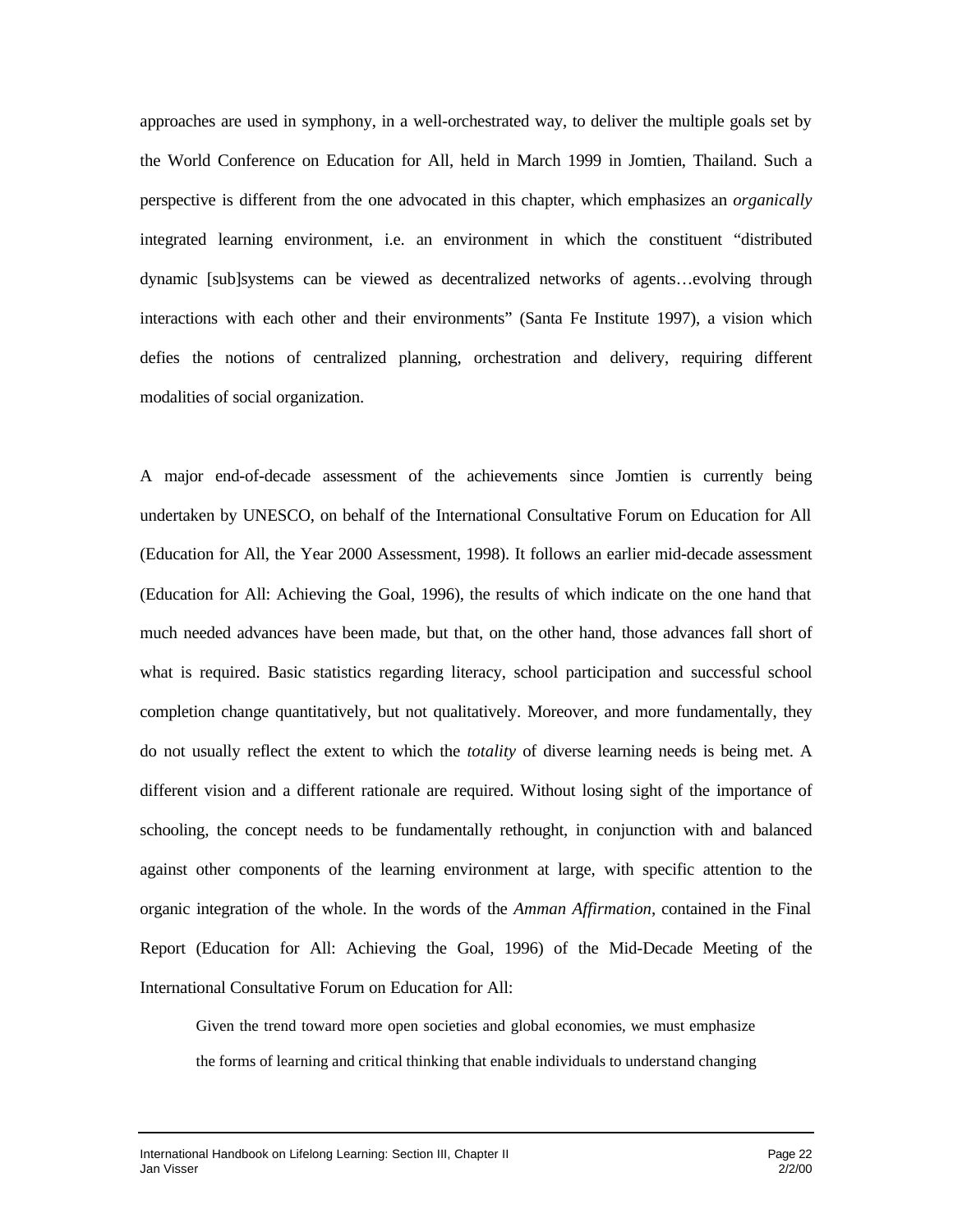environments, create new knowledge and shape their own destinies. We must respond to new challenges by promoting learning in all aspects of life, through all the institutions in society, in effect, creating environments in which living is learning (p.10).

## **MULTIPLICITY OF CHALLENGES**

The challenge to rethink the learning landscape is formidable and multifaceted. I have selected four major component challenges for further analysis. They have to do with the school, with learning, with complex organization, and with the nature of knowledge. This choice is far from exhaustive. However, it should give a good feel for the extent of the task ahead. In the interest of clarity, I shall deal with each of them separately, even though they intersect with each other to a considerable extent. A certain redundancy in what follows can therefore not be avoided. It is important to note that the best way to take on a multiplicity of challenges is by recognizing their multiplicity. Therefore, while for analytical purposes the four selected challenges are treated below in separation of one another, the practical effort of recreating the learning landscape needs to be undertaken at the comprehensive level.

## *The School*

The idea of school is in for a major overhaul. However, it won't change of its own accord. It will only change within the context, and as an integrated part, of an evolving overall learning ecology. School reform movements must thus broaden their focus to beyond the walls of the school. Most important is the challenge to rethink the school within the perspective of the whole. This implies attending to the role the school must play in preparing new generations of individuals and communities for their place in the evolving learning ecology. It also implies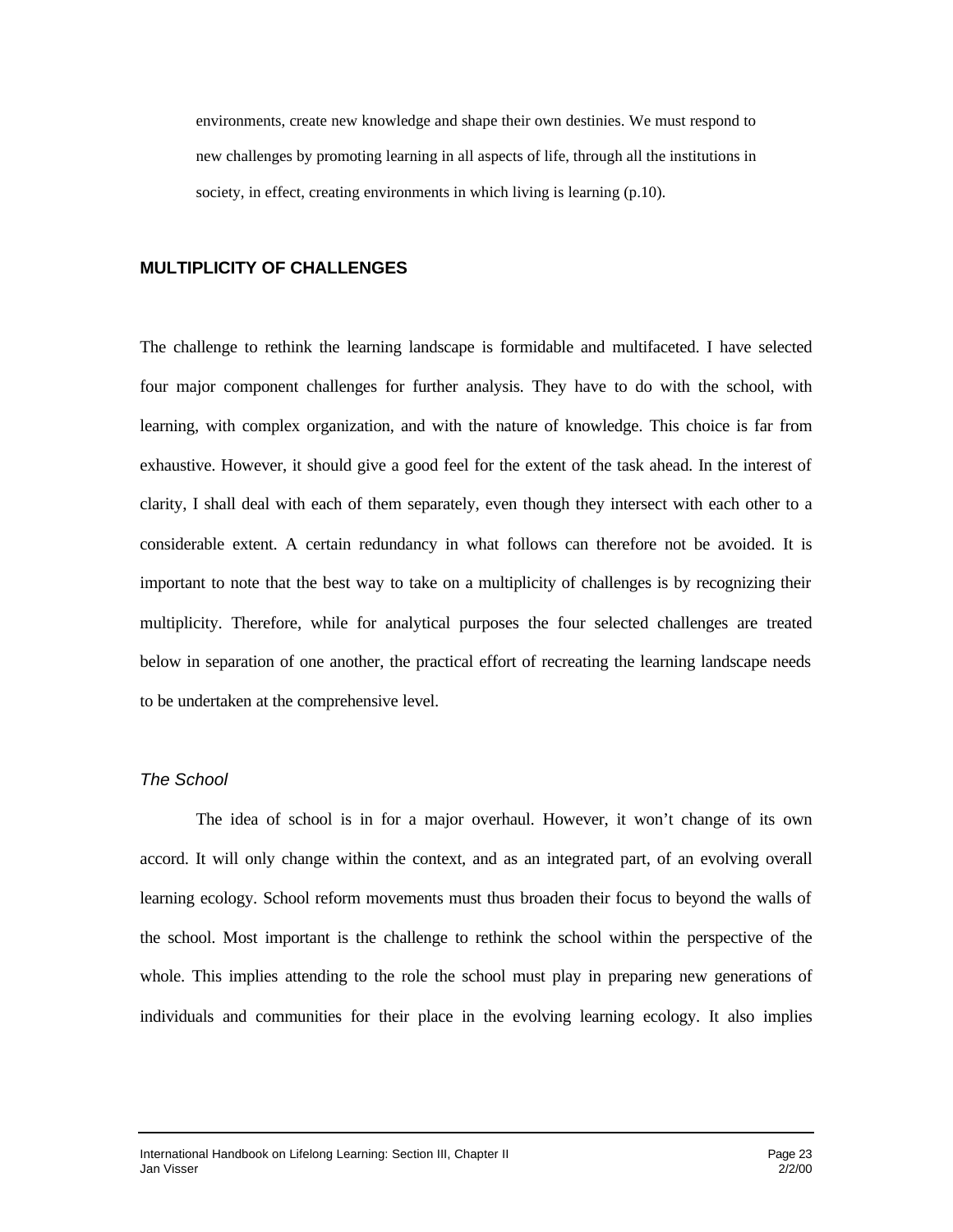rethinking the school as a nodal point of a transgenerational community of learners who, throughout their lives, continue to contribute to, and benefit from, the learning of others.

The concept 'school,' as referred to here, connotes more than the formal school system. It includes equally the various alternative pathways to learning whose basic underlying assumptions – as expressed in the acquisition/delivery metaphor and the treatment of knowledge as a commodity – are the same ones that underlie the formal school system. This holds true, for instance, for much of the distance education tradition. Reconceptualization of the school, then, challenges current notions of planning, organization and administration; the idea of the set curriculum; top-down pedagogical approaches; roles and expectations of the different actors in the school environment, such as expressed in the traditional dichotomy between teachers and learners; practices of assessment of learning achievement; and views of who in society is responsible for managing the learning environment. It furthermore challenges the implicit notions of spatial organization – both static and dynamic – and rigid timeframes that characterize the instructional processes employed in the school context.

Lastly, an important consideration is also the potential role of the reconceptualized school as a backbone of the learning ecology. Within that perspective, particular attention should be given to such basic functions as the creation, maintenance and development of literacy, mediacy, and dialogic efficacy; fostering the continual ability and motivation to learn; and facilitating the organic cohesion of the learning environment as a whole.

#### *Learning*

A second major challenge relates to the dialogic nature of learning and therefore to its essentially social character. This aspect finds clear expression in the notion of *learning to live together*, one of the four pillars – perhaps the most important one – on which, according to the 1996 report to UNESCO of the International Commission on Education for the Twenty-first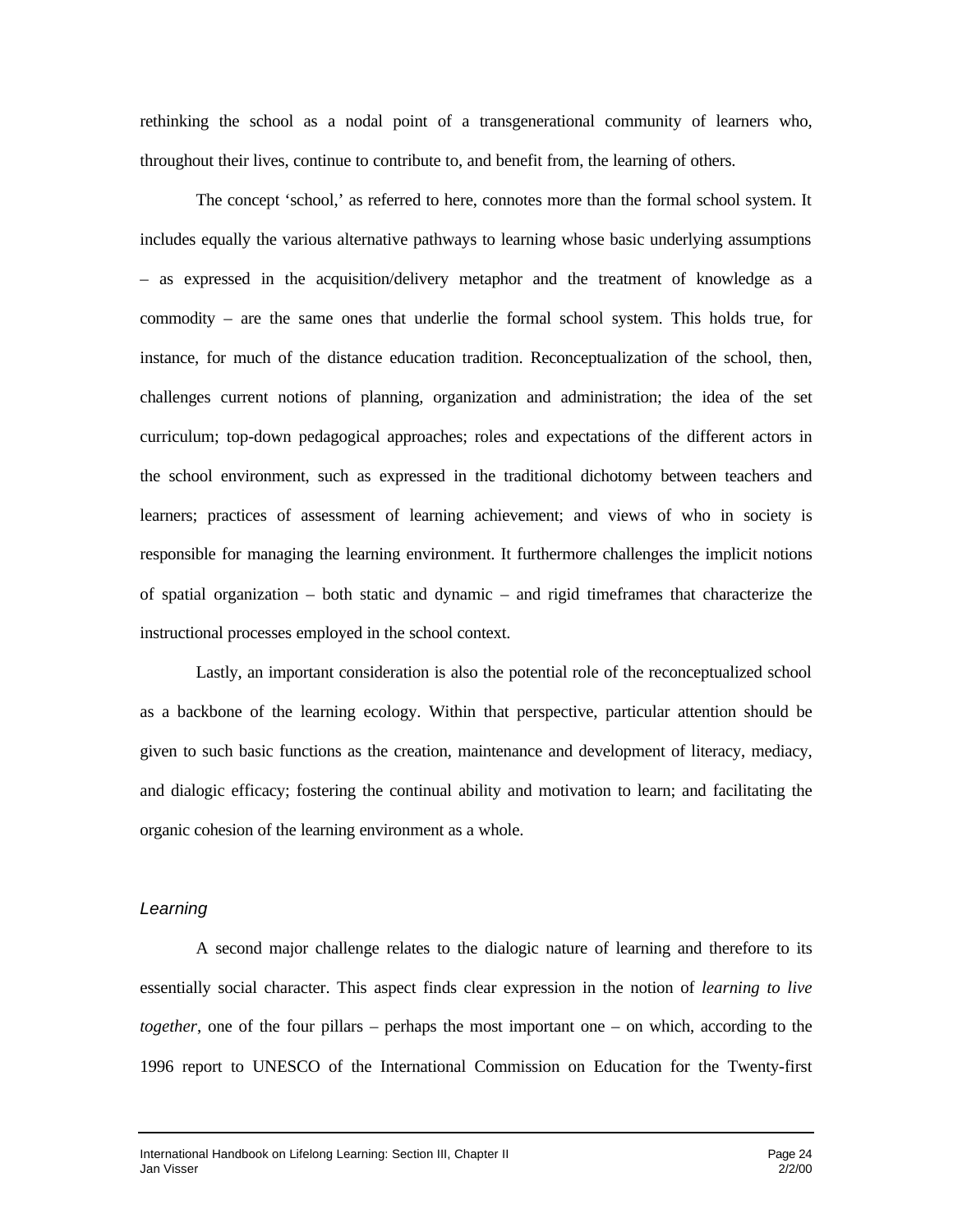Century (Delors *et al*. 1996), learning throughout life should build. This important and overriding dimension of any successful learning experience has long gone unnoticed. Yet, without the full recognition of its essential importance, it will become increasingly difficult to deal with issues that reflect the complexity of our social and human interaction, the creative potential of our diversity, and the consequences of our collective interaction with the environment. Due to the dominance of the traditional schooling paradigm, learning was usually seen as something that is  $$ and should be – done alone, a view that is perhaps most strongly expressed in how learning gains are being assessed. Even now when the social nature of learning is getting increased recognition, educators, as well as evaluation specialists, are often at a loss as to how to reconceptualize assessment practices accordingly. As a consequence, moving away from the old paradigm is hard. Whence the enormity of this challenge.

## *Complex Organization*

Complex organization is the third major challenge to be considered. Relatively recent developments – expressed in such notions as the learning society, the learning district, the learning city, the learning organization, the learning family, or, more generally, the learning community – reveal an increased recognition that learning takes place at different levels of organizational complexity. In terms of the definition of learning proposed in this chapter, it means that one can recognize the disposition to generate intelligent behavior for constructive interaction with change as something that characterizes, to a greater or lesser extent, each of these levels of social organization. Some countries, cities, and families have grasped the importance and relevance of their own role in interacting constructively with change better than some others have. Interestingly, just as one can see individuals taking an interest in and feeling responsible for the learning of other individuals, one can see larger social entities do the same. This is, for instance, reflected in how nations collectively influence each other in the ways they deal with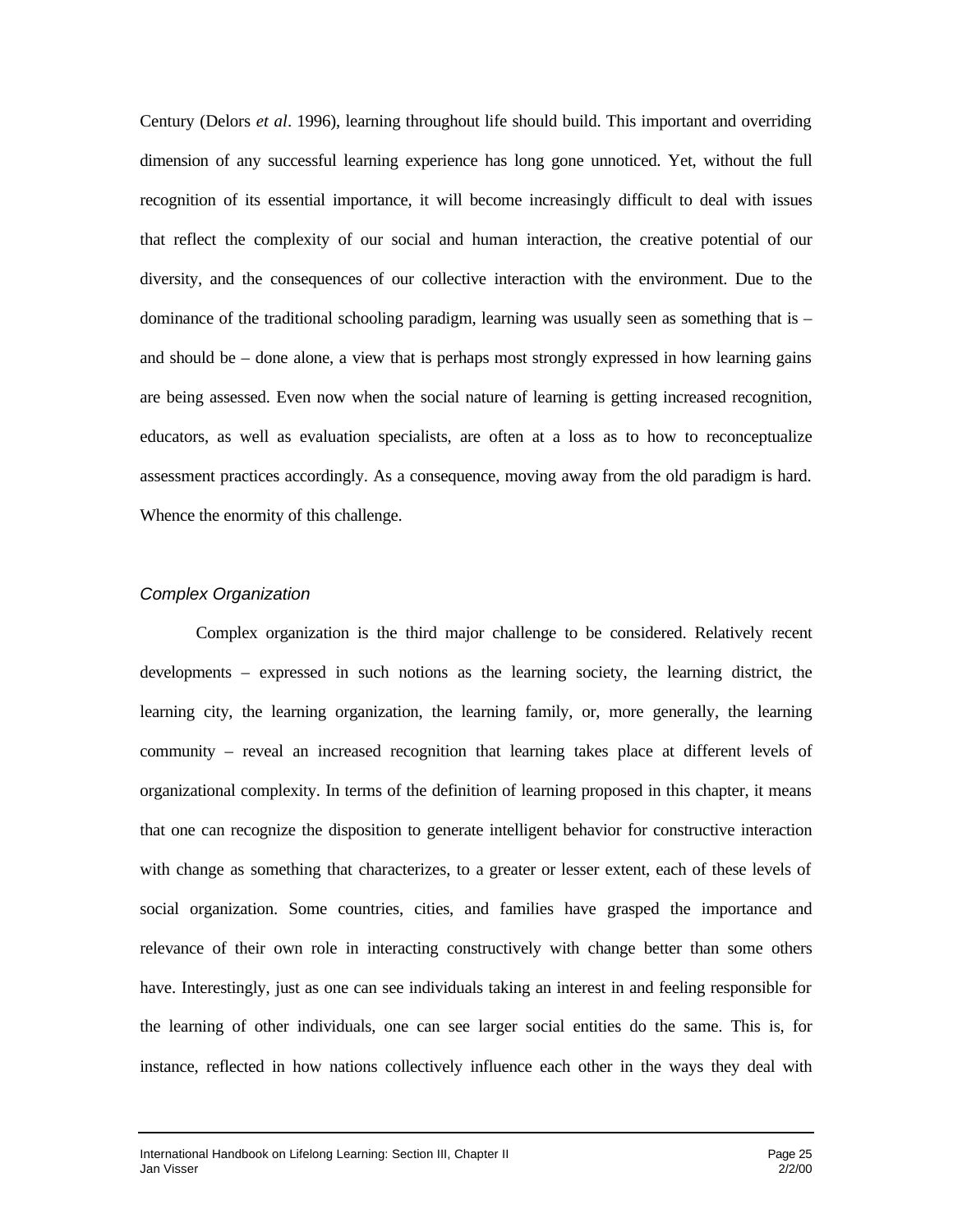conflict, or in how they persuade each other to behave responsibly in collectively managing the earth's resources. It can equally be seen in how they try to create agreed-upon collective patterns of behavior to control demographic growth or in how they convince each other to adopt and develop behavior in line with international agreements, such as those concerning the human genome.<sup>13</sup> At lower levels of organizational complexity one sees it reflected in how existing learning cities mobilize other cities to also become learning cities, or in how the phenomenon of organizational learning spreads through the corporate world.

In addition to the interactions between learning communities at comparable levels of organizational complexity, there is also interaction across different levels of organizational complexity. A family that is a learning family motivates the learning behavior of individual family members and *vice versa*. Similarly, learning cities are propitious environments for stimulating learning at the corporate and local community level within such urban settings. Naturally, the school should also be seen as a learning community whose efficacy to be in constant dialogue with the community to which it pertains will depend on the extent to which that community is a learning community. It is because of these interdependencies that strategies to foster the evolution of an organically integrated learning environment should not limit themselves to isolated components.

## *The Nature of Knowledge*

The fourth major challenge that I have chosen for further analysis has to do with the nature of knowledge itself. Societal processes of dealing with a vastly growing body of knowledge – growing both in extent and complexity – have, over time, led to increased

<sup>&</sup>lt;u>.</u> <sup>13</sup> Typically, organizations like UNESCO should be seen, and they should see themselves as promoters and facilitators of learning at this level. Their interaction with the learning behavior of entire nations should also have profound implications for their own organizational learning behavior.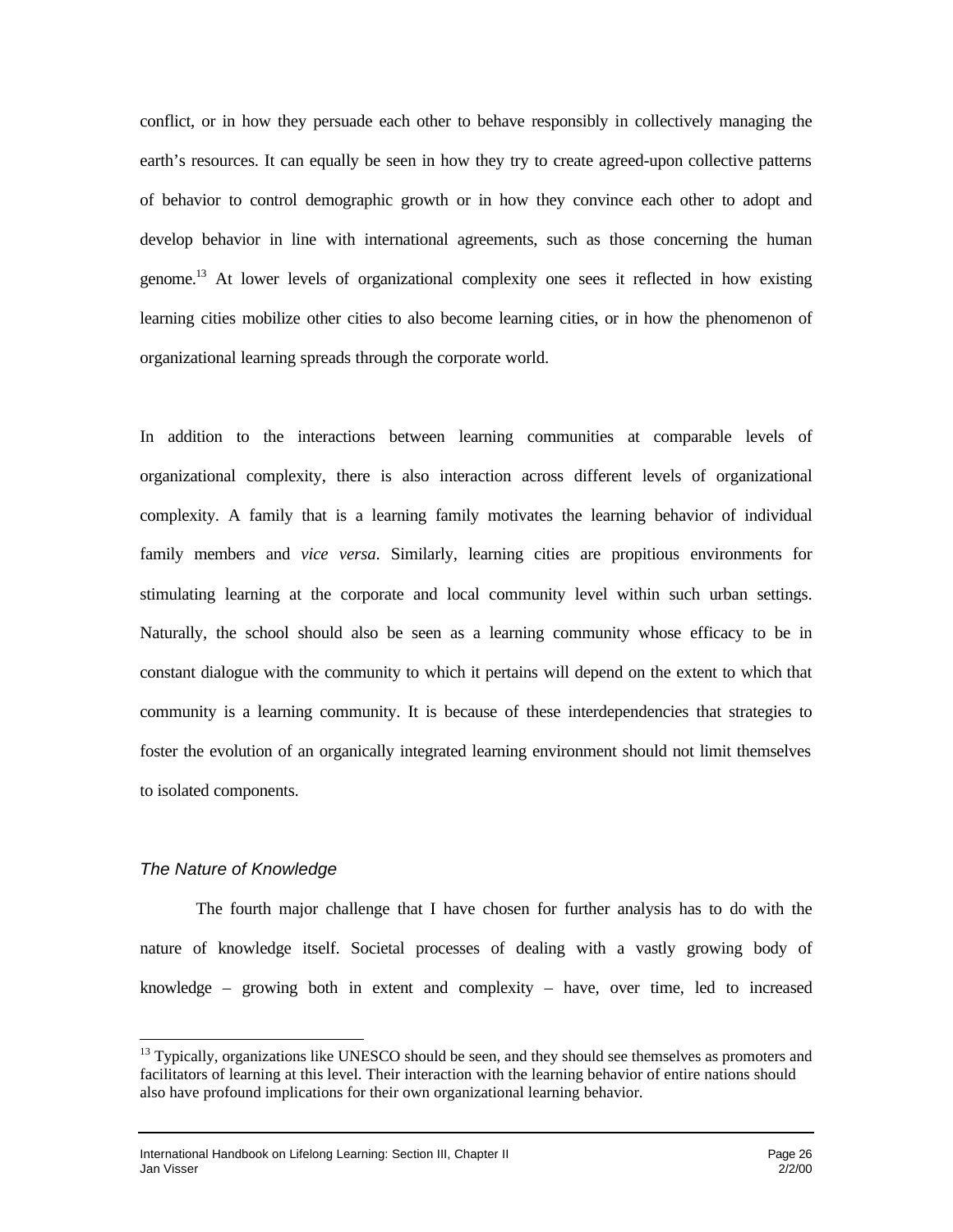specialization. A tendency has thus emerged to deal with the complexity of the world by breaking it down into parts that, when dealt with in isolation, can be comprehended. This process has greatly contributed to the advancement of science. However, it has also led to a view of the world, and thus to ways of dealing with it, that are no longer able to account for its complexity. This is becoming unsettling as many of the problems the world is facing now fundamentally have to do with the phenomena of exploding change and rapidly increasing complexity referred to earlier. There is thus a need to overcome the shortcomings of the disciplinary structure of knowledge, moving beyond multidisciplinarity and interdisciplinarity, to start seeing things in a transdisciplinary perspective. In short, we need to rediscover the unity of knowledge; we need to rediscover the relationship between action and learning.<sup>14</sup>

## **TOWARDS AN ORGANICALLY INTEGRATED LEARNING ENVIRONMENT**

One vision, in line with the considerations developed in this chapter, has been under continuous construction since January 1996 in UNESCO, often collaboratively engaged in together with UNESCO's partners. It is known as Learning Without Frontiers,<sup>15</sup> or LWF for short. The status and development dynamics of the program are extensively documented on the Learning Without Frontiers web site at http://www.unesco.org/education/lwf/.

 $\overline{a}$ <sup>14</sup> Faure *et al*. made that argument already in 1972 (p.xxx) in critiquing the academic model. They considered that the academic model was "out of date and obsolete, not only so far as the working classes are concerned, but even in its utility to young people from the bourgeois class for which it was originally devised." They noted particularly the arbitrariness of the academic model in isolating "the humanities (considered as non-scientific) from the sciences (considered as non-humanistic), and persistently…[failing] to recognize the advent of the 'scientific humanities'."

<sup>&</sup>lt;sup>15</sup> The name Learning Without Frontiers was originally suggested by the French philosopher Michel Serres in a proposal that became part of the advice of the '*Ad Hoc* Forum of Reflection on UNESCO's role in the Last Decade of the Twentieth Century.' The Forum was convened by UNESCO's Executive Board in 1993. The Learning Without Frontiers program subsequently became operational in UNESCO in January 1996.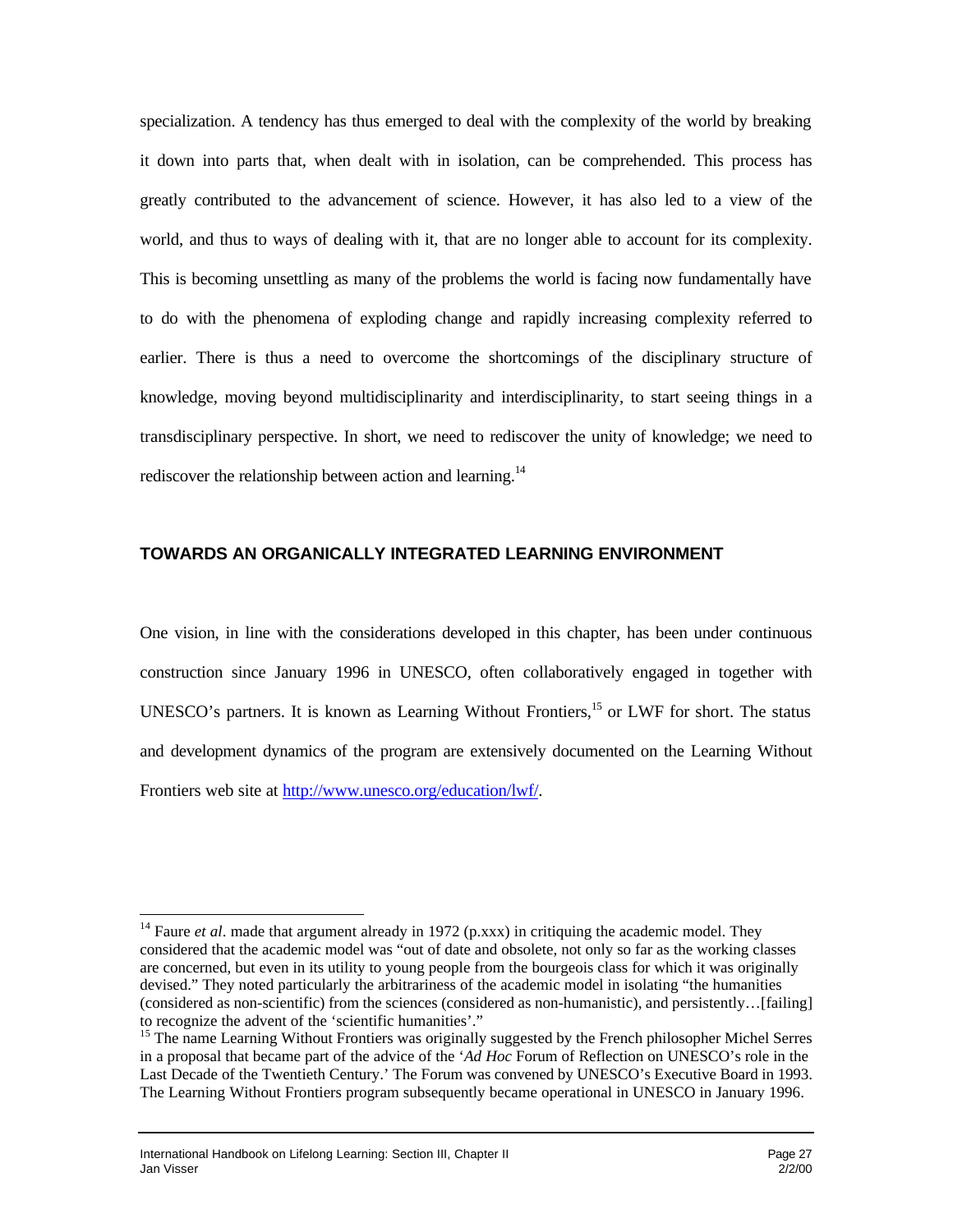During the four years of its existence, LWF has functioned as a laboratory. Much of what is in this chapter is a reflection on the lessons learnt in that worldwide laboratory through work carried out in collaboration with governmental and non-governmental bodies, other United Nations agencies, private interest groups, civil society entities and the scientific community.<sup>16</sup> It has focused on generating new ways of looking at learning, creating new policy frameworks, setting in motion new thought processes, and originating innovative practice. The dual focus on action and reflection has helped to ensure generating practice inspired by the latest knowledge available. It has also helped to put a reality check on the development of new conceptions and visions.

A major focus of LWF's work has been the organic integration of the learning environment, the desire to ensure that for every person, and for any community, learning would be a natural part of the make-up of human behavior and of society. To achieve integration of the learning environment, multiple barriers to learning must be broken down or at least diminished. I shall conclude this chapter with a brief discussion of a selection of those barriers.

## **NEW DIRECTIONS: CROSSING BARRIERS<sup>17</sup>**

## *Moving beyond the constraints of existing organizational modalities*

Any significant development towards attending to learning needs in a comprehensive and integrated fashion will depend on the political will and creative imagination of a society working together across sectoral boundaries and developing modalities of governance accordingly.

 $16$  LWF's work has involved countries such as the nine so-called high-population countries (Bangladesh, Brazil, China, Egypt, Mexico, Nigeria, India, Indonesia, and Pakistan, who together make up half of the world's population), and a variety of other countries, such as those of Central America as well as Colombia, Morocco, Mozambique, Turkey, the USA, and Zimbabwe, to name but a number of them). <sup>17</sup> Part of this section is based on the author's contribution to a report by Klees, Matangala, Spronk, & Visser (1997).

 $\overline{a}$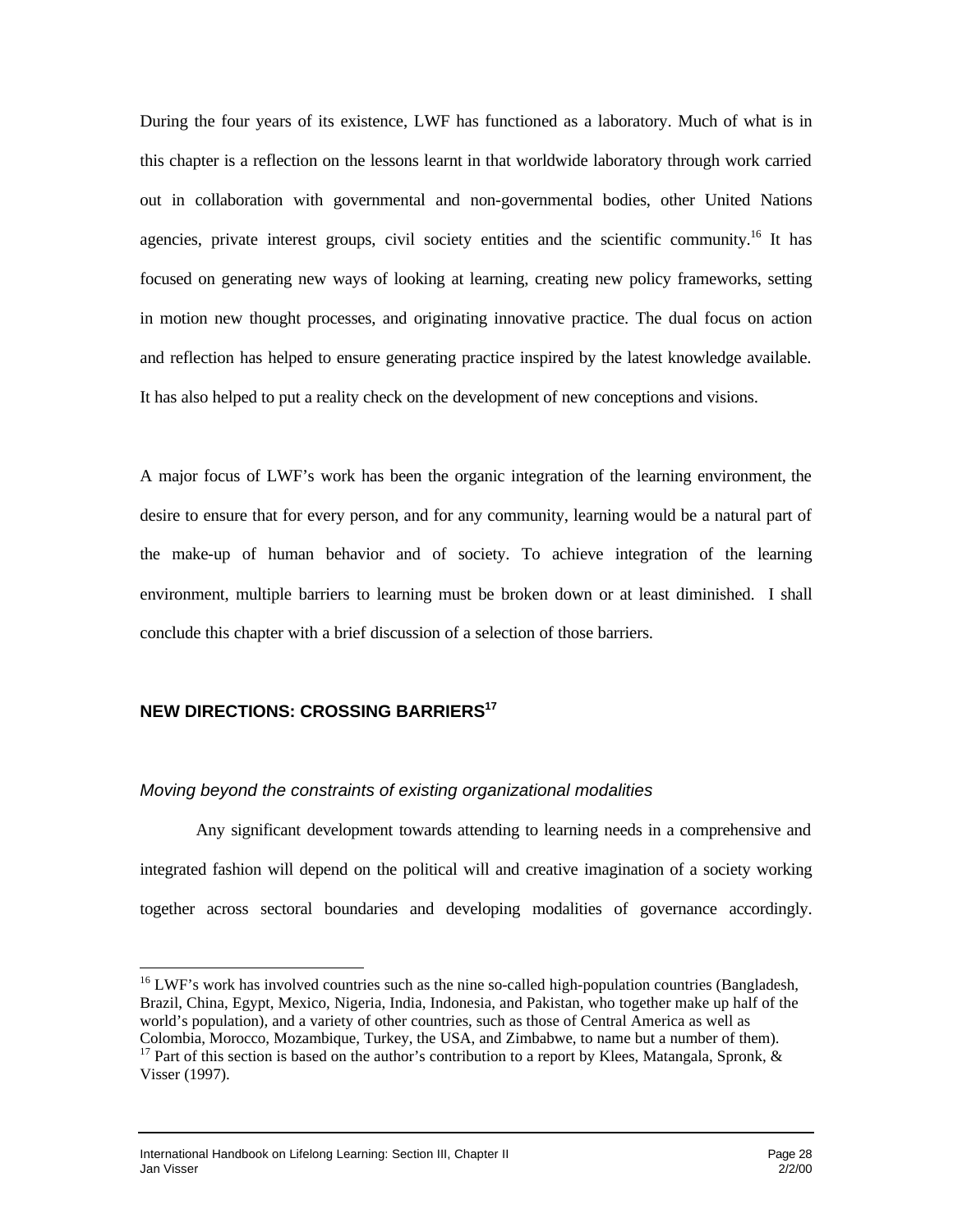Learning should be the shared interest of governmental bodies whose responsibilities lie in a multitude of areas such as education; communication; labor; agriculture; health; culture; social welfare; youth; tourism; and the environment. A ministry or department of education is a significant player in that context, but not an exclusive one. Similarly, responsibilities and interests at the national level are shared with those of non-governmental bodies, the private sector, and civil society institutions. They reflect modalities of social organization and governance that are functionally distinct and represent diverse levels of organizational complexity. Multiple partnerships are necessary to forge them into an organically consistent whole. Particular bodies, preferably working at a level that can be widely recognized as being impartial *vis-à-vis* the interests of particular stakeholders, can play a helpful role in promoting and facilitating this process. The difficulty to create such bodies, or for existing ones to give up their historically acquired positions, is merely indicative of the extent of the challenge. It should not be an excuse for not pursuing the goal.

## *Learning across multiple channels<sup>18</sup>*

 $\overline{a}$ 

Advances towards the establishment of an organically integrated learning environment will be hampered by a vision that puts emphasis on formal learning and treats non-formal and informal learning as separate and of a lesser category. In fact, even the conceptual distinction between these three domains – or any other subdivision for that matter<sup>19</sup> – may not be all that helpful. Integration of the learning environment will be equally hampered by the failure to recognize learning that takes place via different communication media, such as radio, TV,

<sup>&</sup>lt;sup>18</sup> Also referred to as *multichannel learning* (see e.g. Anzalone, Ed, 1995).

<sup>&</sup>lt;sup>19</sup> Hallak (1990), in a book written to coincide with the development dynamics put in place by the World Conference on Education for All, lumps non-formal education (NFE) and informal learning together and then subdivides it into paraformal education, popular education, education for personal improvement, and professional or vocational NFE, attributing different levels of importance to each as a function of who takes care of it. The different proposed categories have the formal system as their reference point.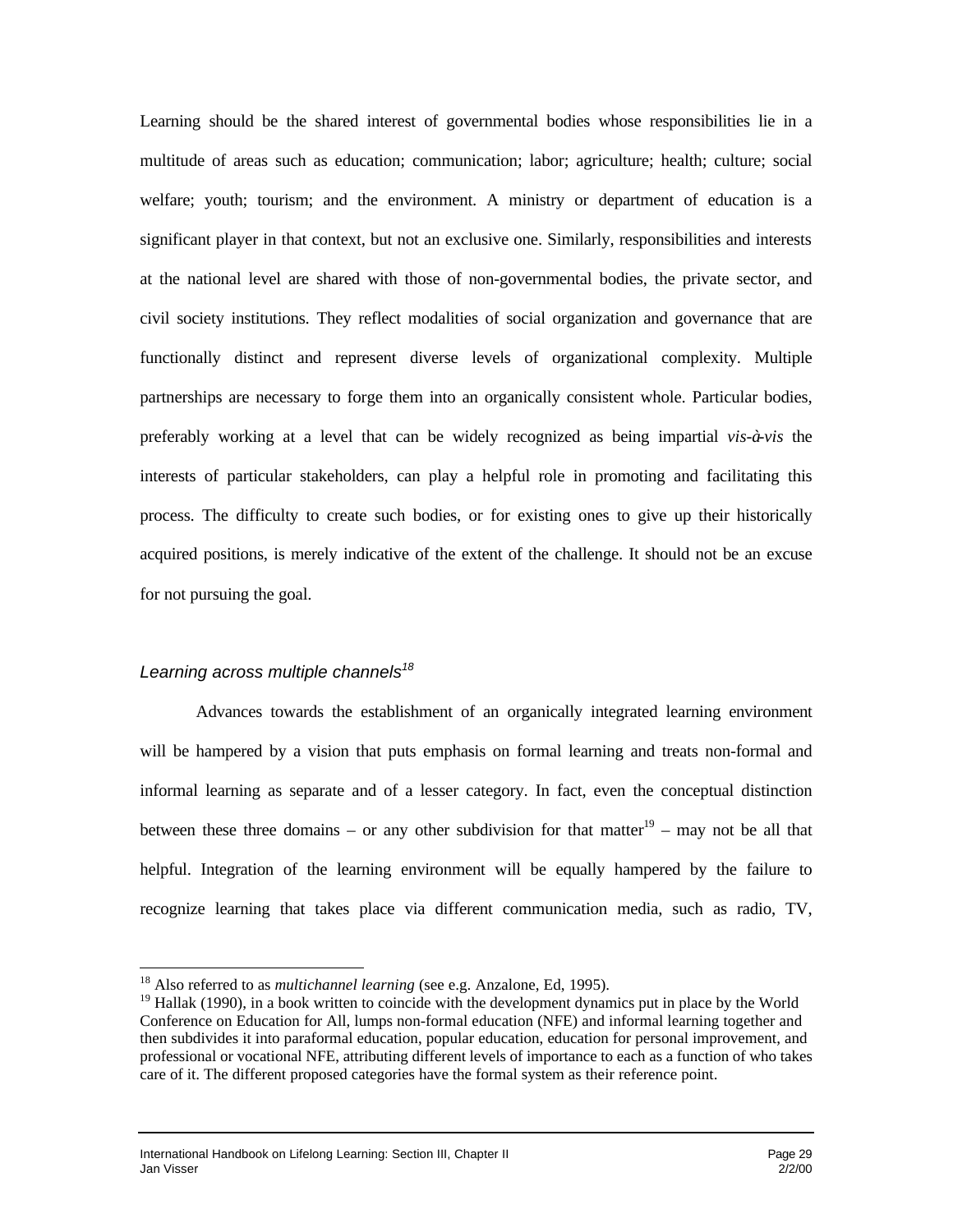computers, puppet shows, popular theatre and dance. Similar constraints result from the nonrecognition of learning that is grounded in the use of symbol systems requiring literacies different from the ones based on the Western alphanumeric symbol system and the almost exclusive use of the written word as a means to create representations of reality. The overemphasis on formal learning is particularly problematic in the context of developing countries where it results in undervaluing the importance and relevance of existing alternatives. Anzalone (1995, p.9), while referring to the situation in most developing countries, thus expresses concern about the lack of available options. "One usually finds few paths to learning [and] time is spent locked into the routines of copying text…, listening to teachers' verbal renditions of information, and reciting and memorizing text from the blackboard or textbooks." He recommends a process that "begins by looking at learners and their connections with bodies of knowledge, information and skills, and a commitment to build upon what currently exists," and that "then looks at how in a valueadded fashion learning could be strengthened by using more and varied learning channels to open up and animate the learning process." We must thus move beyond the conception of the learning process as something activated and maintained by a single channel, a single path to learning. The "expanded vision," called for in the World Declaration on Education for All (1990, p.4) and referred to earlier in this chapter, is important in this context. However, contrary to most of the post-Jomtien practice, it needs to be developed with multiple reference points in mind.

## *Crossing boundaries between the worlds of work and learning…and beyond*

The traditional philosophy underlying the school system is quite closely related to the connection between learning and work, in that order. The learning that members of a new generation engage in when they go to school is seen, to a large extent, as what prepares them for the world of work. The extent to which they progress in the school system will reflect forward on their future status in the world of work. Not so long ago that connection could claim to have a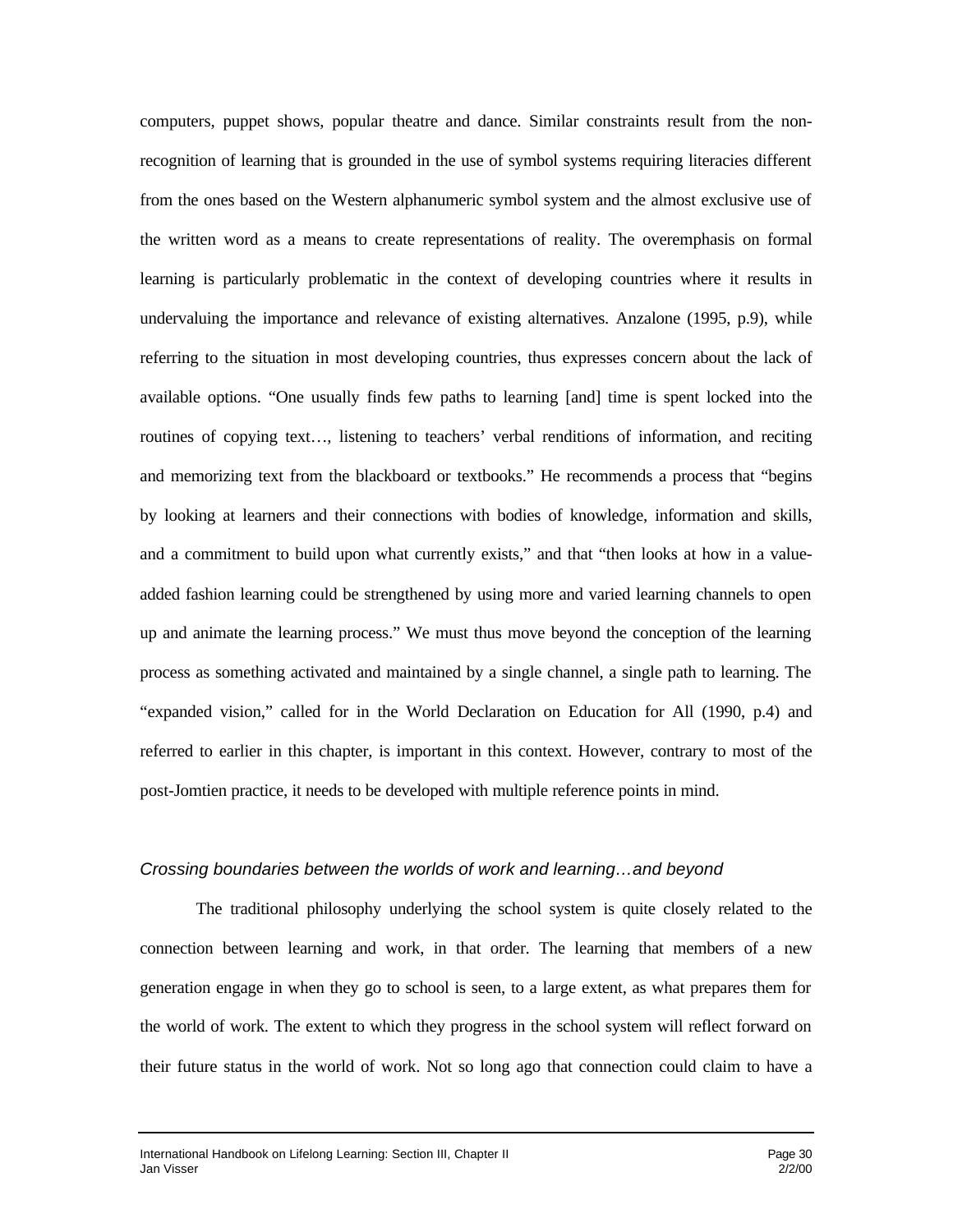certain validity. That validity is becoming challenged in various ways. First of all, many young people, both in the industrialized and the developing world, are painfully discovering that their successful academic careers are insufficient to obtain a job. Often what they have learnt is also irrelevant as a basis for self-employment. Second, the relationship between learning and work is becoming less and less linear and unidirectional. The work environment is often also an excellent learning environment, sometimes more effective than the school, and many a good school would integrate work in its procedures to facilitate and motivate learning. More importantly, and this is a third point, the world of work itself is changing, just as much as the world of learning changes (see e.g. Britton 1994; Handy 1995; Rifkin 1995). Brown & Brown (1994) refer to a variety of authors, including Buckminster Fuller and McLuhan & Leonard, who already decades ago stressed that learning would become the major occupation of the future, rather than work. They particularly point to distance education as a modality to facilitate learning in a flexible and open manner in a world in which work and learning become more and more intertwined, in which work is not the equivalent of 'having a job,' and in which learning may inspire work as well as be inspired by it or be undertaken for purposes unrelated to the world of work, i.e. for its own intrinsic sake. It is thus necessary to create facilitating infrastructure for learning that allows learning communities to establish themselves around a flexible range of issues of common concern to their members.

## *Bridging the gap between 'modern' and 'traditional' systems of knowledge and learning*

Opportunities are missed if, in a community, different systems of knowledge and learning operate without being allowed or encouraged to interact with each other. In most societies, school-based learning is seen as inherently superior to and separate from any other modality of learning. Similarly, the multiplicity of learning contexts notwithstanding, knowledge acquired in the school context is often the only kind of knowledge for which formal accreditation can be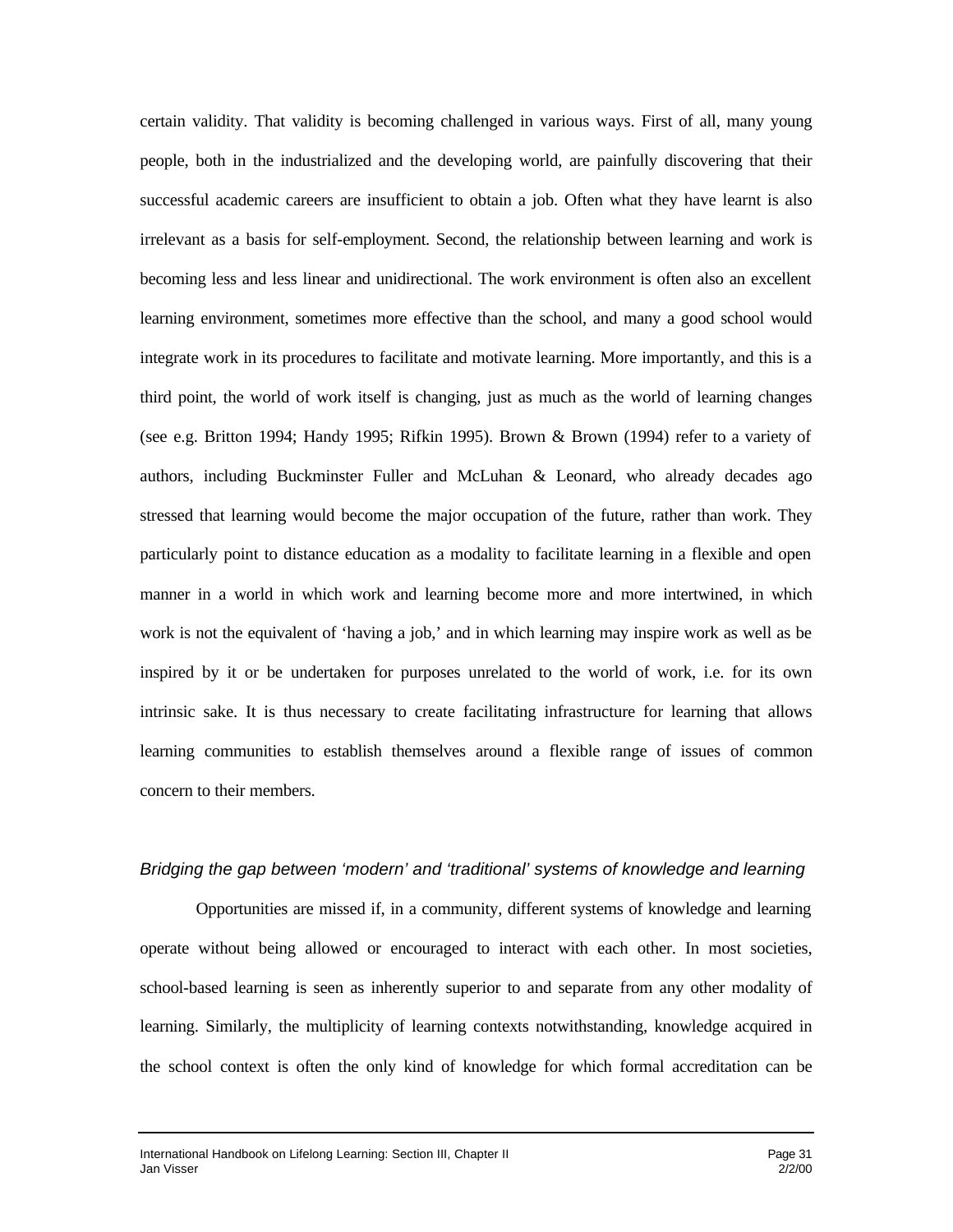obtained. The terms 'modern' and 'traditional,' though often used in this context, are unfortunate and misleading. Taken at their face value, and given the choice, one is inclined to opt for 'modern' rather than 'traditional' learning. However, there is no reason to assume that school systems are less stagnant and devoid of evolution than what is suggested by some of the connotations of the term 'traditional'. What is required is simply an open eye for the opportunities contained in any system of learning, whatever its designation, and a facilitating environment that allows learning communities to co-evolve. It is of great concern in this regard that information about learning and knowledge systems other than the school system is largely lacking.

## *Overcoming the language barrier*

A great variety of languages is spoken around the world. Some continents, such as Africa, are particularly rich in linguistic diversity. The formal schooling systems tend to view this as a problem, particularly when linguistic diversity occurs within one single national system. It limits the possibility to mass-produce instructional materials and to easily assign teachers to different linguistic regions within a country. It is thus a significant cost factor when considered against the backdrop of the established schooling practice. Linguistic diversity, however, is as crucially important for the evolution of knowledge and thought as is biodiversity for the evolution of the species.

Given the above consideration, the rate at which languages are disappearing in the world is frightening (see also Visser, 1997). Pinker (1994, pp.259-260) asserts that, at a global level, "between 3600 and 5400 languages, as much as 90% of the world's total, are threatened with extinction in the next century." He mentions as causes "the destruction of the habitats of their speakers,...forced assimilation and assimilatory education." The recognition of the importance of linguistic diversity is often at a tension with political motives to promote national unity through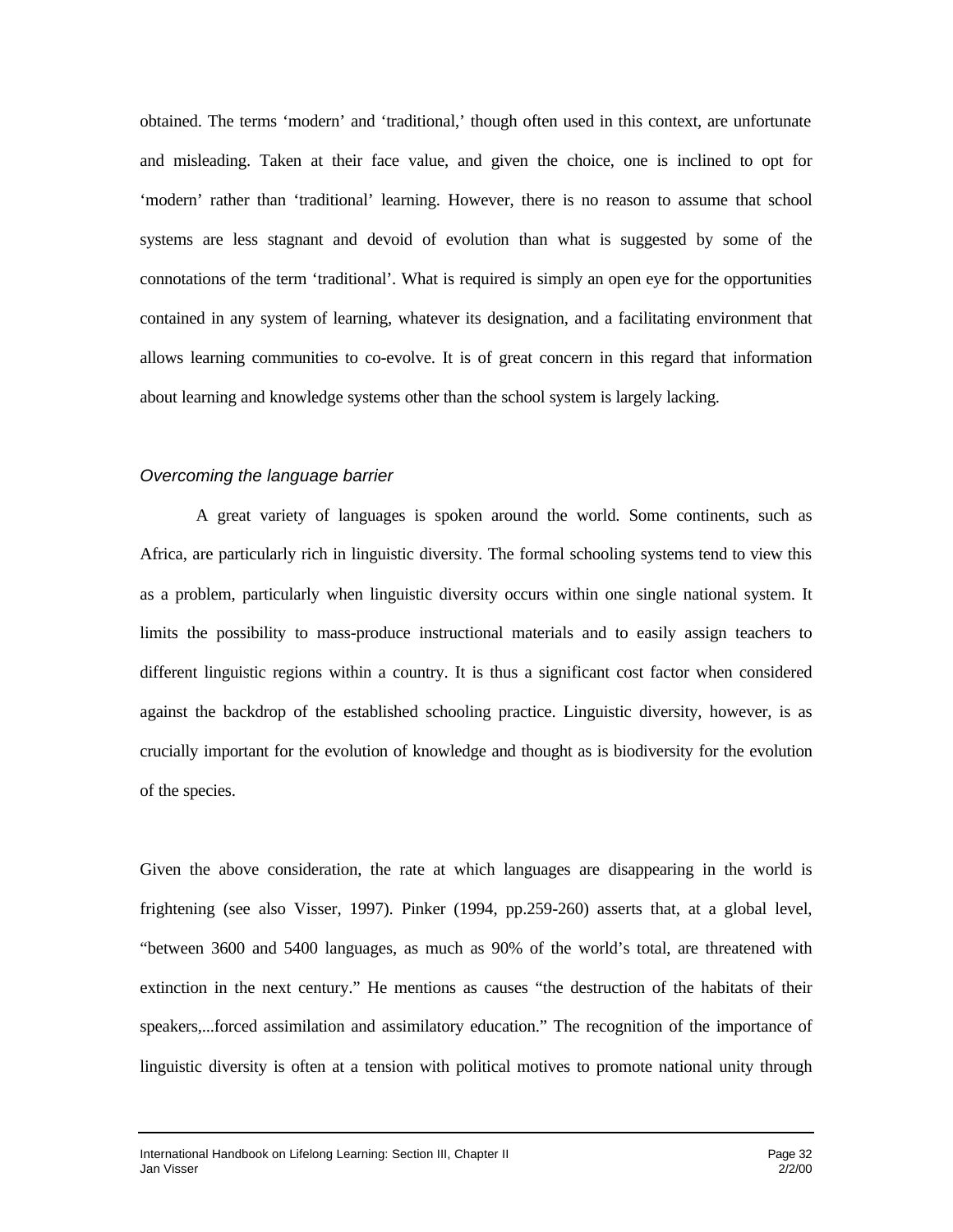the use of a single language. Nonetheless, it is thus important to create learning environments that are able to accommodate and foster linguistic diversity. There are different contexts in which this is particularly relevant in different ways. I shall mention three of them.

In the first place there is the case of countries where different languages are spoken in one national territory. Many of them are so-called developing nations. Many of them are in Africa. Their geopolitical borders were drawn up in colonial times, without regard for the ethnic and linguistic divisions within and across them. When such countries became independent, the use of the former colonizer's language for official communication and as language of instruction was often considered an important condition to forge national unity. Neocolonial interests, the countries' dependence on foreign aid, the convenience to strengthen ties with countries belonging to the same linguistic zone, and lack of resources in general, have further reinforced the practice to use a borrowed language as a major or exclusive vehicle for formal learning. The formal learning context having its well-known attributed importance, this has had a profound influence on the learning environment at large. The problem is exacerbated as mastery of these borrowed languages is often weak. As a result, conceptual development in them is disconnected from the emotional world of learners, as expressed in their mother tongue. This problem occurs perhaps most blatantly in Africa, however it equally applies to those countries, for instance in parts of Latin America, where a majority language wipes out any collective attention to cognition in a minority language.

The second case is that of the world at large. Recent tendencies towards greater interconnectedness across the globe, and in general the need to deal with problems that affect the planet or humanity as a whole, make it increasingly necessary to be able to communicate with each other. At a global level, the English language has acquired the status of *lingua franca*,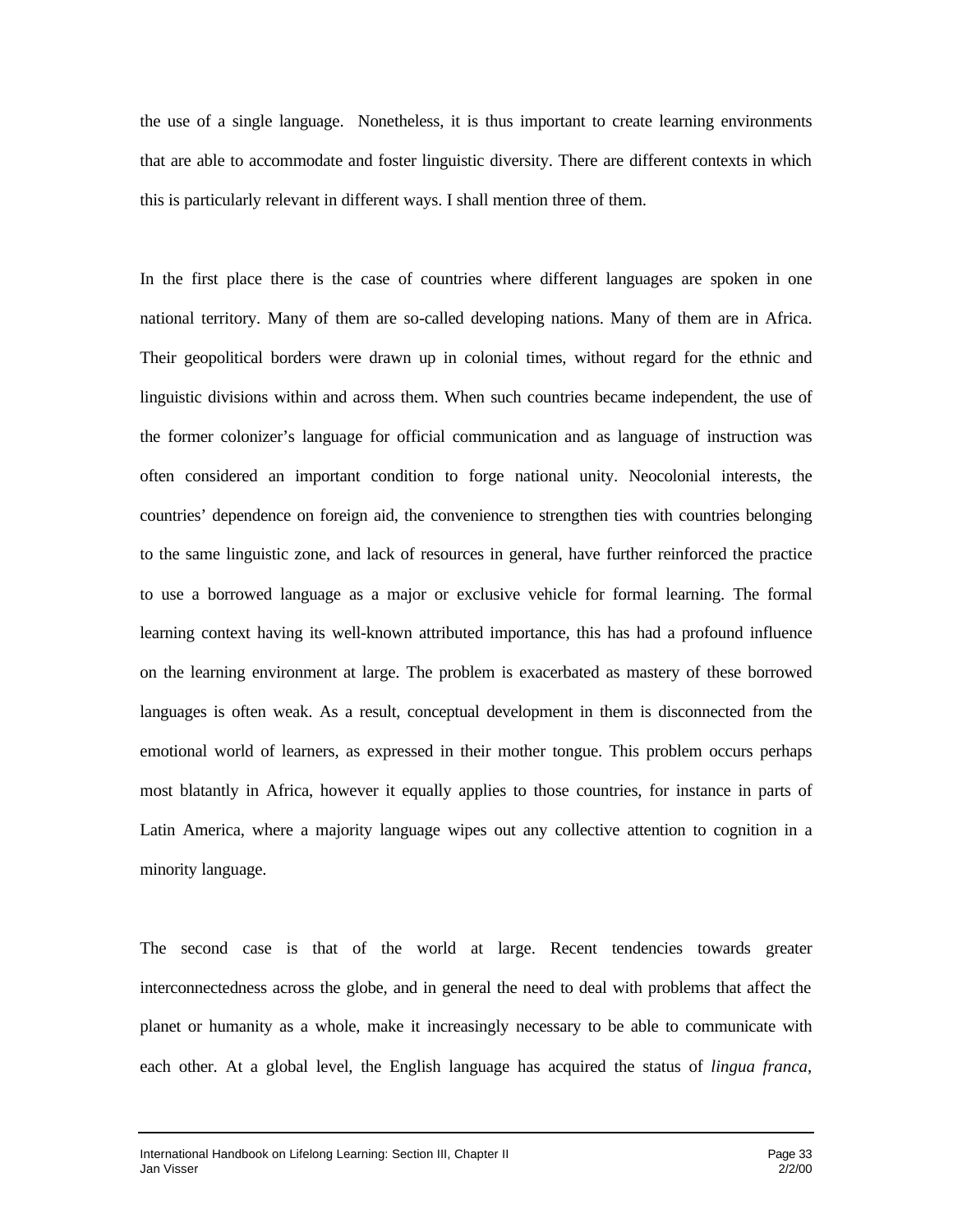leading to the perception, particularly among native speakers of other languages, that those who were born to speak English have an unfair advantage. That, in turn, has sometimes resulted in politically motivated practices to establish parallel communications in different languages, which would typically include some of the major colonial languages of the past.

The third case is that of media with global coverage, particularly the Internet and satellite communication media. This case is, in fact, a particular instance of global communication as discussed in the previous paragraph. Technology being so powerful and potentially penetrating at a wide range of different levels in society, it is likely to have an unprecedented impact. There is thus a genuine concern that the predominant use of one or only a few languages in these media environments could endanger our cultural and linguistic diversity.

Concerning all three cases discussed above, and possibly many more that may be proposed for analysis, I suggest that the best way to deal with them goes beyond the practice of parallel communication in different languages. The world of today requires *translingual* dialogic efficacy, i.e. the capacity to participate in social cognition beyond and across language barriers. The cultural history of many European countries – for instance the Scandinavian ones and The Netherlands – shows quite convincingly that the expectation that any citizen be conversant, in addition to her or his mother tongue, in a variety of other languages does not at all lead to loss of identity or the disappearance of one's own culture. Quite to the contrary, it enriches the mind and contributes to tolerance of ambiguity. Moreover, it is an essential requirement to achieve integration of the learning environment at a translingual level, i.e. in a perspective that is essential for constructive interaction with change of a global nature and in the context of processes that involve different countries or linguistic communities. One of the important functions of preparatory learning therefore is the development of translingual dialogic efficacy. The school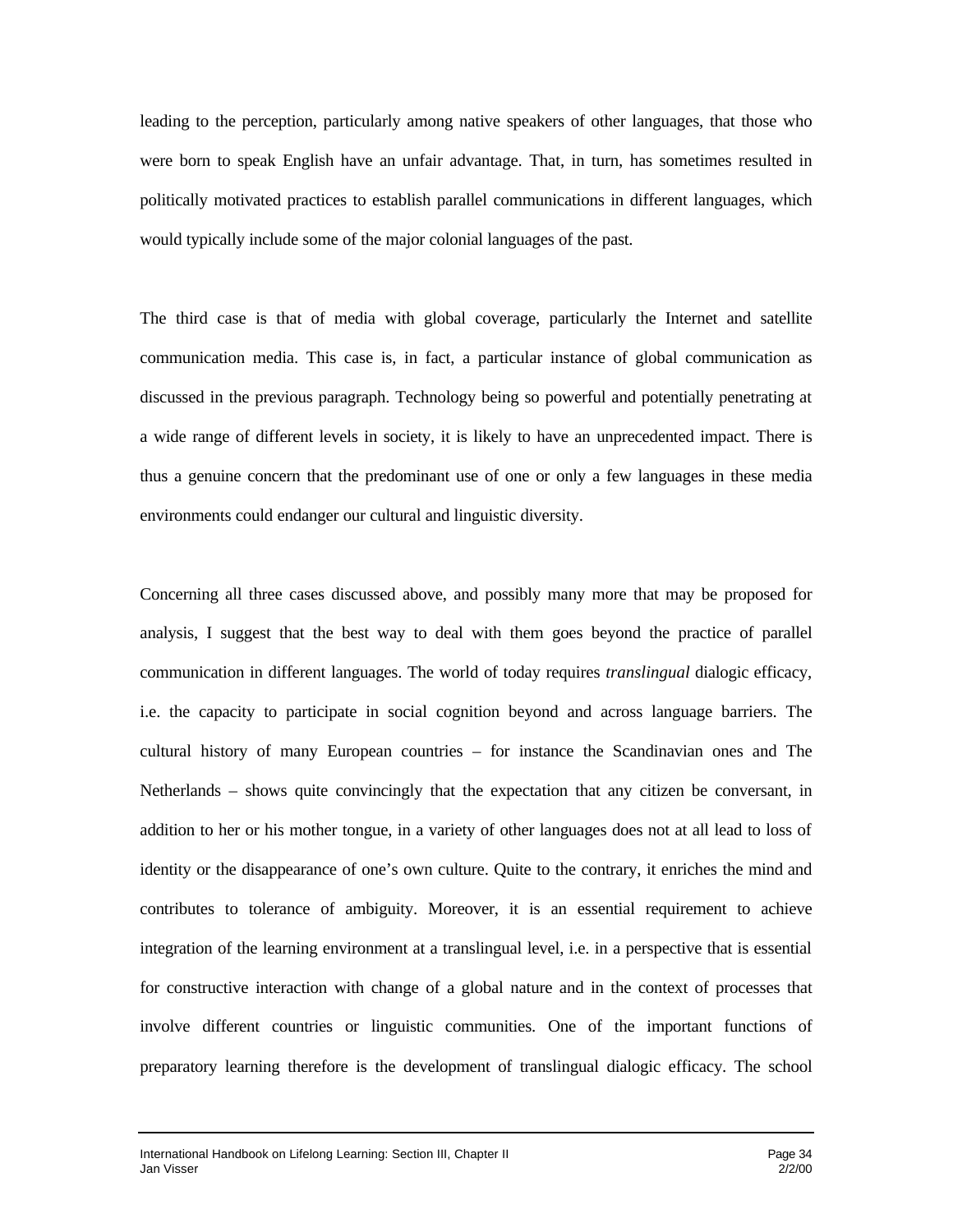has a role to play in this area, but so have the media and, in some cases, the family environment. A focus on this function turns linguistic diversity from a problem to be coped with into an opportunity to be explored.

#### *The challenges of space, time and age*

Learning used to be conceived of in terms of rather rigid spatial, temporal and age-related parameters. Reconceptualizing the learning environment thus calls for the removal of the conceptual constraints inherent in these factors and for practical solutions to overcome them. While much can be written about each of these issues separately, I am taking them together here in the interest of brevity.

The development of distance education has contributed much to overcoming the barriers to learning imposed by space, time and age. The literature on the development of the field is vast (e.g. Bates 1995; Moore & Kearsley 1996; Rowntree 1992; Willis, Ed., 1994). In a world in which the conventional schooling model sets the tone for anything considered worthy of the name 'learning,' much effort has gone into validating distance education against the standards of formal schooling. The field has successfully made the point and few people doubt any longer the validity and effectiveness of the instructional processes that pertain to the area of distance education.

However, the need to establish its validity in terms of the criteria of the formal schooling model has also led distance education to remain conceptually very close to the formal system (e.g. Visser, Jain, Anzalone & Naidoo 1997). Many distance education systems simply replicate the school model, keeping everything the same to the maximum extent possible, with the exception of the separation between the source of teaching and the learner. This is unfortunate. Much can be gained from efforts to think anew about the elements that make up the learning environment and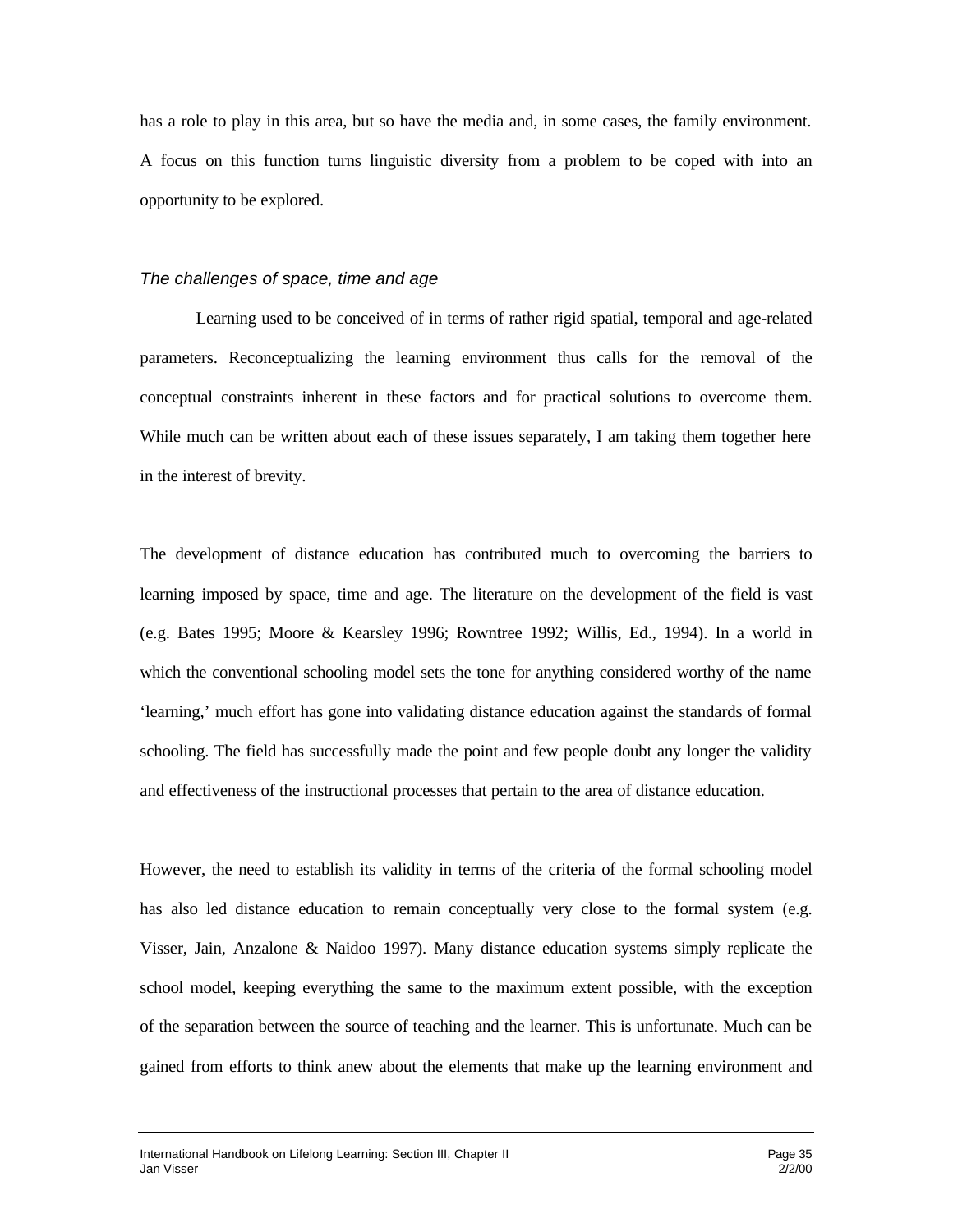from finding more creative ways to combine different ingredients, procedures and contexts. Distance education can thus learn much from developments in such fields as the traditional school context, organizational learning, home-based learning, learning in the media environment, community education and learning cities. It can also itself contribute to these fields. For this to happen there must be a much more effective cross-fertilization among the professional communities active in these various fields. In other words, professional communities must become learning communities, and such communities are by necessity open.

Reconsidering the traditional conceptions, often preconceptions and sometimes misconceptions, regarding space, time and age is not the exclusive prerogative of the distance education community. Anyone involved in learning, i.e. every human being, should be aware of the different timeframes and spatial contexts in which we operate and learn at the same time. We should acquire an enhanced sensitivity as to how such timeframes and spatial contexts relate to our own lifespan<sup>20</sup>, how we interact with members of other generations whose lifespan overlaps with our own, and how they relate to our place in history as well as in the evolution of the human species, the living world in general, and the larger universe.

Instructional practice still has a dominant influence on how we perceive learning. We must therefore overcome the narrowness of its spatial and temporal connotations. It is thus useful to distinguish between learning timeframes and validity timeframes. In the instructional context, learning timeframes are typically those whose order of magnitude ranges from one hour (i.e.  $10<sup>0</sup>$ hours, the lesson period), via  $10^3$  hours (a term), to  $10^4$  hours (the duration of an entire instructional program, such as in the school context). Their associated validity timeframes, related to how long what has been learned can effectively and relevantly be used, may have an order of

 $\overline{a}$ 

 $^{20}$  I use the term 'lifespan' here to refer to both space and time.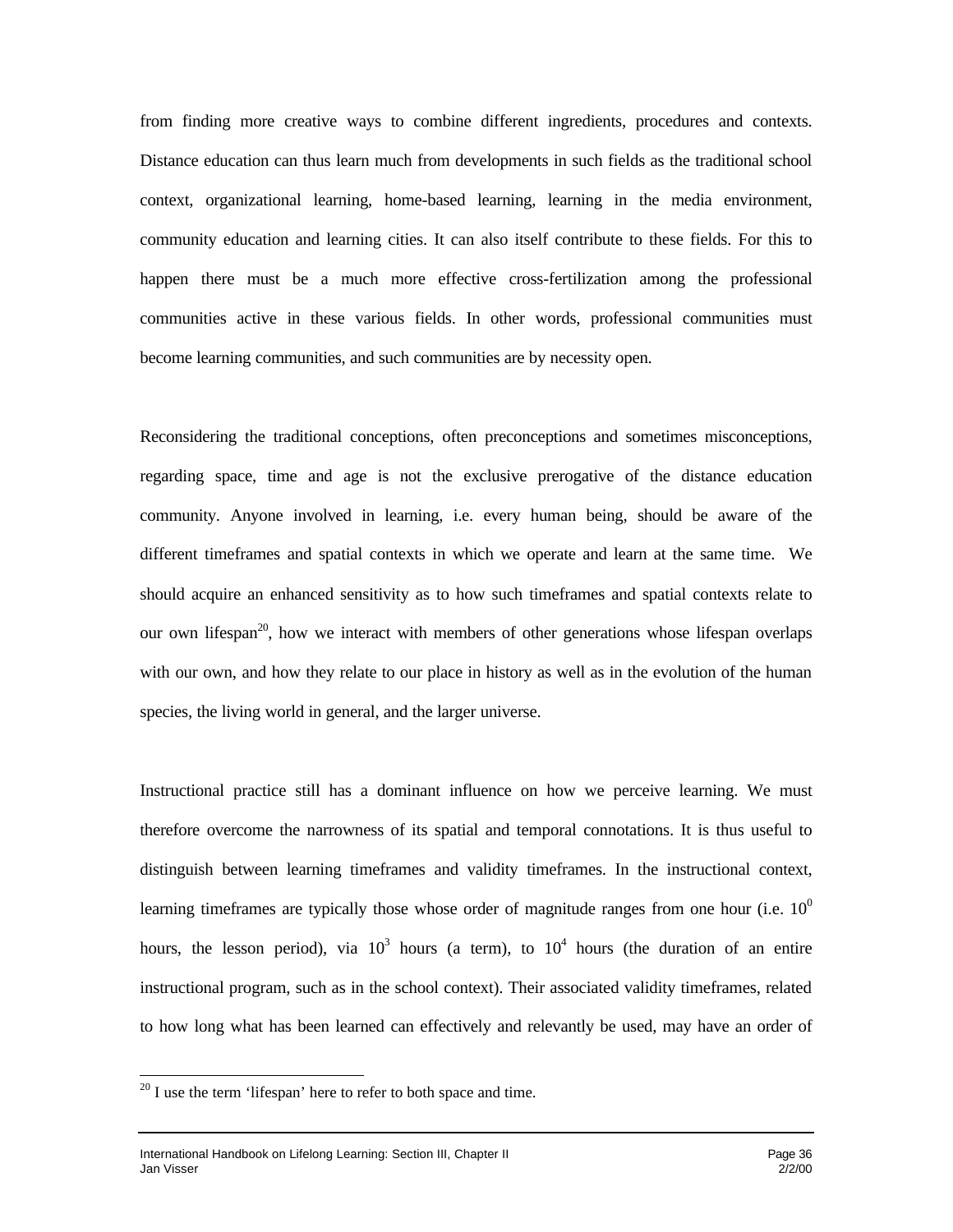magnitude of anywhere between a week and a significant portion of a lifetime, i.e. ranging from  $10<sup>2</sup>$  hours to  $10<sup>5</sup>$  hours. However, some of our more significant learning experiences, usually unrelated to instruction, may have happened in a split-second and have a lasting impact on us, and on those who share our lives, such as our family, for generations to come. On the other hand, some of the wisdom handed down over historical or over evolutionary periods of time may largely leave us untouched, except, perhaps, for an ephemeral, but crucial moment during our life. That's learning.

It is thus necessary to conceive of this enormous variability of timeframes in relation to similarly varied spatial contexts, not only in a static sense, but equally dynamically conceived. Whoever may have come up with the idea that learning can best be done by sitting still was wrong. Certainly, it wasn't the ancient Greeks whose learning processes took place in the *peripatos*, or covered walkway of the Lyceum. And any parent who has ever gone out with their child for a walk will know better as well.

Perhaps, then, the most powerful means of giving learning new meanings will be by taking our mind for a walk and letting it experience the vastness of the landscape and the awesome extent of how it relates us to who we are, where we come from and where we are going.

## **REFERENCES**

- Allen, B. S. & Otto, R. G. (1996), "Media as lived environments: The ecological psychology of educational technology" in Handbook of research for educational communications and technology, (Ed.) D. H. Jonassen, Simon and Schuster Macmillan, New York, NY, pp199-225.
- Anzalone, S. (1995), "The case for multichannel learning" in S. Anzalone (Ed.), Multichannel learning: Connecting all to education (ed.) S. Anzalone, Education Development Center, Washington, DC, p.1-12.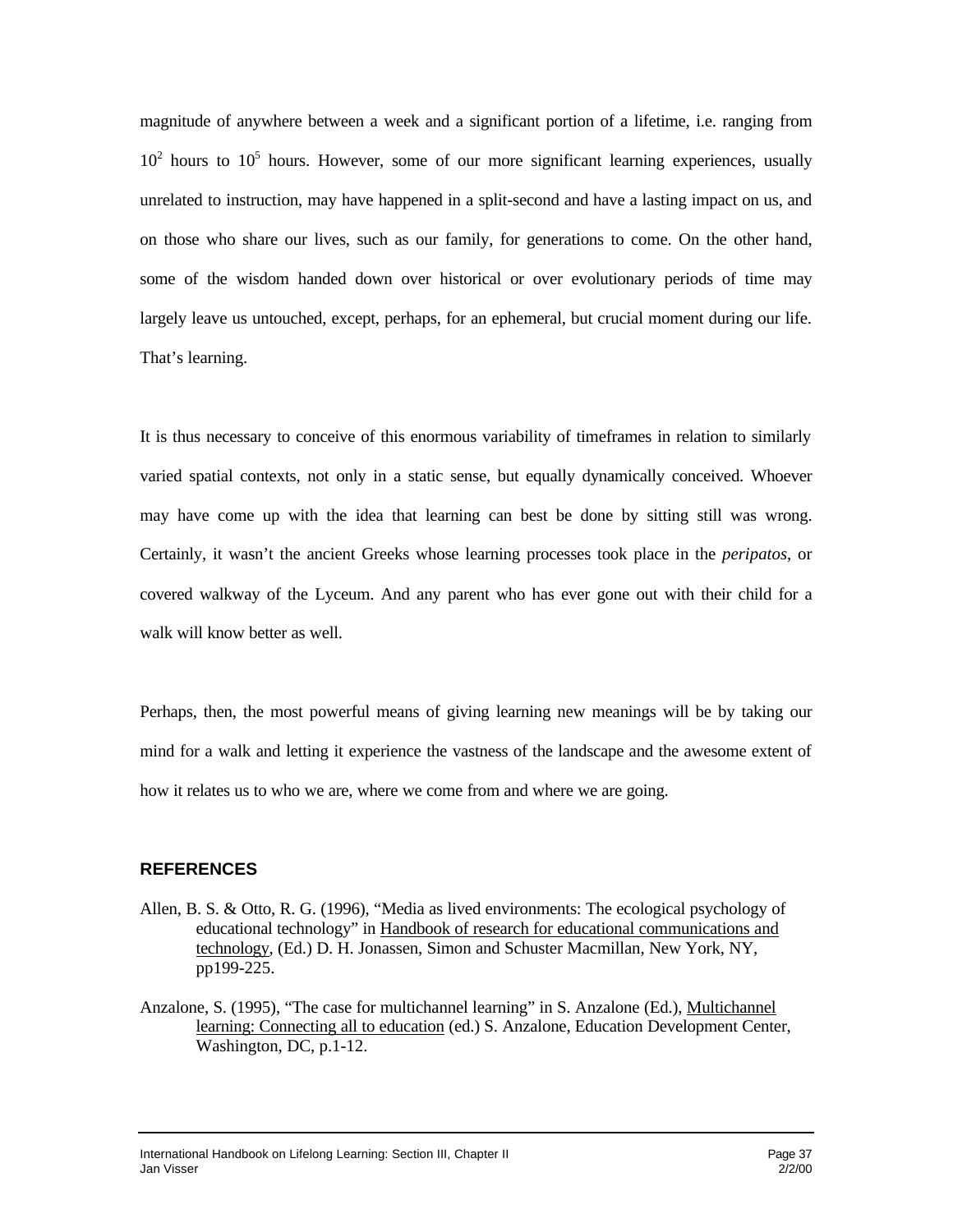- Badescu, H. & Nicolescu, B. (1999), Stéphane Lupasco: L'homme et l'oeuvre, Éditions du Rocher, Série 'Transdisciplinarité,' Paris, France.
- Bakhtin, M. M. (1986), Problems in Dostoevsky's poetics, edited and translated by C. Emerson, University of Minnesota Press, Minneapolis, Minn.
- Bates, A. (1995), Technology, open learning, and distance education, Routledge, London, UK.
- Britton, F. E. K. (1994), Rethinking work: New ways to work in an information society, European Commission Publications Office, Luxemburg, Luxemburg.
- Brown, F. B. & Brown, Y. (1994), "Distance education around the world" in Distance education: Strategies and tools (ed.) B. Willis, Educational Technology Publications, Englewood Cliffs, NJ, p3-39.
- Bruner, J. S. & Olson, D. R. (1977-78), "Symbols and texts as tools for the intellect", Interchange 8 pp1-15.
- Burnett, R. (1999), The radical impossibility of teaching, paper presented at the International Symposium on 'New Roles of the School in a Changing Learning Environment' organized by the *Forum International des Sciences Humaines* at the *Universitá Cattolica del Sacro Cuore*, Brescia, Italy, March 18-20, 1999. Online. Available http://www.eciad.bc.ca/~rburnett/rad.html [1999, September 1].
- Chawla, S. & Renesch, J. (Eds.) (1995), Learning organizations: Developing cultures for tomorrow's workplace, Productivity Press, Portland, Oregon.
- Clarke, A. C. (1992), How the world was one: Beyond the global village, Victor Golancz Ltd., London, UK.
- Delors, J. *et al*. (1996), Learning: the Treasure Within. Report to UNESCO of the International Commission on Education for the Twenty-first Century, UNESCO, Paris, France.
- De Vaney, A. & Butler, R. P. (1996), "Voices of the founders: Early discourses in educational technology" in Handbook of research for educational communications and technology, (Ed.) D. H. Jonassen, Simon and Schuster Macmillan, New York, NY, pp3-45.
- Dills, C. R. & Romiszowski, A. J. (Eds.) (1997), Instructional development paradigms, Educational Technology Publications, Inc., Englewood Cliffs, NJ.
- Driscoll, M. P. (2000), Psychology of learning for instruction, Allyn & Bacon, Needham Heights, MA.
- Duffy, T. M. & Jonassen, D. H., "Constructivism: New implications for instructional technology?" Educational Technology, 31 (5) pp7-12.
- Education for All: Achieving the Goal (1996), a series of three documents "Final Report;" "Statistical Document;" and "Working Document" – emanating from the Mid-Decade Meeting of the International Consultative Forum on Education for All, held June 16-19,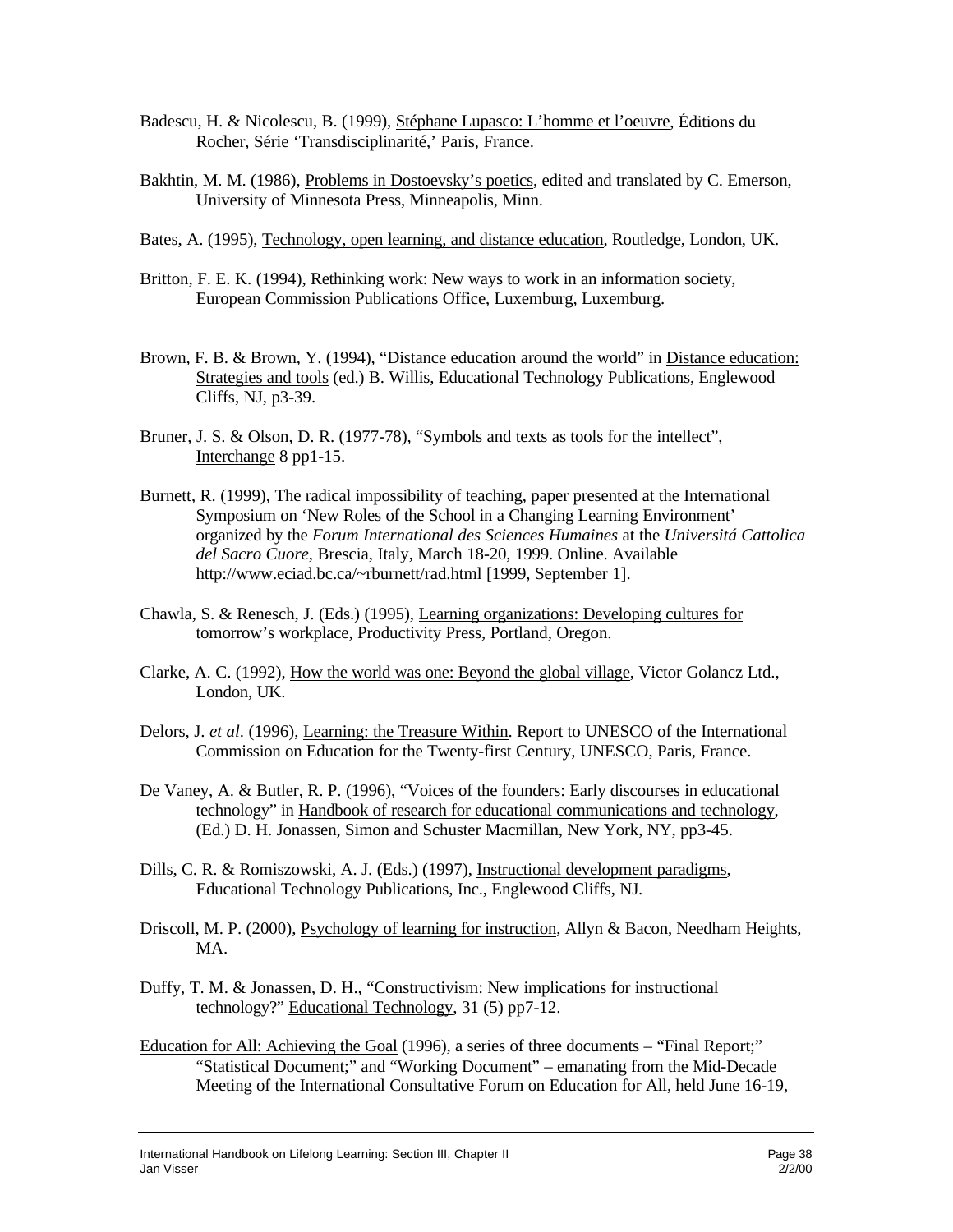1996, Amman, Jordan and published, for the International Consultative Forum on Education for All, by UNESCO, Paris, France.

- Education for All: The Year 2000 Assessment (1998), "General Guidelines" and "Technical Guidelines" published, for the International Consultative Forum on Education for All, by UNESCO, Paris, France.
- Faure, E. *et al.* (1972), Learning to be: The world of education today and tomorrow. Report to UNESCO of the International Commission on the Development of Education, UNESCO, Paris, France.
- Felman, S. (1982), "Psychoanalysis and education: Teaching terminable and interminable," Yale French Studies*,* 63 pp21-41.
- Gagné, R. M. (1985), The conditions of learning, Holt, Rinehart and Winston, New York, NY.
- Gibson, J. J. (1979), The ecological approach to visual perception, Houghton Mifflin, Boston, MA.
- Grabinger, R. S. (1996), "Rich environments for active learning" in Handbook of research for educational communications and technology, (Ed.) D. H. Jonassen, Simon and Schuster Macmillan, New York, NY, pp665-692.
- Greeno, J. G. (1997), "On claims that answer the wrong questions", Educational Researcher 26 (1) pp5-17.
- Hallak, J. (1990), Investing in the future: Setting educational priorities in the developing world, co-published by the International Institute for Educational Planning, UNESCO, Paris, France, and Pergamon Press, Oxford, UK.
- Hamburg Declaration on Adult Learning and Agenda for the Future (1997) adopted by the Fifth International Conference on Adult Education (CONFINTEA V), held in Hamburg, Germany, July 14-18, 1997, UNESCO-Institute for Education, Hamburg, Germany. Also Online. Available http://www.unesco.org/education/uie/confintea/documents.html/ [1999, July 27].
- Handy, C. (1995), Beyond certainty: The changing worlds of organizations, Harvard Business School Press, Boston, MA.
- Hannafin, M., Land, S. & Oliver, K. (1999), "Open learning environments: Foundations, methods, and models" in Instructional-Design Theories and Models (Ed.) C. M. Reigeluth, Lawrence Erlbaum Associates, Publishers, Mahwah, NJ, pp115-140.
- Hawkins, D. (1964), The language of nature: An essay in the philosophy of science, Freeman, San Francisco, CA.
- Hilgard, E. R. (1948), Unconscious processes and man's rationality. Urbana, IL (as quoted in De Vaney and Butler, 1996).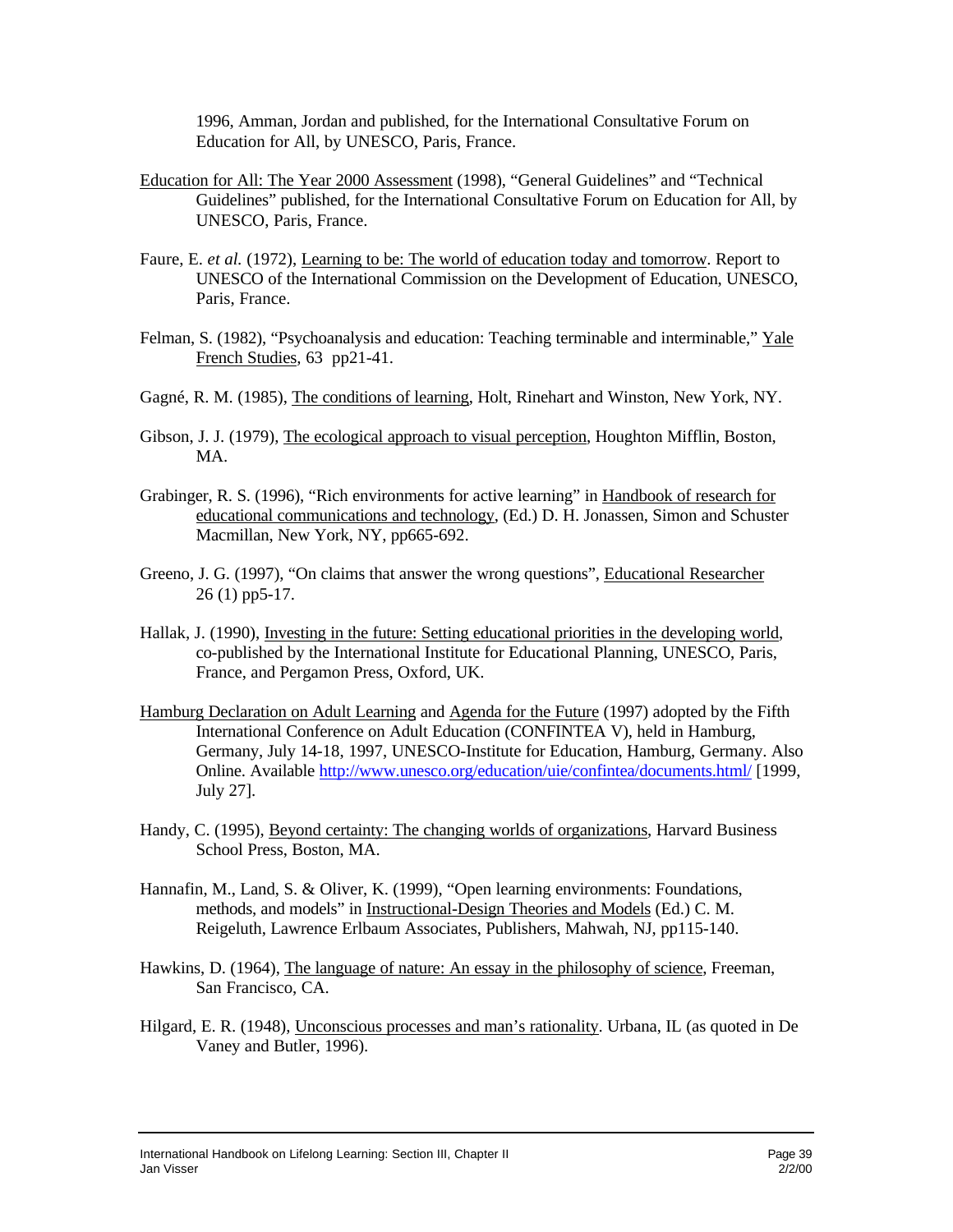- Jain, V. & Jain, M. (1999), Udaipur as a learning city, draft project concept paper, Shikshantar: The Peoples' Institute for Rethinking Education and Development, Udaipur, Rajasthan, India. Online. Available http://www.unesco.org/education/educprog/lwf/dl/udaipur.pdf [1999, August 12].
- Jonassen, D. H. (Ed.) (1996), Handbook of research for educational communications and technology, Simon and Schuster Macmillan, New York, NY.
- Jonassen, D. H. (1999), "Designing constructivist learning environments" in Instructional-Design Theories and Models (Ed.) C. M. Reigeluth, Lawrence Erlbaum Associates, Publishers, Mahwah, NJ, pp215-239.
- Jonassen, D. H. & Rohrer-Murphy, L. (1999), "Activity theory as a framework for designing constructivist learning environments", Educational Technology Research and Development 47 (1) pp61-79.
- Katchalsky, A. (1976), "Thermodynamics of flow and biological organization" in Biophysics and other topics: Selected papers, A. Katzir-Katchalsky, Academic Press, Inc., New York, NY, pp521-547 (originally published in 1971 in Zygon: J. Relig. Sci (6) pp99-125).
- Klees, S., Matangala, A., Spronk, B. & Visser, J. (1997), Reaching unreached learners in Mozambique: A report to the Minister of Education on learning needs and alternative pathways to learning in the perspective of an integrated response to the needs of a rapidly developing society in a complex world*.* Online. Available http://www.unesco.org/education/educprog/lwf/dl/moz97\_11.pdf [1999, September 1].
- Koestler, A. (1989, originally published in 1967). The ghost in the machine, The Penguin Group, London, UK.
- Learning Without Frontiers web site. Online. Available http://www.unesco.org/education/lwf/ [1999, August 21].
- Lederman, L. M. (1999), "A science way of thinking: How to keep curricular reforms from becoming 'this year's new thing'", Education Week, 18 (40), June 16, 1999.
- Lehninger, A. L. (1965), Bioenergetics: The molecular basis of biological energy transformations, W. A. Benjamin, Inc., New York, NY.
- Marquardt, M. J. (1996), Building the learning organization, McGraw Hill, New York, NY.
- Maturana, H. R. (1978), "Biology of language: The epistemology of reality" in Psychology and biology of language and thought: Essays in honor of Eric Lenneberg, Academic, New York, NY (cited in Allen & Otto 1996).
- McAnany, E. G. (1978), Success or failure of communication technology in the Third World: By what criteria should we judge? Paper prepared for the conference "Economic Analysis for Educational Technology Decisions," Dijon, France, June 19-23, 1978.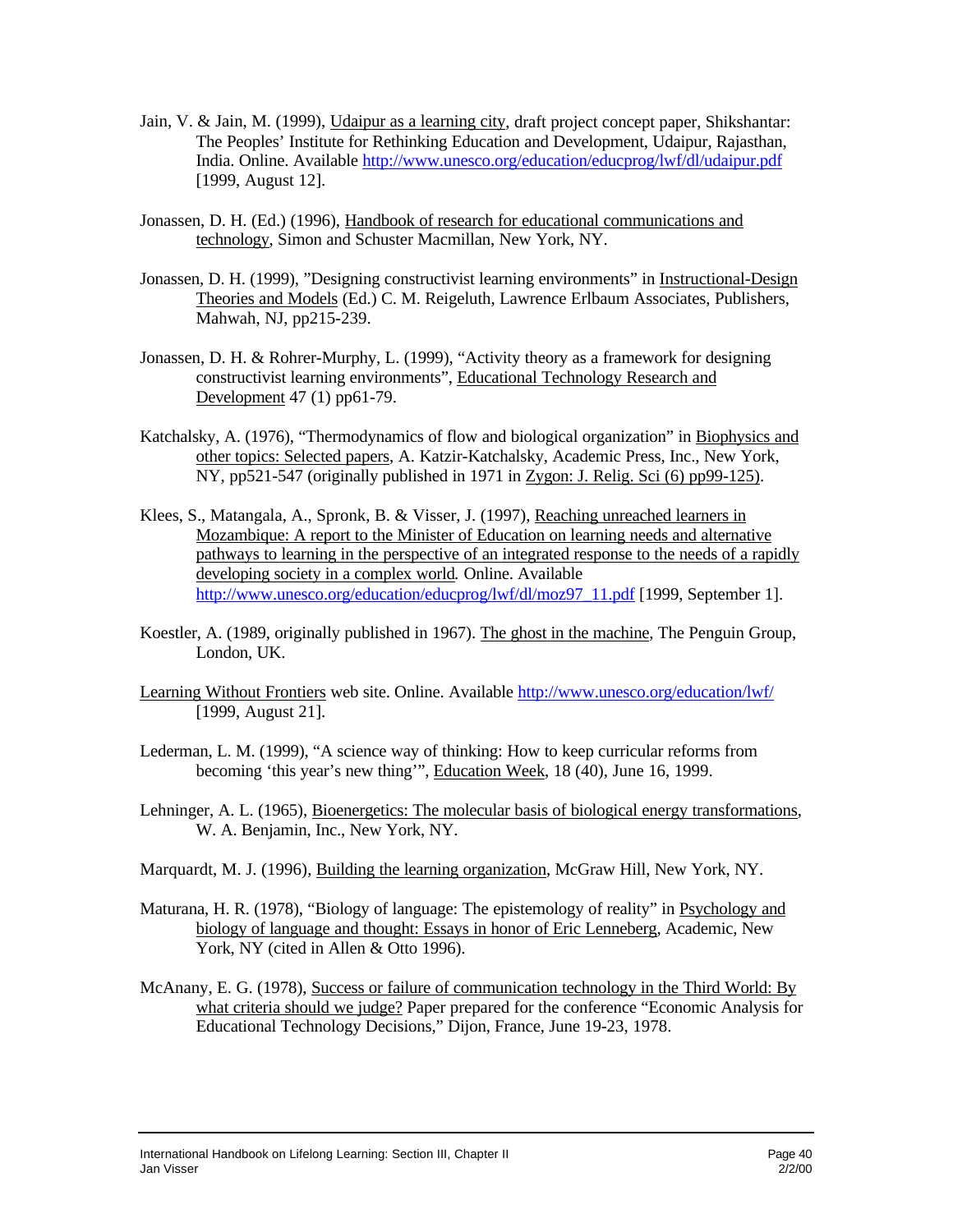- McVey, G. F. (1996), "Ergonomics and the learning environment" in Handbook of research for educational communications and technology, (Ed.) D. H. Jonassen, Simon and Schuster Macmillan, New York, NY, pp1045-1104.
- Moore, M. G. & Kearsely, G. (1996), Distance education: A systems view, Wadsworth Publishing Company, Belmont, CA.
- Nicolescu, B. (1999), The transdisciplinary evolution of learning, paper presented at the Annual Meeting of the American Educational Research Association, Montreal, Canada, April 19- 23, 1999. Online. Available http://www.learndev.org [1999, July 27].
- O'Connor, M. C. (1998), "Can we trace the 'efficacy of social constructivism'?" Review of Research in Education, 23 pp25-71.
- Pais, A. (1997), A tale of two continents: A physicist's life in a turbulent world, Princeton University Press, Princeton, NJ.
- Papert, S. (1993), The children's machine: Rethinking school in the age of the computer, Basic Books, New York, NY.
- Reigeluth, C. M. (Ed.) (1999), Instructional-design theories and models: A new paradigm of instructional theory, Lawrence Erlbaum Associates, Publishers, Mahwah, NJ.
- Resnick, M. (1998), "Technologies for lifelong kindergarten", Educational Technology Research and Development 46 (4) pp43-55.
- Resnick, M. & Wilensky, U. (1998), "Diving into complexity: Developing probabilistic decentralized thinking through role-playing activities", Journal of the Learning Sciences 7 (2) pp153-172.
- Rifkin, J. (1995), The end of work: The decline of the global labor force and the dawn of the postmarket era, G. P. Putnam's Sons, New York, NY.
- Rowntree, D. (1992), Exploring open and distance learning, Kogan Page, London, UK.
- Ryder, M. & Wilson, B. G. (1996), Affordances and constraints of the Internet for learning and instruction, paper presented at the Annual Convention of the Association for Educational Communications and Technology, Indianapolis, Ind., February 14-18, 1996. Online. Available http://www.cudenver.edu/~mryder/aect\_96.html [August 9, 1999].
- Sakaiya, T. (1991), The knowledge-value revolution, or, a history of the future, Kodansha International Ltd., Tokyo, Japan, originally published in 1985 in Japanese by PHP Kenkyujo, Kyoto, Japan as Chika kakumei.
- Salomon, G. & Perkins, D. (1998), "Individual and social aspects of learning", Review of Research in Education, 23 pp1-24.
- Santa Fe Institute (1997), SFI research focus area: Distributed learning. Online. Available http://www.santafe.edu/sfi/research/focus/dlfocus.html [1999, August 21].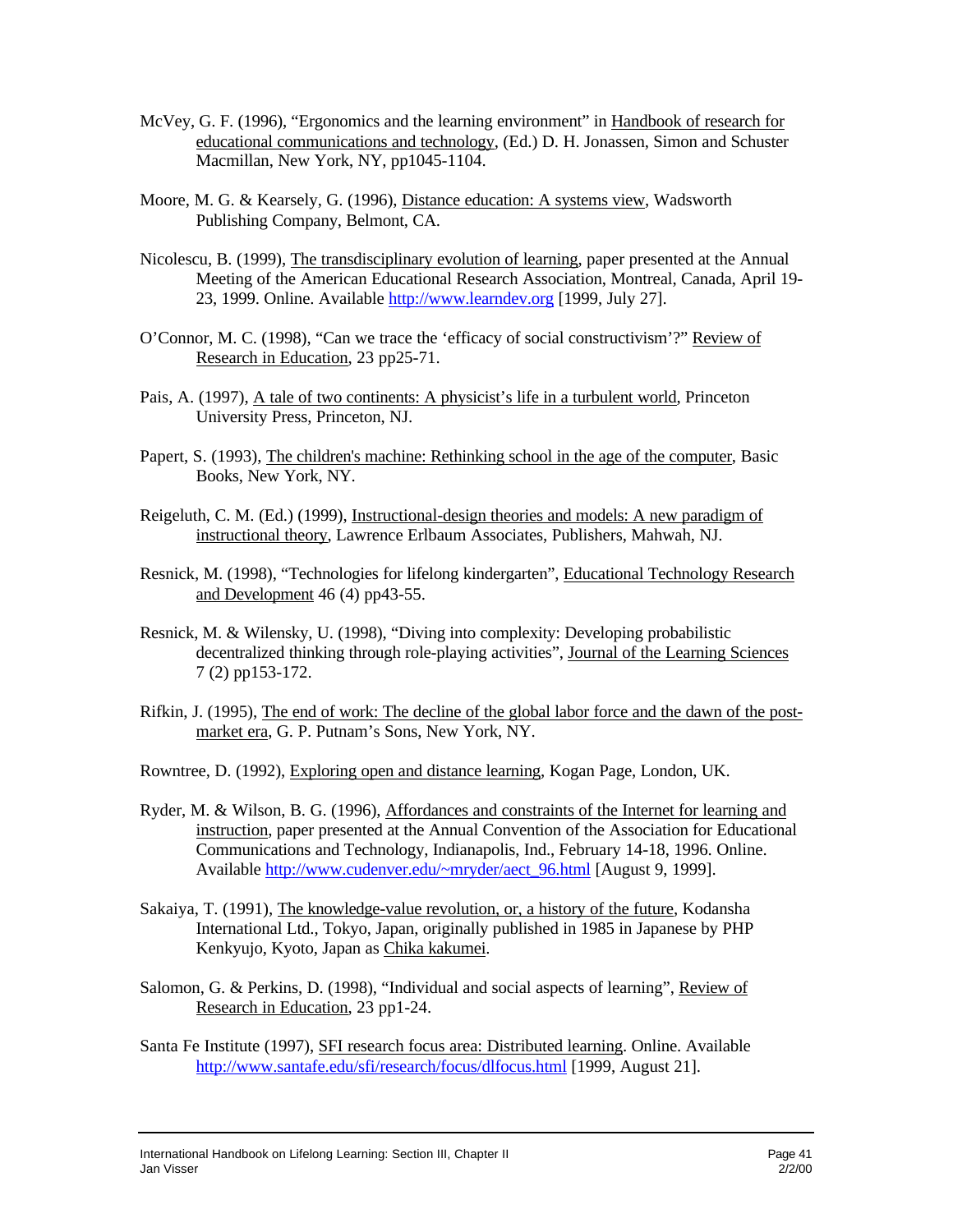- Schank, R. C. & Cleave, J. B. (1995), "Natural learning, natural teaching: Changing human memory" in The mind, the brain, and complex adaptive systems (Eds) H. J. Morowitz and J. L. Singer, Addison-Wesley Publishing Company, Reading, MA, pp175-202.
- Schank, R. C. & Cleary, C. (1995), Engines for education, Lawrence Erlbaum Associates, Publishers, Hillsdale, NJ. Also Online. Available http://www.ils.nwu.edu/~e\_for\_e/ [July 30, 1999).
- Senge, P. M. (1990), The fifth discipline: The art and practice of the learning organization, Doubleday, New York, NY.
- Sfard, A. (1998), "On two metaphors for learning and the dangers of choosing just one", Educational Researcher, 27 (2) pp4-13.
- Shotter, J. (1997), "The social construction of our 'inner' lives", Journal of Constructivist Psychology, 10, pp.7-24. Also Online. Available http://www.massey.ac.nz/~ALock/virtual/inner.htm [1999, March 16].
- Tessmer, M. & Richey, R. C. (1997), "The role of context in learning and instructional design", Educational Technology Research and Development 45 (2) pp85-115.
- Tuckett, A. (1996), "Adults and the learning society: Motivation and the role of the media" in Lifelong learning in the information society: Combatting exclusions through new technologies of learning, Conference proceedings of the International Symposium on 'Lifelong learning in the information society: Combatting exclusions through new technologies of learning' held in Vallodolid, Spain, September 26-28, 1996, Forum International des Sciences Humaines, Paris, France, p127-139.
- Tudge, C. (1998), Neanderthals, bandits and farmers: How agrigulture really began, Weidenfeld & Nicholson, London, UK.
- Turkle, S. & Papert, S. (1990), "Epistemological pluralism", Signs 16 (1) pp128-157.
- Vanderkam, L. R. (1999), "Forget the year-2000 (Y2K) computer virus it's the Y6B population problem that has demographers worried", The Washington Times, July 13, 1999. Online. Available http://www. y6b.org/wtimes.php3 [1999, July 23].
- Visser, J. (1997), "Multilingualism in a pervasive learning environment" in Le plutilinguisme dans la société de l'information, Conference proceedings of the Colloque International sur 'Le Plurilinguisme dans la Société de l'Information,' held at UNESCO, Paris, December 4-6, 1997, Forum International des Sciences Humaines, Paris, France, p133- 148. Also Online. Available http://www.unesco.org/education/educprog/lwf/doc/multi.html [1999, September 1]
- Visser, J. (1999a), Overcoming the underdevelopment of learning: A transdisciplinary view, paper presented at the Annual Meeting of the American Educational Research Association, Montreal, Canada, April 19-23, 1999 (Introductory paper to the Symposium on Overcoming the Underdevelopment of Learning). Online. Available http://www.learndev.org [1999, July 27].